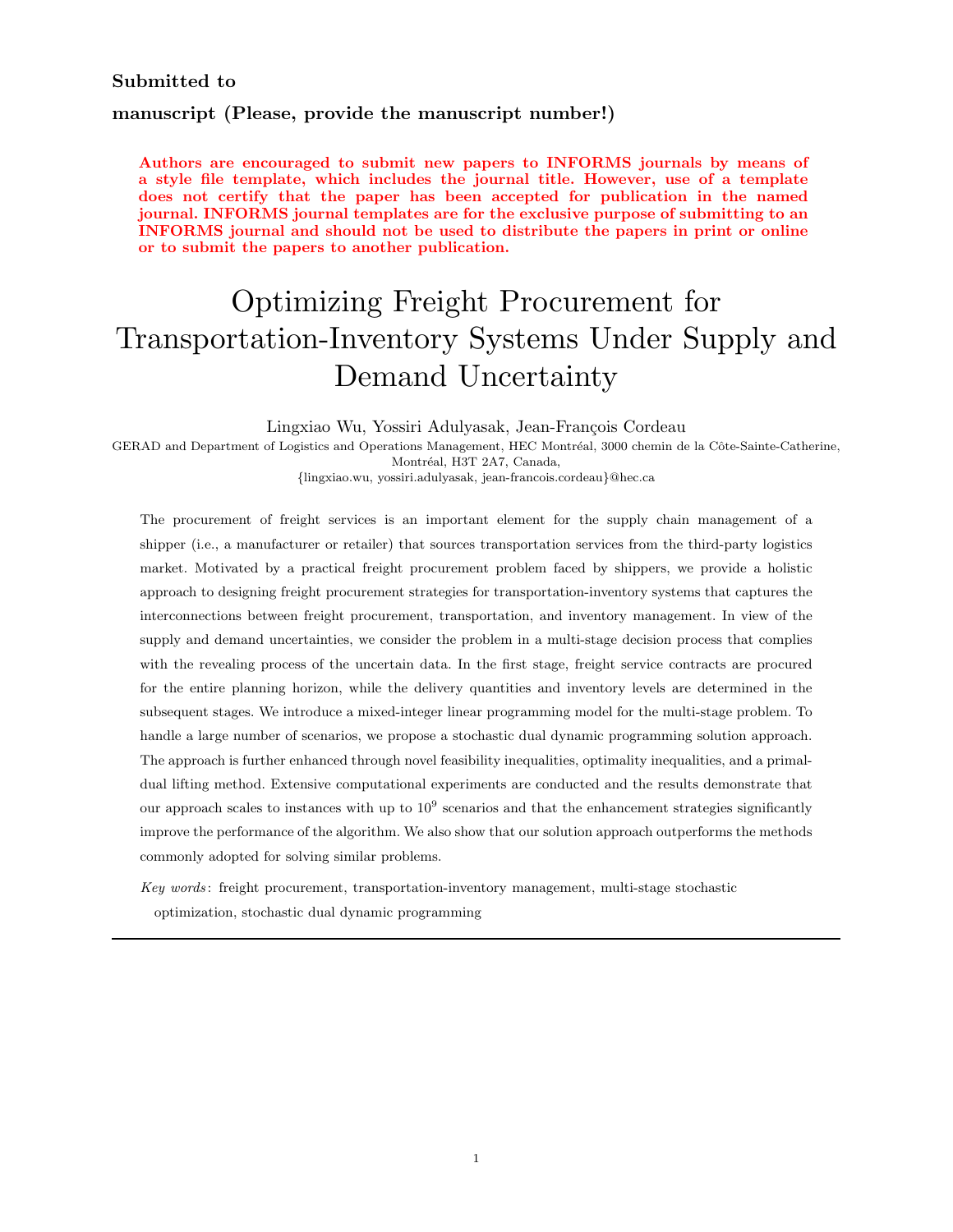# <span id="page-1-0"></span>1. Introduction

The distribution and storage of commodities are critical activities for any company that acts as a shipper in a supply chain. While some have their own capabilities, many shippers rely on the transportation market (i.e., third-party logistics, 3PL) for distributing commodities. 3PL services play a vital part in global trade and the 3PL market is valued at more than one trillion US dollars (USD) worldwide [\(Allied Market Research](#page-37-0) [2019\)](#page-37-0). To date, 80% of Fortune 500 companies and 96% of Fortune 100 companies use some form of 3PL services [\(Akarca](#page-37-1) [2018\)](#page-37-1). Moreover, given the current surge in shipping costs, especially in the maritime sector [\(Page](#page-38-0) [2021\)](#page-38-0), it is highly desirable for the shippers to leverage a systematic optimization approach to optimize freight procurement.

In the transportation market, shippers procure freight services from carriers (i.e., 3PL service providers). The basic elements in freight service procurement are lanes, and a lane is an origindestination pair with transportation demand over a period. Freight service procurement on a lane is an auction process with shippers acting as auctioneers and carriers acting as bidders [\(Caplice](#page-38-1) [and Sheffi](#page-38-1) [2003,](#page-38-1) [Lim et al.](#page-38-2) [2008\)](#page-38-2). Results in the auction on a lane are capacity contracts negotiated between the shipper and carriers who win the auction. A capacity contract specifies the number and schedule of shipments to be performed by the carrier on the lane, the capacity of each shipment, as well as the freight rate payable by the shipper. On top of capacity contracts, freight services for single shipments can also be acquired from the spot transportation market. For serving the same lane, the freight rates of capacity contracts are typically lower than those of the spot market.

Normally, the service period of a capacity contract on a lane ranges from several months to two years [\(Sheffi](#page-39-0) [2004,](#page-39-0) [Wu et al.](#page-39-1) [2021\)](#page-39-1). Considering its long service period, typically, a capacity contract has to be determined by a shipper without fully knowing the transportation demand on the lane. Therefore, when determining the capacity contracts on a lane, the shipper should consider the uncertainty in transportation demand and the necessary adjustments under different demand scenarios.

This paper introduces a joint freight procurement and transportation-inventory management problem (FPTMP) under supply and demand uncertainty faced by a shipper. We consider the problem with a single commodity in a discrete and finite time horizon, where the distribution network consists of multiple suppliers and multiple customers. Inventories can be stored at both the suppliers and the customers but must be kept under the corresponding upper limits. Backlogging is allowed both at the supply and demand sides. Freight services are purchased through capacity contracts that must be negotiated in a contracting phase prior to the planning horizon. In the planning horizon, the carriers, acting under such capacity contracts, distribute the commodity on the lanes in the distribution network. In addition, the shipper can also choose to transport the commodity through the spot transportation market that is available on any lane at any time.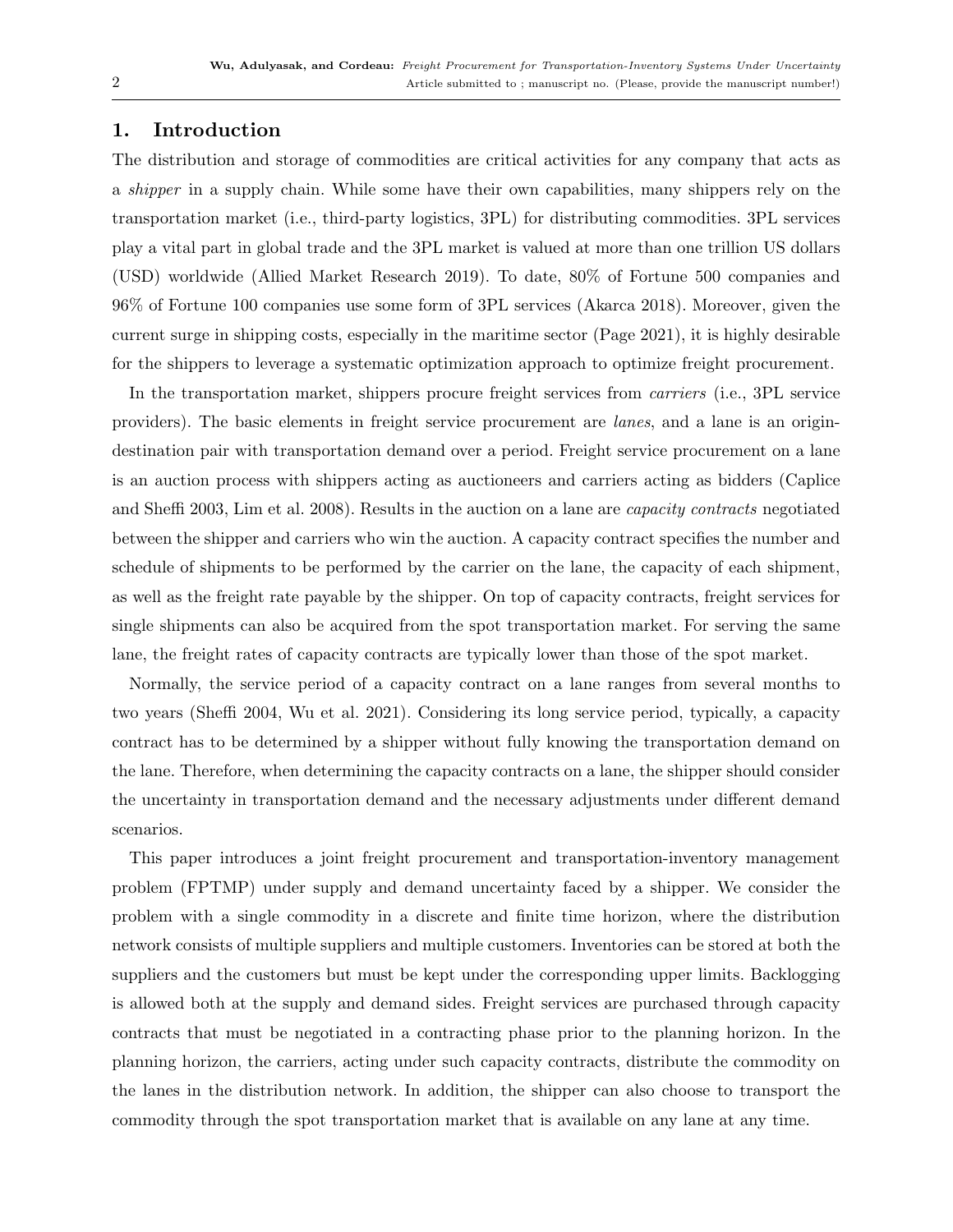We consider the situation where the supply and demand information is uncertain and is gradually disclosed to the shipper at different time periods during the planning horizon. We, therefore, consider the resulting stochastic FPTMP (SFPTMP) under uncertainty in a multi-stage process. In the first stage, freight service procurement decisions are made such that the capacity contracts between the shipper and the carriers must be determined. The loading quantity for each shipment in the capacity contracts, the volume to be transported using the spot market on each lane in each period, and the inventory and backlog levels at the suppliers and customers are decided in the subsequent stages after the supplies and demands in these stages become known. The objective of the problem is to minimize the expected total cost incurred by procuring freight services, distributing the commodity, holding inventories, and backlogging supplies and demands.

### 1.1. Background

This study is motivated by the transportation and inventory management of iron ore in a large Chinese steel manufacturer. The manufacturer imports iron ore from loading ports near the mines in Australia and Brazil to unloading ports near its plants in China. Iron ore is purchased from the suppliers using a hybrid of (i) long-term contracts that provide steady supplies in a period covering five to ten years and (ii) short-term agreements based on real-time fluctuations in the market. We refer to [Comtois and Slack](#page-38-3) [\(2016\)](#page-38-3) for a review of the global iron ore supply chain.

Inventories of iron ore can be stored at the yards of ore mines and steel plants. The manufacturer buys freight services from bulk shipping companies, mainly through contracts of affreightment (COAs) and voyage charters (VCs). COAs are capacity contracts in bulk shipping. The COAs for shipping iron ore are typically signed or renewed at the beginning of a year and a COA typically covers a service period of a year. Supply and demand information for an entire year is not fully known to the manufacturer when signing the COAs. Nevertheless, historical supply and demand data for estimating the distribution is available. In a COA, the shipping company is required to perform multiple shipments between a pair of loading and unloading ports during the service period. For each shipment in a COA, the shipping company is required to provide a ship with the same (or similar) capacity. The loading times of the shipments in a COA can be specified in a shipment schedule agreed by both parties. In practice, shipping companies typically require shipments in a COA to be fairly evenly spread over the service period.

Unlike COAs, VCs are for single shipments. They are more flexible and can be obtained from the spot market whenever shipping demands arise. Both COAs and VCs stipulate freight rates payable by the shippers. For shipping cargoes between the same pair of ports, the freight rate in a COA is typically much lower than that in a VC. We refer to [Wu et al.](#page-39-1) [\(2021\)](#page-39-1) for the conceptual descriptions of COAs and VCs. For concrete examples of COAs and VCs, we refer the reader to the template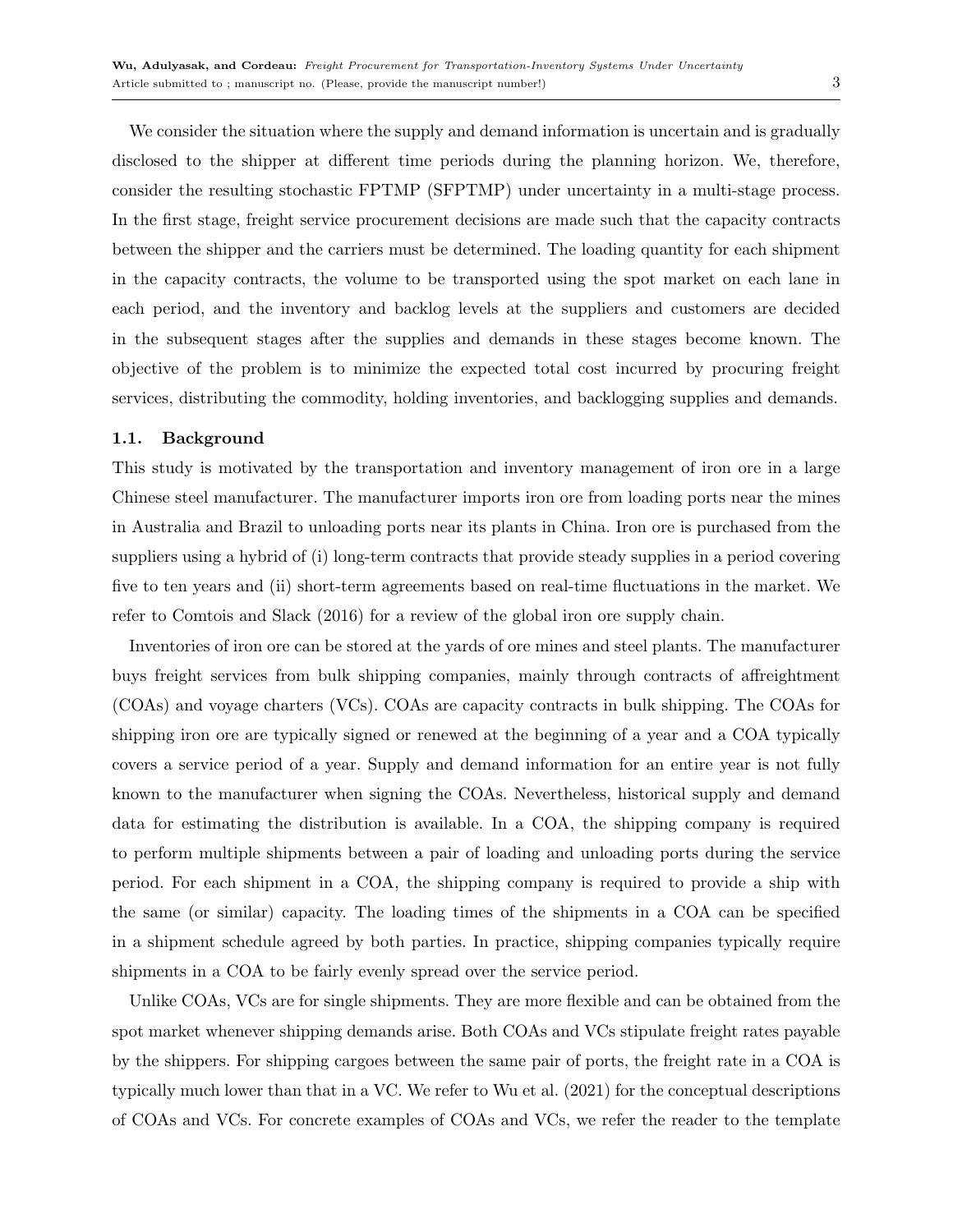contracts for bulk cargo COAs (i.e., VOLCOA and GENCOA) and VCs (e.g., GENCON and NUVOY) and the explanatory notes provided by [BIMCO](#page-38-4) [\(2022\)](#page-38-4), which is the largest international shipping association representing shipowners.

## 1.2. Related Literature

In addition to the aforementioned application in seaborne bulk shipping, similar problems also commonly arise in supply chains that, for example, use third-party trucking and airline services. Despite their importance, to the best of our knowledge, no studies in the literature have to date considered the FPTMP or the SFPTMP. In the FPTMP, decisions of commodity distribution, inventory and backlog management, and freight service procurement are considered in an integrated manner. The most closely related study in the literature is [Bertazzi et al.](#page-37-2) [\(2015\)](#page-37-2). In their considered problem, a single commodity is shipped from a single supplier to multiple customers with stochastic demands in a finite discrete-time planning horizon. Transportation between the supplier and the customers is outsourced such that a 3PL carrier performs all deliveries on all lanes (with an unlimited capacity on each lane) in one period at a fixed cost. The authors formulated the problem as a dynamic programming model. In view of the curses of dimensionality, they proposed a matheuristic for solving the model. Our study is different from theirs. In particular, in the SFPTMP, the capacities of shipments in capacity contracts have to be decided prior to the shipping phase, which contains multiple decision stages, and the transportation costs in the spot market are volume-dependent. In addition, we propose an exact solution approach for the problem.

The SFPTMP is related to the transportation procurement problem (TPP), especially the TPP under uncertainties. The TPP, also referred to as the winner determination problem (WDP) of freight services, was introduced by [Caplice and Sheffi](#page-38-1) [\(2003\)](#page-38-1) who presented the first mixed-integer linear programming (MILP) formulation for this problem. The TPP was later extended by [Caplice](#page-38-5) [et al.](#page-38-5) [\(2005\)](#page-38-5), [Lim et al.](#page-38-6) [\(2006,](#page-38-6) [2008,](#page-38-2) [2012\)](#page-38-7), and [Hu et al.](#page-38-8) [\(2016\)](#page-38-8). In these studies, transportation demand on each lane was assumed to be deterministic and known in advance. The decisions considered were to procure freight services (or select bids) from carriers to match the demands at the lowest cost. Various practical issues were considered in these studies, including the limits on the total shipping volume allocated to a carrier, the minimum shipping volume guarantees for carriers, the constraints on the number of carriers selected, the inclusion of spot market, the avoidance of imbalances in freight cost allocation among carriers, as well as the consideration of transit times. The WDP with uncertain lane demands was considered by [Ma et al.](#page-38-9) [\(2010\)](#page-38-9), [Zhang](#page-39-2) [et al.](#page-39-2) [\(2014\)](#page-39-2), and [Meng et al.](#page-38-10) [\(2015\)](#page-38-10) under the assumption that the distribution of the uncertain parameters is known and by [Remli and Rekik](#page-39-3) [\(2013\)](#page-39-3) and [Zhang et al.](#page-39-4) [\(2015\)](#page-39-4) under the assumption that the distribution information is not fully available. [Remli et al.](#page-39-5) [\(2019\)](#page-39-5) extended the work of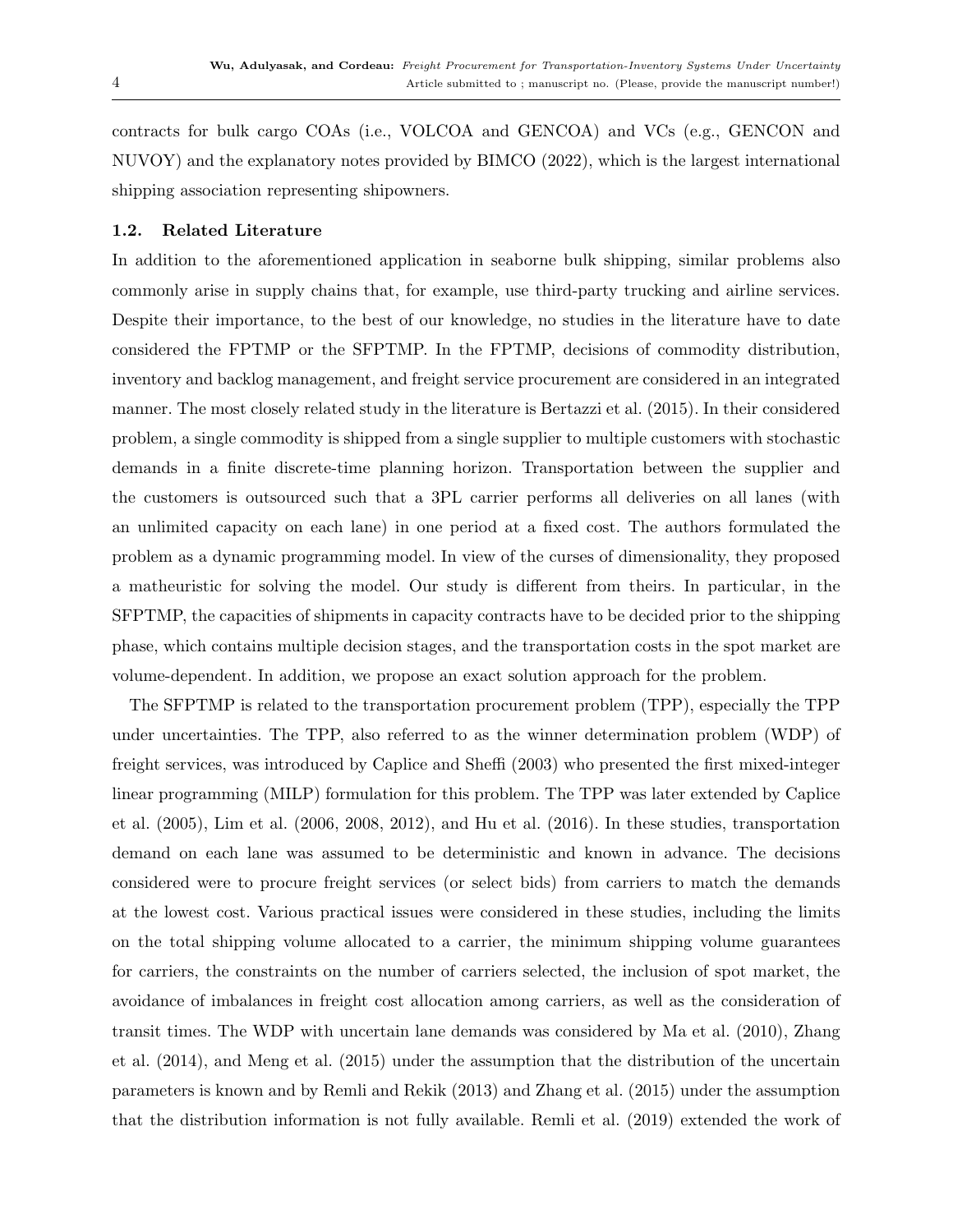[Remli and Rekik](#page-39-3) [\(2013\)](#page-39-3) by taking into account the uncertainties in carriers' capacities. [Lee et al.](#page-38-11) [\(2021\)](#page-38-11) studied a TPP in liner services with uncertain demands. In their problem, on top of the freight costs, inventory holding costs were also considered to capture the impacts of liner service schedules.

The SFPTMP is fundamentally different from the TPP. In the SFPTMP, the interdependencies between transportation (including commodity delivery and inventory and backlog management) and freight service procurement in a supply chain are fully considered. However, in the TPP, freight service procurement is determined based on a given transportation plan on each lane in each period. For a shipper who relies on 3PL services, solving the TPP instead of the SFPTMP would lead to suboptimal solutions for its supply chain management. Besides, although uncertainty has been considered in the TPP, to the best of our knowledge, all the relevant papers study the TPP under uncertainty in a two-stage process, either by considering a single-period second stage problem [\(Ma](#page-38-9) [et al.](#page-38-9) [2010,](#page-38-9) [Remli and Rekik](#page-39-3) [2013,](#page-39-3) [Zhang et al.](#page-39-2) [2014,](#page-39-2) [Meng et al.](#page-38-10) [2015,](#page-38-10) [Remli et al.](#page-39-5) [2019\)](#page-39-5) or by assuming the uncertain information in all periods is fully disclosed at the beginning of the second stage [\(Lee et al.](#page-38-11) [2021\)](#page-38-11). Unlike these studies, we solve the SFPTMP in a multi-stage process that is more natural and realistic.

Some papers consider transportation procurement as a part of a shipper's operations management problem. [Bertazzi et al.](#page-38-12) [\(2000\)](#page-38-12) considered a shipment problem for a manufacturer where a set of products are shipped between an origin and a destination. The manufacturer should decide the frequencies for shipping each product and the volume of each product in each shipment. With known production rates, the considered objective is to minimize the sum of the inventory cost and the transportation cost per unit time. [Stecke and Zhao](#page-39-6) [\(2007\)](#page-39-6) investigated an integrated production and transportation planning problem for a make-to-order manufacturing company with a commit-to-delivery business mode. The production date of a product may affect the selection of transportation services for shipping it. The objective is to determine the best production and shipment plan for a set of products. [Lu et al.](#page-38-13) [\(2017\)](#page-38-13) considered a carrier portfolio problem in which a shipper transports and sells seasonal products to an overseas market where the selling price declines over time. Freight services are procured from carriers that deliver the products with distinct arrival schedules and freight rates. The objective is to determine an optimal strategy for allocating the shipping quantities among the carriers that produces the best expected profit. The SFPTMP is also different from these studies. In particular, in the SFPTMP, freight procurement is a tactical decision that has "lasting effects" on a series of operational decisions while it acts as one of the operational decisions considered in these studies. In addition, we consider the problem in a multi-stage stochastic process, which further differentiates our research from these studies where shippers make all decisions in a single stage.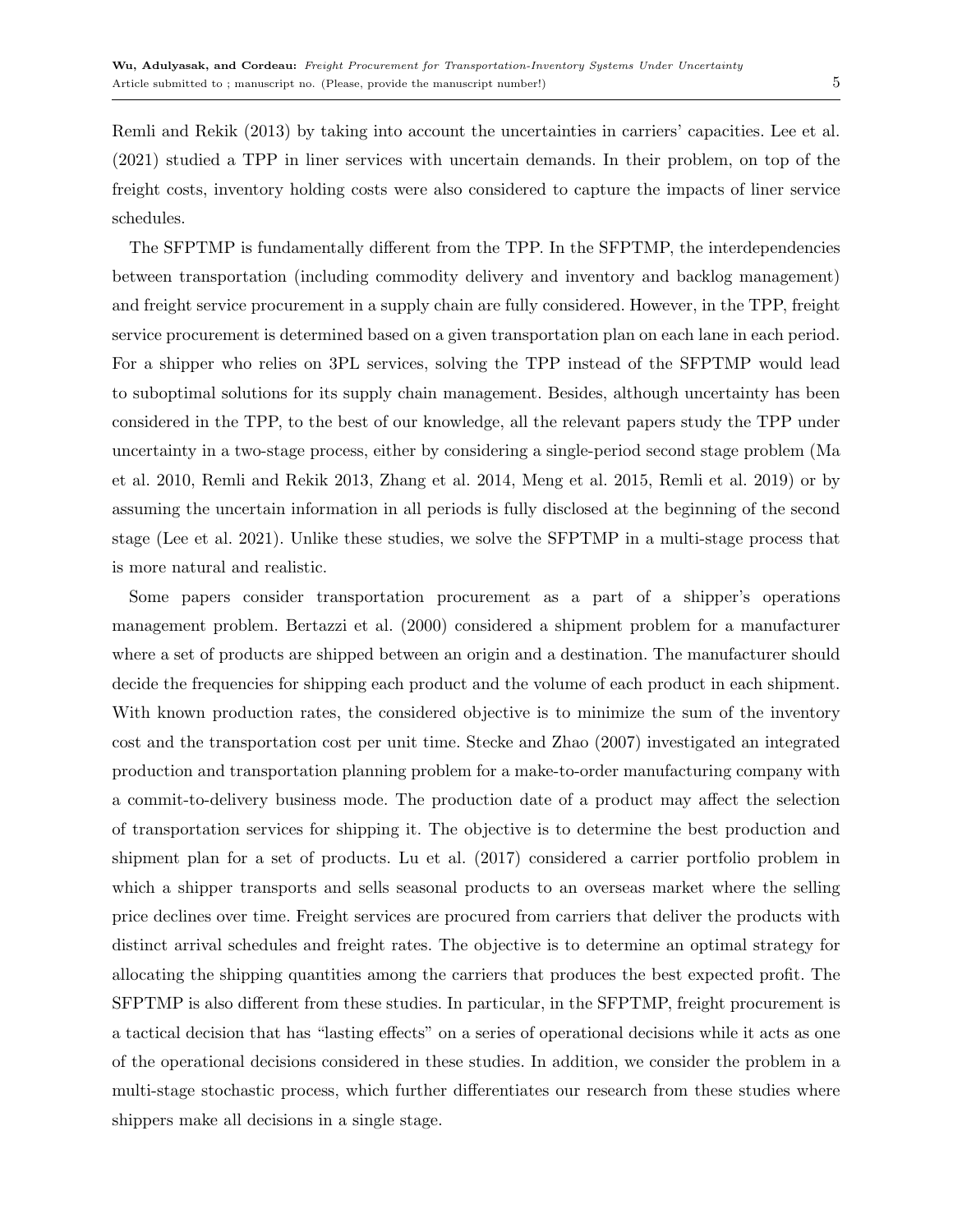## 1.3. Contributions

Our study makes five main contributions:

- 1. We study a joint freight procurement, transportation, and inventory control problem under supply and demand uncertainty. Such a problem commonly arises in the supply chain management of a manufacturer or a retailer.
- 2. We develop a solution approach based on stochastic dual dynamic programming (SDDP) that scales to instances with up to nine stages and 10 scenarios per stage (i.e.,  $10^9$  scenarios).
- 3. We propose several computational enhancements for the SDDP approach: the use of feasibility inequalities to avoid big-M coefficients in the formulations, optimality inequalities formulated based on smaller scenario trees, and a primal-dual lower bound lifting procedure based on stage-wise convergence.
- 4. We conduct extensive experiments using instances generated from an existing benchmark suite as well as real-world application data. The results demonstrate that our approach can well solve instances with realistic scales and that our approach performs robustly under different problem settings.
- 5. We make the code implementation, instances, and detailed results publicly available as a benchmark suite for the SFPTMP.

## 1.4. Outline

The remainder of this paper is structured as follows. We formally describe the SFPTMP in Section [2](#page-5-0) and formulate it as a compact MILP model in Section [3.](#page-8-0) The SDDP approach for solving the problem is described in Section [4.](#page-11-0) We explain the enhancement strategies for the SDDP approach in Section [5.](#page-18-0) Computational experiments are reported in Section [6,](#page-23-0) followed by conclusions in Section [7.](#page-31-0) We provide all mathematical proofs of the propositions and lemmas presented in this paper in Appendix [A.](#page-1-0)

## <span id="page-5-0"></span>2. Problem Description and Notation

In the SFPTMP, a single commodity is shipped from a set of supply sites (suppliers)  $\mathcal{I}^S$  to a set of demand sites (customers)  $\mathcal{I}^D$  over a discrete and finite time horizon which consists of a set  $\mathcal{T} = \{1, 2, \ldots, \bar{t}\}\$ of periods. Let  $\mathcal{I} = \mathcal{I}^S \cup \mathcal{I}^D$  be the set of all sites. The amount of the commodity produced or required at site  $i \in \mathcal{I}$  in period  $t \in \mathcal{T}$  is denoted by  $d_{i,t}$ , where  $d_{i,t} \geq 0$  if  $i \in \mathcal{I}^S$  and  $d_{i,t} \leq 0$  if  $i \in \mathcal{I}^D$ . Each site  $i \in \mathcal{I}$  can hold an inventory not exceeding the upper bound denoted by  $\overline{q}_i$  and we let  $q_i^0$  denote the initial inventory at site  $i \in \mathcal{I}$  at the beginning of the planning horizon. The unit inventory holding cost in each period for site  $i \in \mathcal{I}$  is denoted by  $h_i$ . We assume that in each period, the leftover supply (i.e., supply that cannot be stocked or shipped out) or unmet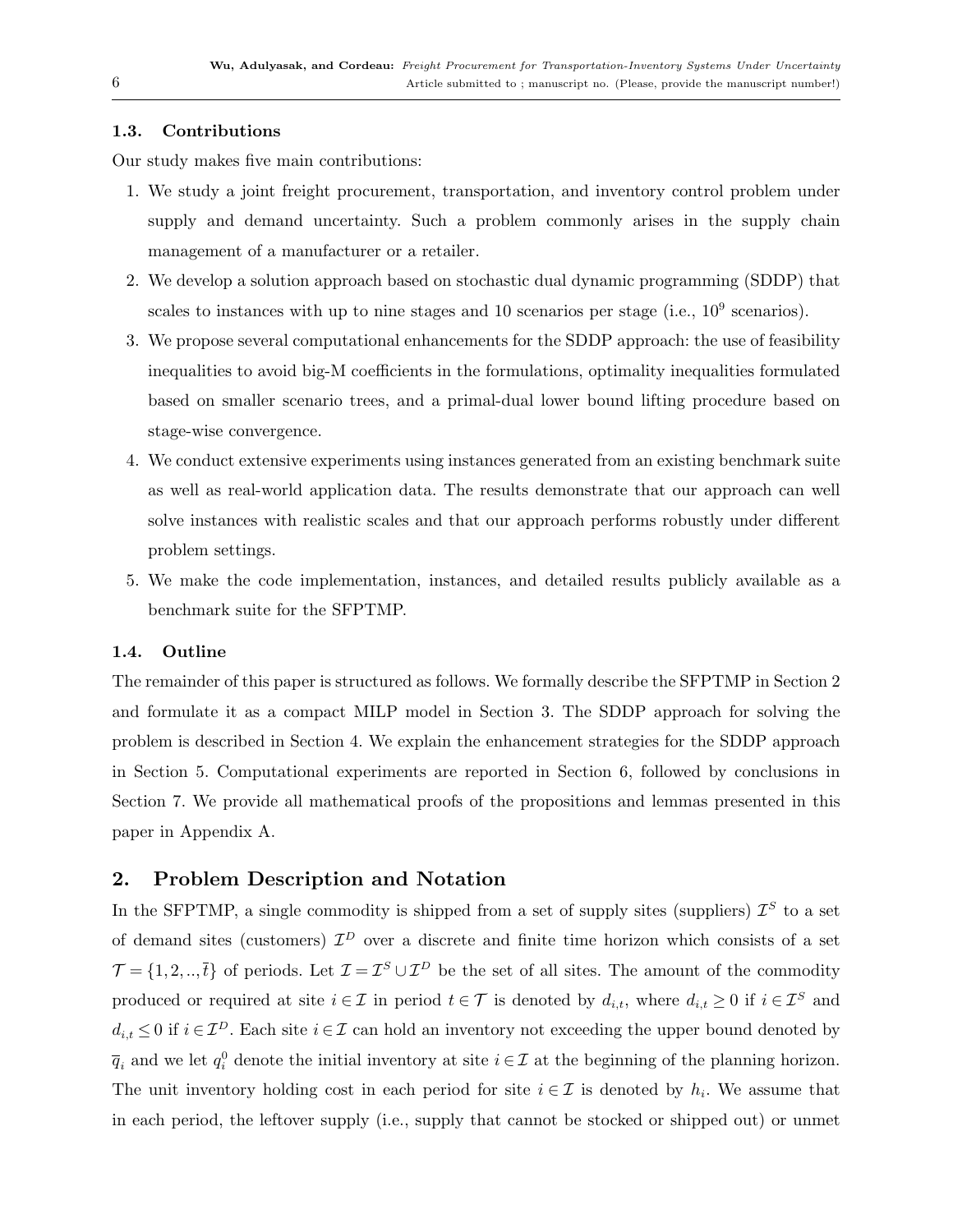demand at site  $i \in \mathcal{I}$  can be backlogged but is penalized at the unit price  $e_i$ . We assume that  $e_i > h_i$ ,  $\forall i \in \mathcal{I}.$ 

Let  $\mathcal{L} = \{(i, j)|i \in \mathcal{I}^S, j \in \mathcal{I}^D\}$  be the set of (directed) lanes between the supply and the demand sites. The commodity can be shipped on any lane  $(i, j) \in \mathcal{L}$ . For simplicity, we assume that it takes  $o_{i,j} \in \mathbb{Z}^+$  periods to transport any amount of the commodity on lane  $(i, j) \in \mathcal{L}$  in one shipment by any means.

Freight services for shipping the commodity are procured from the transportation market through an auction process. In particular, the shipper first makes inquiries to carriers regarding their services on the lanes in  $\mathcal{L}$ . The carriers then respond by providing a group of bids on each lane. Capacity contracts (e.g., COAs in sea transportation) for freight services are negotiated based on these bids. Let  $\mathcal{B}_{i,j}$  be the set of bids for lane  $(i, j) \in \mathcal{L}$ . Let also  $\mathcal{B} = \bigcup_{(i,j) \in \mathcal{L}} \mathcal{B}_{i,j}$ . For any  $b \in \mathcal{B}$ , we use  $i(b) \in \mathcal{I}^S$ and  $j(b) \in \mathcal{I}^D$  to represent the supply site and the demand site associated with the bid. Each bid  $b \in \mathcal{B}$  contains a set  $\mathcal{R}_b$  of shipments. Let  $\mathcal{R} = \bigcup_{b \in B} \mathcal{R}_b$ . Given any shipment  $r \in \mathcal{R}$ , we use  $t_1(r)$ and  $t_2(r)$ , where  $t_1(r)$ ,  $t_2(r) \in \mathcal{T}$ , to denote the periods in which the shipment starts and ends, respectively.

All shipments in one bid  $b \in \mathcal{B}$  should have the same capacity, which can be any value within the range  $[m_b, \overline{m}_b] \subseteq \mathbb{R}^+$ . The freight rate for purchasing shipment capacities in bid b is denoted by  $f_b$ . Because all shipments in one bid share the same capacity, we let  $F_b = |\mathcal{R}_b| f_b$  denote the unit price for purchasing capacities for all shipments in bid  $b \in \mathcal{B}$ . Note that the cost for shipment capacity purchase in a bid is incurred once the relevant capacity contract is settled, and it is independent of the actual shipping volumes. On top of this fixed cost, without loss of generality, we further use  $g_b$  to represent the extra cost the shipper has to pay for each unit of the commodity transported through any shipment in bid  $b \in \mathcal{B}$ .

In addition to capacity contracts, the shipper can also transport the commodity through the spot market. Let  $c_{i,j}$  be the unit cost for shipping the commodity on lane  $(i,j) \in \mathcal{L}$  through the spot market.

In practice, the supplies and demands, represented by parameters  $d_{i,t}$ , can be uncertain when the capacity contracts are negotiated and the relevant information is typically disclosed gradually during the planning horizon. To characterize the uncertainty in  $d_{i,t}$ , we define  $d_t = (d_{i,t}|i \in \mathcal{I})$ and further  $d = (d_t | t \in \mathcal{T})$ . We assume that d evolves as a discrete-time stochastic process with finite support. The process contains a set  $\mathcal{P} = \{1,...,\overline{p}\}\$  of *stages*. Each stage  $p \in \mathcal{P}$  covers a set  $\mathcal{T}_p = \{\underline{t}_p, ..., \overline{t}_p\} \subseteq \mathcal{T}$  of periods. We have  $\bigcup_{p \in \mathcal{P}} \mathcal{T}_p = \mathcal{T}$  and  $\mathcal{T}_p \cap \mathcal{T}_{p'} = \varnothing, \forall p, p' \in \mathcal{P}, p \neq p'.$ 

At the beginning of each stage  $p \in \mathcal{P}$ , the shipper observes the realization of the uncertain parameters in  $(d_t)^{\bar{t}_p}_{t=1}$ . The uncertainty of  $d_t$  in a stage  $p \in \mathcal{P}$  is captured through a set of possible realizations (i.e., scenarios) of  $(d_t)_{t=0}^{\overline{t}_p}$  $t_{t=t_p}^{t_p}$  which are denoted by  $\Omega_p$  and indexed by  $\omega$ . For each stage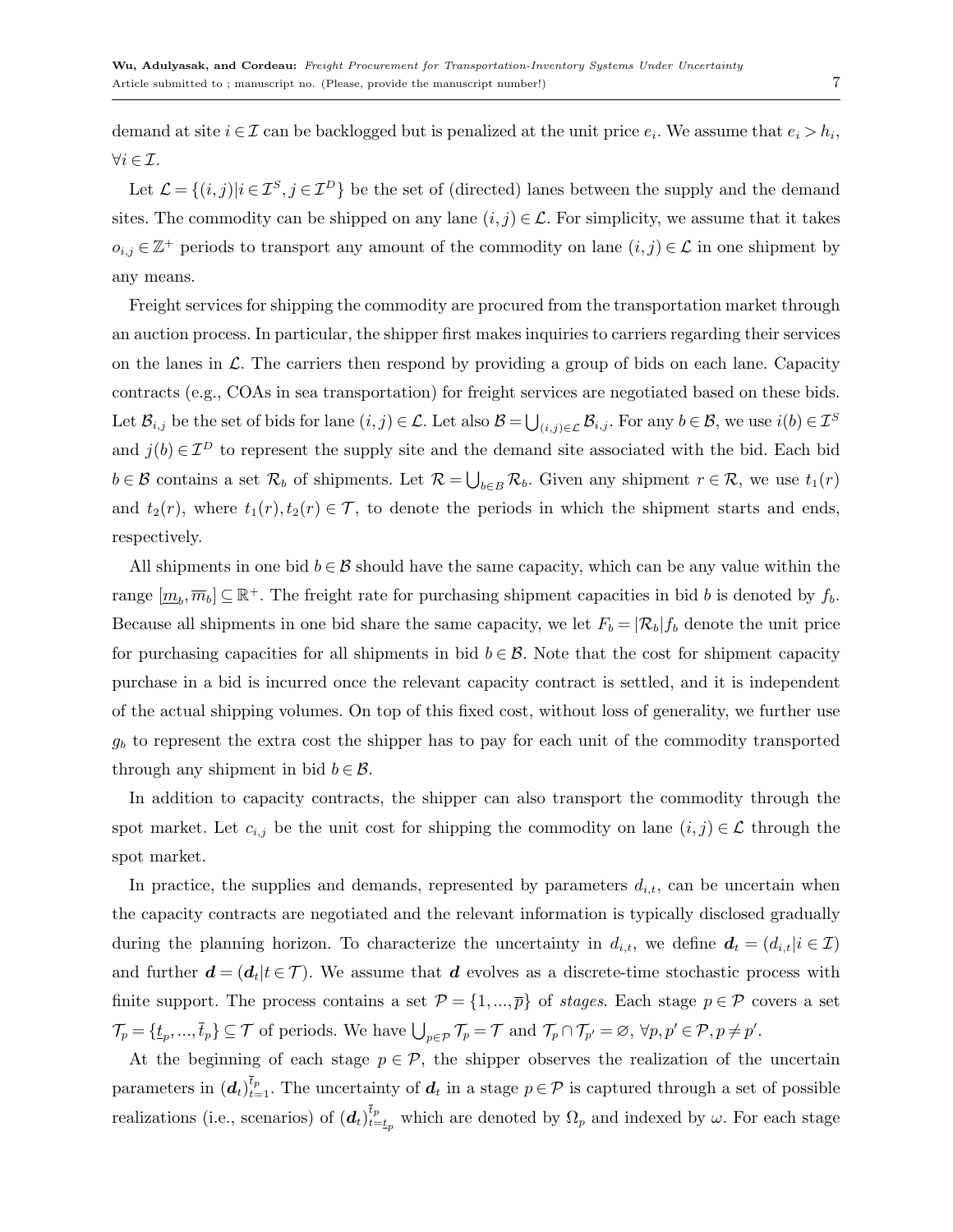$p \in \mathcal{P}$ , we let  $d_{i,t}^{\omega}$  be the demand or supply generated at site  $i \in \mathcal{I}$  in period  $t \in \mathcal{T}_p$  under scenario  $\omega \in \Omega_p$ . We further assume that given any stage  $p \in \mathcal{P}$ , the distribution of scenarios in this stage is independent of the scenarios in other stages, and let  $\varrho_\omega$  be the probability of scenario  $\omega \in \Omega_p$ .

The full set of scenarios for all stages in the problem can be represented by a scenario tree, as shown in Figure [1.](#page-7-0) The path from a node in stage 1 to a node in stage  $\bar{p}$ , denoted by  $\{\omega_1,...,\omega_{\bar{n}}\}$ , where  $\omega_p \in \Omega_p$ ,  $\forall p \in \mathcal{P}$ , corresponds to a scenario  $\xi$  for a realization of the uncertain parameters in d. Let  $\Xi$  be the set of all such scenarios. For each scenario  $\xi \in \Xi$ , let  $d_{i,t}^{\xi}$  denote the supply or demand at site  $i \in \mathcal{I}$  in period  $t \in \mathcal{T}$  under this scenario. The probability of scenario  $\xi \in \Xi$  is denoted by  $\rho_{\xi}$ . For ease of presentation, in this paper, we will refer to scenarios in  $\Xi$  simply as scenarios and refer to scenarios  $\omega$  in any  $\Omega_p$  as stage scenarios. For each scenario  $\xi \in \Xi$ , we let  $\omega_p(\xi) \in \Omega_p$  denote the index of the stage scenario in stage  $p \in \mathcal{P}$  associated with this scenario. To impose the non-anticipativity constraints in the SFPTMP, for each  $p \in \mathcal{P}$ , we introduce the set  $\Lambda_p = \{(\xi_1, \xi_2) \in \Xi \times \Xi | \omega_{p'}(\xi_1) = \omega_{p'}(\xi_2), \forall p' = 1, ..., p\}$  which contains all pairs of scenarios  $(\xi_1, \xi_2) \in \Xi$  $\Xi \times \Xi$  that are indistinguishable in stage p.



<span id="page-7-0"></span>Figure 1 Example of a Scenario Tree.

In the SFPTMP, the shipper can essentially make decisions in  $1 + \overline{p}$  stages. The first stage corresponds to the contracting phase prior to the disclosure of any supply-demand information in the planning horizon whereas the  $(1+p)$ -th decision stage corresponds to stage p in the information disclosure process when the information of supply and demand has been revealed up to this stage, where  $p \in \mathcal{P}$ . For simplicity, we refer to the first decision stage as stage 0 and let  $\mathcal{P}^+ = \{0\} \cup \mathcal{P}$ denote the full set of decision stages.

In stage 0, the shipper signs capacity contracts for freight services on the lanes. As in standard COAs [\(BIMCO](#page-38-4) [2022\)](#page-38-4), each contract, which is negotiated based on a bid, specifies the schedule of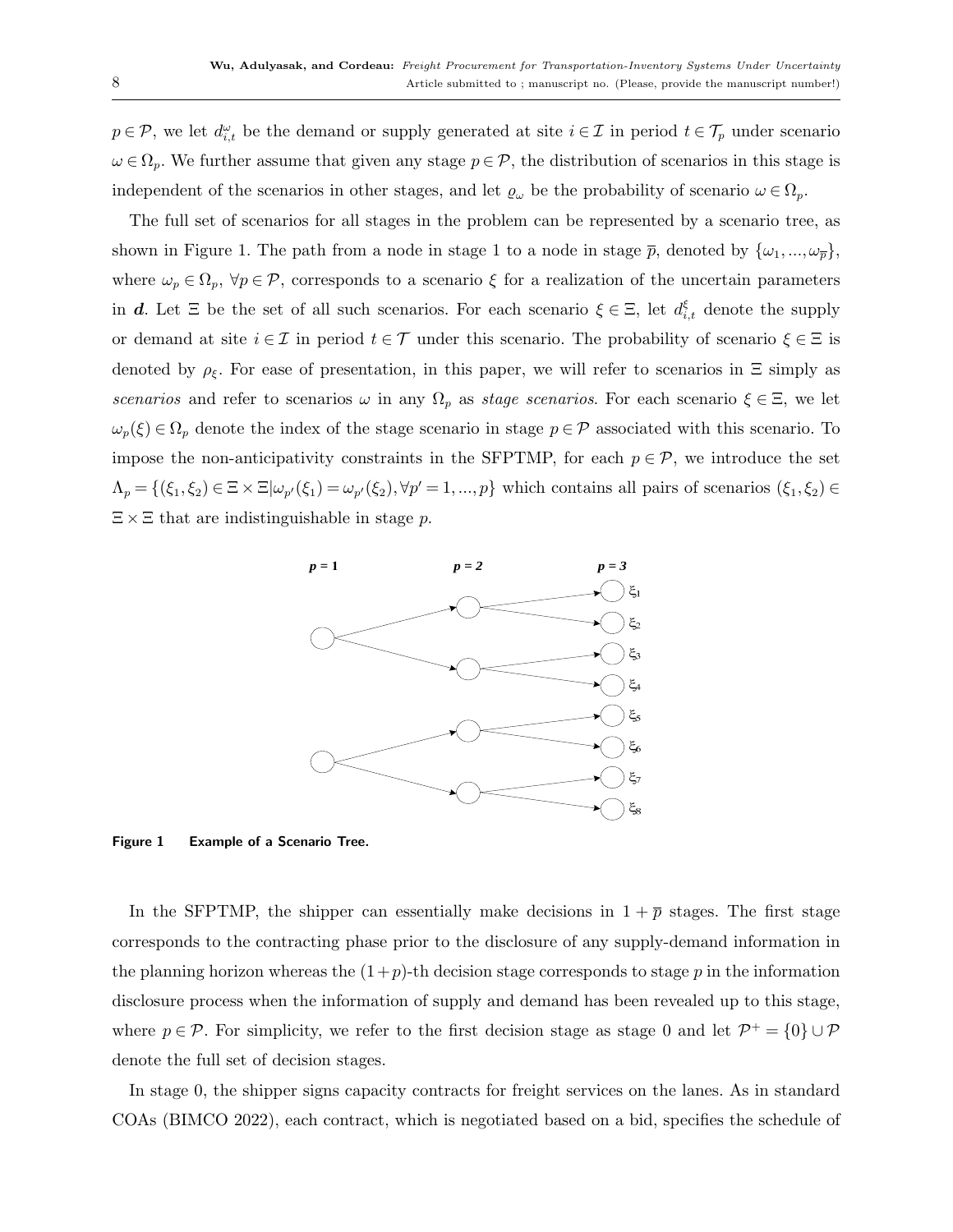the shipments, the capacity of each shipment, as well as the associated costs (including the fixed cost for capacity purchase and the freight rate associated with variable shipping volumes) for the freight services on a lane. In the subsequent stages, given the decisions made in the previous stages and the observed supplies and demands in the current stage, the shipper determines how to: (i) allocate the loading quantity for each shipment in the capacity contracts that starts in this stage, (ii) determine the quantity to be transported through the spot market on each lane in each period within this stage, (iii) control the inventory levels at each site in each period in this stage, and (iv) determine the backlogged supply or demand at each site in each period in this stage.

The shipper faces costs from procuring freight services (through capacity contracts or spot market), holding inventories, and handling backlogs. The objective is to formulate a joint freight service procurement and transportation-inventory plan that yields the minimum expected total cost.

## <span id="page-8-0"></span>3. Model Formulation

We model the SFPTMP via a space-time network that represents the physical lanes and the shipment schedules simultaneously. Each node in the network is associated with a site  $i \in \mathcal{I}$  and a period  $t \in \mathcal{T}$ , and each arc represents a potential shipment on a lane. Details of the network are explained in Section [3.1](#page-8-1) and the model formulated based on this network is given in Section [3.2.](#page-9-0)

### <span id="page-8-1"></span>3.1. Space-time Network

To facilitate the formulation of the problem, we construct a space-time network  $\mathcal{G} = (\mathcal{N}, \mathcal{A})$ , where  $\mathcal N$  and  $\mathcal A$  represent the set of nodes and the set of arcs, respectively. The node set  $\mathcal N$ consists of  $|\mathcal{T}|$  copies of each site  $i \in \mathcal{I}$ , i.e.,  $\mathcal{N} = \{(i, t)|i \in \mathcal{I}, t \in \mathcal{T}\}\$ . Let  $\mathcal{N}^S = \{(i, t) \in \mathcal{N}|i \in \mathcal{I}^S\}$ and  $\mathcal{N}^D = \{(i, t) \in \mathcal{N} | i \in \mathcal{I}^D\}$  be the sets of nodes associated with supply and demand sites, respectively. The arc set is defined as  $\mathcal{A} = \mathcal{A}^1 \cup \mathcal{A}^2$ . The arc set  $\mathcal{A}^1$  contains arcs that represent shipments in capacity contracts and is defined as  $\mathcal{A}^1 = \bigcup_{b \in \mathcal{B}} \mathcal{A}_b^1$ , where for each bid  $b \in \mathcal{B}$ ,  $\mathcal{A}_b^1 =$  $\{((i, t_1), (j, t_2))|(i, t_1), (j, t_2) \in \mathcal{N}, i = i(b), j = j(b), t_1 = t_1(r), t_2 = t_2(r), r \in \mathcal{R}_b\}.$  The arc set  $\mathcal{A}^2$ represents the possibilities of transportation via shipments in the spot market and we have  $A^2$  =  $\{((i, t_1), (j, t_2)) | t_2 = t_1 + o_{i,j}, (i, t_1) \in \mathcal{N}^S, (j, t_2) \in \mathcal{N}^D\}$ . Finally, corresponding to each stage  $p \in \mathcal{P}$ , we let  $\mathcal{N}_p = \{(i, t) \in \mathcal{N} | t \in \mathcal{T}_p\}$  and  $\mathcal{A}_p = \{((i, t_1), (j, t_2)) \in \mathcal{A} | (i, t_1) \in \mathcal{N}_p\}$  represent the sets of nodes and arcs associated with this stage, respectively.

For notational simplicity, we will use n and  $(i, t)$  interchangeably to represent a node and a and  $((i, t_1), (j, t_2))$  interchangeably to represent an arc. Given any node  $n \in \mathcal{N}$ , the sets of its outgoing and incoming arcs are written as

<span id="page-8-2"></span>
$$
A^+(n) = \{((i, t_1), (j, t_2)) \in \mathcal{A} | (i, t_1) = n\} \text{ and } A^-(n) = \{((i, t_1), (j, t_2)) \in \mathcal{A} | (j, t_2) = n\},\
$$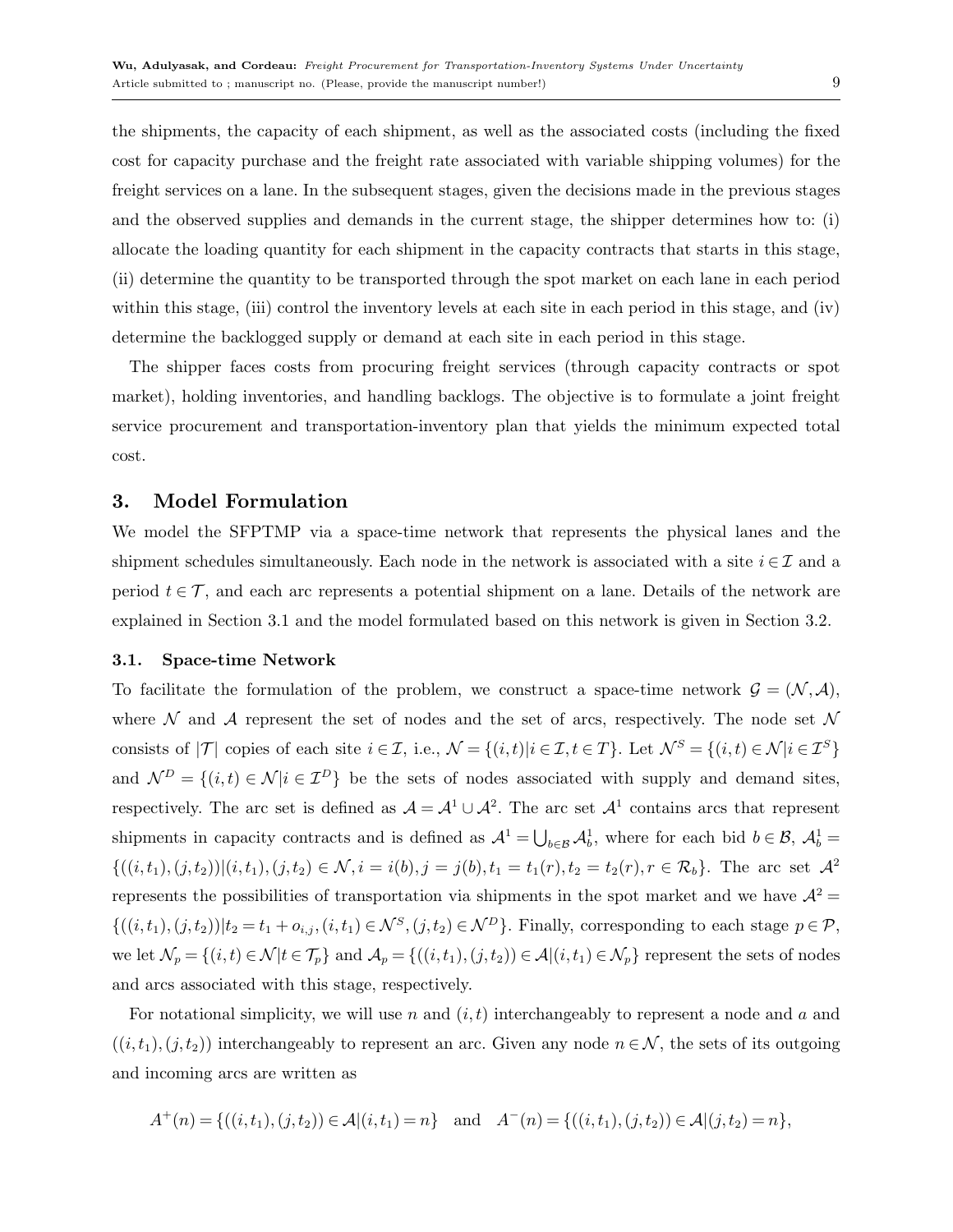respectively.

With slight abuse of notation, we redefine some parameters in the problem to cast them into the network structure. First, for each node  $n = (i, 1) \in \mathcal{N}$ , let  $q_n^0 = q_i^0$  be the initial inventory at node n and for each node  $n = (i, t) \in \mathcal{N}$ , let  $\overline{q}_n = \overline{q}_i$  be the upper bound of the inventory that can be stored at this node. Second, we use  $d_{\omega,n} = d_{i,t}^{\omega}$  to represent the supply or demand at node  $n = (i, t) \in \mathcal{N}_p$ under stage scenario  $\omega \in \Omega_p$  in any stage  $p \in \mathcal{P}$ . We also use  $d_{\xi,n} = d_{i,t}^{\xi}$  to represent the supply or demand at node  $n = (i, t) \in \mathcal{N}$  under scenario  $\xi \in \Xi$ . Third, for each node  $n = (i, t) \in \mathcal{N}$  let  $h_n = h_i$ denote its unit inventory holding cost and let  $e_n = e_i$  denote the unit penalty cost associated with the backlogged supply or demand at this node. Finally, for each arc  $a \in \mathcal{A}$ , we use  $c_a$  to represent the unit (variable) transportation cost on this arc. For each  $a \in \mathcal{A}$ ,  $c_a$  is set as:

$$
c_a = \begin{cases} g_b, & \text{if } a \in \mathcal{A}_b^1, b \in \mathcal{B}, \\ c_{i,j}, & \text{if } a = ((i, t_1), (j, t_2)) \in \mathcal{A}^2. \end{cases}
$$

#### <span id="page-9-0"></span>3.2. The Compact Model

We formulate the problem as a multi-stage stochastic optimization model in a compact form. Table [1](#page-9-1) lists the decision variables used in the model.

Table 1: Decision Variables in the SFPTMP.

<span id="page-9-1"></span>

|                | Decision variables in stage 0:                                                                                                                                      |
|----------------|---------------------------------------------------------------------------------------------------------------------------------------------------------------------|
| x <sub>b</sub> | binary variable, which equals 1 if and only if the shipper accepts bid $b \in \mathcal{B}$ .                                                                        |
| $y_b$          | continuous variable, which represents the capacity purchased by the shipper for each shipment<br>in the capacity contract associated with bid $b \in \mathcal{B}$ . |
|                | Decision variables in stages $p \in \mathcal{P}$ :                                                                                                                  |
| $z_{\xi,a}$    | continuous variable, which represents the volume of the commodity allocated on arc $a \in \mathcal{A}$ under<br>scenario $\xi \in \Xi$ .                            |
| $u_{\xi,n}$    | continuous variable, which represents the inventory level at node $n \in \mathcal{N}$ under scenario $\xi \in \Xi$ .                                                |
| $v_{\xi,n}$    | continuous variable, which represents the volume of the supply or demand backlogged at node<br>$n \in \mathcal{N}$ under scenario $\xi \in \Xi$ .                   |

The SFPTMP can be formulated as an MILP model denoted by P as follows:

<span id="page-9-4"></span><span id="page-9-3"></span><span id="page-9-2"></span>
$$
\mathbf{P} = \min \sum_{b \in \mathcal{B}} F_b y_b + \sum_{\xi \in \Xi} \rho_{\xi} \left( \sum_{n \in \mathcal{N}} \left( h_n u_{\xi,n} + e_n v_{\xi,n} \right) + \sum_{a \in \mathcal{A}} c_a z_{\xi,a} \right) \tag{1}
$$

s.t.  $y_b \geq \underline{m}_b x_b$   $\forall b \in \mathcal{B}$  (2)

$$
y_b \le \overline{m}_b x_b \qquad \qquad \forall b \in \mathcal{B} \tag{3}
$$

$$
z_{\xi,a} \le y_b \qquad \qquad \forall a \in \mathcal{A}_b^1, \forall b \in \mathcal{B}, \forall \xi \in \Xi \tag{4}
$$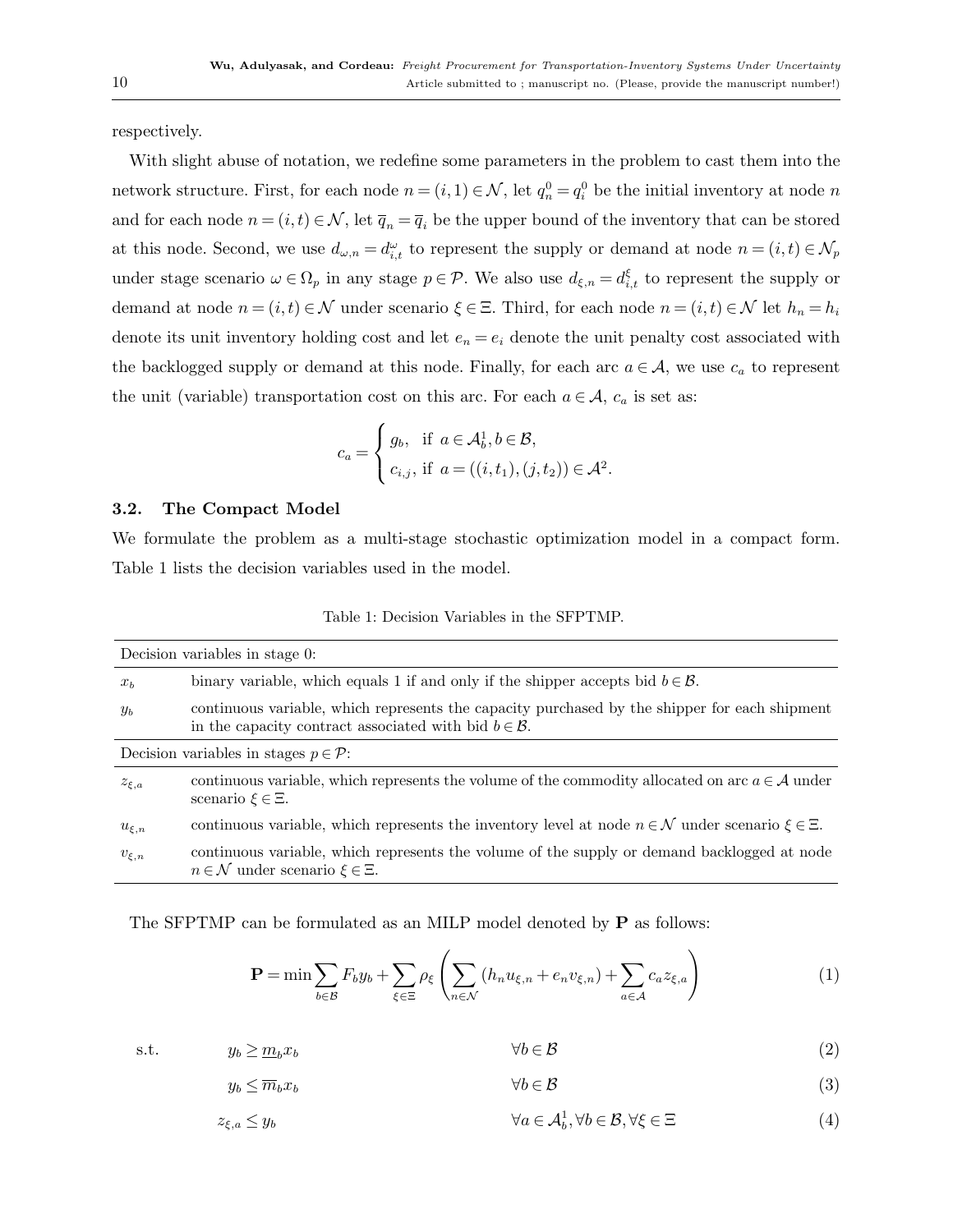$$
u_{\xi,n_1} + v_{\xi,n_1} = d_{\xi,n_1} + u_{\xi,n_2} + v_{\xi,n_2} - \sum_{a \in A^+(n_1)} z_{\xi,a} \ \forall n_1 = (i,t), n_2 = (i,t-1) \in \mathcal{N}^S, \forall \xi \in \Xi \tag{5}
$$

$$
u_{\xi,n} + v_{\xi,n} = d_{\xi,n} + q_n^0 - \sum_{a \in A^+(n)} z_{\xi,a} \qquad \forall n = (i,1) \in \mathcal{N}^S, \forall \xi \in \Xi
$$
 (6)

$$
u_{\xi,n_1} - v_{\xi,n_1} = d_{\xi,n_1} + u_{\xi,n_2} - v_{\xi,n_2} + \sum_{a \in A^-(n_1)} z_{\xi,a} \ \forall n_1 = (i,t), n_2 = (i,t-1) \in \mathcal{N}^D, \forall \xi \in \Xi \tag{7}
$$

$$
u_{\xi,n} - v_{\xi,n} = d_{\xi,n} + q_n^0 + \sum_{a \in A^-(n)} z_{\xi,a} \qquad \forall n = (i,1) \in \mathcal{N}^D, \forall \xi \in \Xi
$$
 (8)

<span id="page-10-8"></span><span id="page-10-1"></span><span id="page-10-0"></span>
$$
u_{\xi,n} \le \overline{q}_n \qquad \qquad \forall n \in \mathcal{N}, \forall \xi \in \Xi \tag{9}
$$

$$
z_{\xi_1, a} = z_{\xi_2, a} \qquad \qquad \forall a \in \mathcal{A}_p, \forall (\xi_1, \xi_2) \in \Lambda_p, \forall p \in \mathcal{P} \qquad (10)
$$

<span id="page-10-9"></span><span id="page-10-6"></span><span id="page-10-4"></span><span id="page-10-3"></span><span id="page-10-2"></span>
$$
x_b \in \{0, 1\} \qquad \qquad \forall b \in \mathcal{B} \tag{11}
$$

$$
y_b \ge 0 \qquad \qquad \forall b \in \mathcal{B} \tag{12}
$$

$$
u_{\xi,n} \ge 0 \qquad \qquad \forall n \in \mathcal{N}, \forall \xi \in \Xi \tag{13}
$$

<span id="page-10-5"></span>
$$
v_{\xi,n} \ge 0 \qquad \qquad \forall n \in \mathcal{N}, \forall \xi \in \Xi \tag{14}
$$

$$
z_{\xi,a} \ge 0 \qquad \qquad \forall a \in \mathcal{A}, \forall \xi \in \Xi. \tag{15}
$$

The objective function [\(1\)](#page-8-2) aims to minimize the expected total cost, including the cost of purchasing freight services using capacity contracts, the expected cost of holding inventories and backlogging supplies or demands at the nodes, and the expected cost for sending flows on the arcs. Given a bid, constraints [\(2\)](#page-9-2) and [\(3\)](#page-9-3) set the lower bound and upper bound for the capacity of each shipment associated with this bid. Constraints [\(4\)](#page-9-4) ensure that under any scenario, the actual volumes of the commodity allocated on the arcs associated with shipments in capacity contracts do not exceed their contractual capacities. Constraints [\(5\)](#page-10-0)–[\(8\)](#page-10-1) define the relationship among inventory levels and backlogged quantities at the nodes and the flow volumes allocated on the relevant arcs. Constraints [\(9\)](#page-10-2) require the inventory level at a node to not exceed its upper bound. Constraints [\(10\)](#page-10-3) are non-anticipativity constraints. These constraints impose the requirement that the flows allocated on an arc in a stage under any two scenarios  $\xi_1$  and  $\xi_2$  that are indistinguishable up to this stage must be identical. Finally, constraints  $(11)$ – $(15)$  define the domains for the decision variables.

It is mentionable that in P, the non-anticipativity requirements are imposed only on the flow variables  $z_{\xi,a}$ , through constraints [\(10\)](#page-10-3). The following proposition shows that constraints (10) are sufficient to impose non-anticipativity requirements for the SFPTMP.

## <span id="page-10-7"></span>PROPOSITION 1. Problem **P** satisfies the non-anticipativity requirements in the SFPTMP.

With a given scenario tree, the above formulation forms a deterministic optimization problem. However, the scale of the problem grows exponentially with the number of stages  $(|\mathcal{P}|)$  and the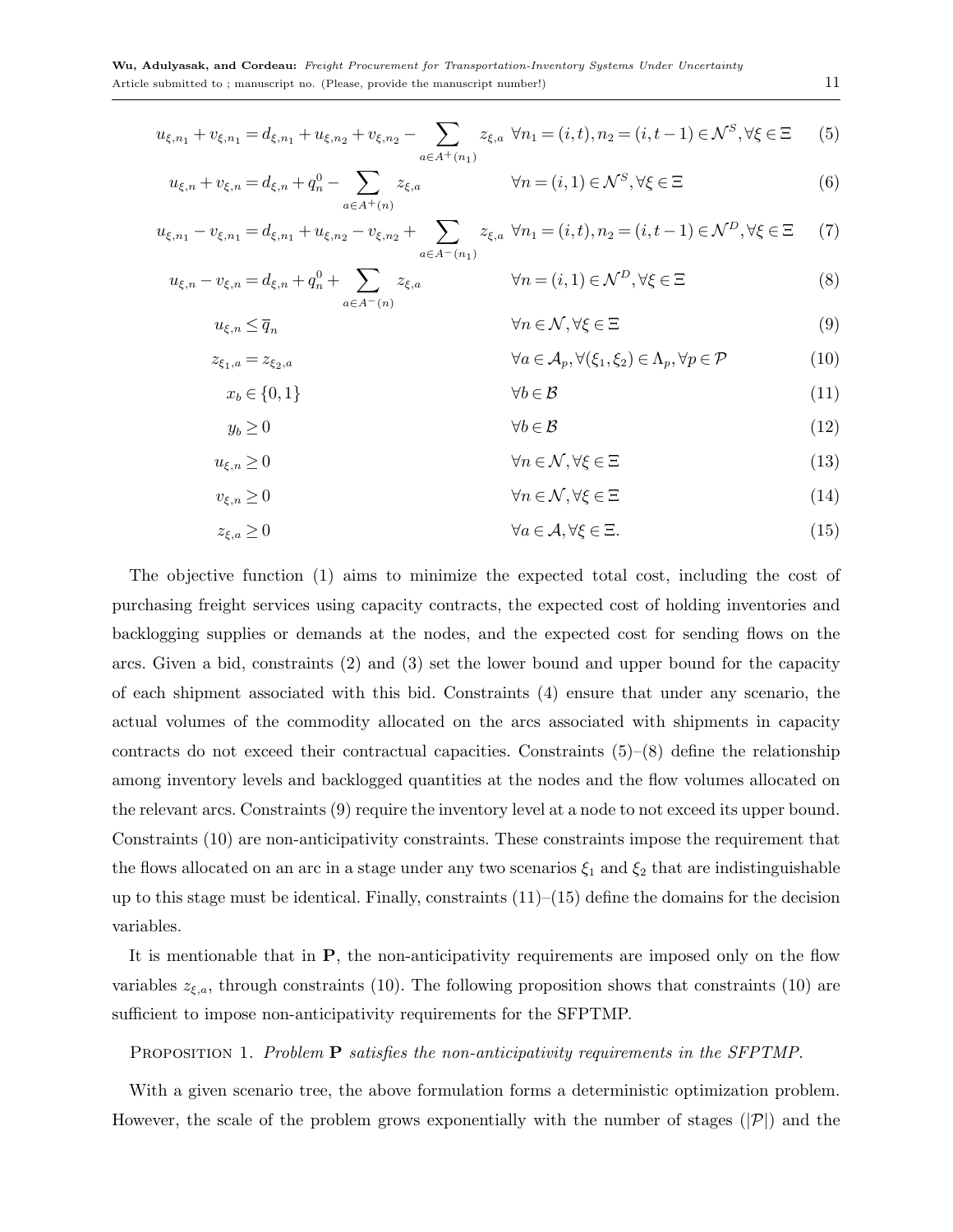number of scenarios in each stage ( $|\Omega_p|, p \in \mathcal{P}$ ). As a result, only very small instances of the SFPTMP can be solved by applying a general-purpose optimization solver directly on the MILP model for  $P$  (refer to Section [6.4.1\)](#page-26-0). In the next section, we propose an SDDP approach for solving instances of large scale.

# <span id="page-11-0"></span>4. A Stochastic Dual Dynamic Programming Approach

The SDDP approach was introduced by [Pereira and Pinto](#page-39-7) [\(1991\)](#page-39-7) and is an extension of the nested Benders or L-shaped decomposition method proposed by [Birge](#page-38-14) [\(1985\)](#page-38-14). By exploiting the stage-wise independence of the scenario tree, this algorithm decomposes the original problem into stage-wise problems, approximates the cost of the problems in the subsequent stages through Benders cuts, and converges in a finite number of steps to an optimal solution. For the analyses of the statistical properties and convergence of the SDDP approach, we refer to [Shapiro](#page-39-8) [\(2011\)](#page-39-8).

The framework of the SDDP approach for solving the SFPTMP is presented in Algorithm [1.](#page-12-0) The approach follows an iterative procedure and each iteration  $l$  in the approach consists of a *sampling* step, a forward step, and a backward step. In the sampling step, we select a subset  $\Xi^l$  of scenarios from Ξ.

In the forward step, we solve problem **P** under each sampled scenario  $\xi \in \Xi^l$ . Given a scenario, **P** is decomposed into a set of problems, each corresponding to a stage  $p \in \mathcal{P}^+$ . A problem in stage  $p \in \mathcal{P}^+ \setminus {\overline{p}}$  is characterized by an expected cost-to-go function (or cost-to-go function for short) that estimates the lower bound of the expected total cost incurred in the subsequent stages. Because the probability distribution of the scenarios satisfies stage-wise independence, problems under different scenarios in the same stage  $p \in \mathcal{P}^+ \setminus {\overline{p}}$  share the same cost-to-go function. Let  $\Psi_p$  denote the cost-to-go function for problems in stage p. On top of the cost-to-go function, given any scenario  $\xi \in \Xi^l$ , the forward-step problem in any stage  $p \in \mathcal{P}$  is also characterized by a set of state variables  $\bar{\chi}_{\xi,p-1}$  obtained by solving the associated problem in the previous stage, which is referred to as the *parent problem* of this problem.

In the forward step of any iteration, we have one problem in stage 0, which is denoted by  $\mathbf{P}_0(\Psi_0)$ . The forward step starts by solving this problem. Then, corresponding to each sampled scenario  $\xi \in \Xi^l$ , we solve problems denoted by  $\mathbf{P}_{\xi,p}(\bar{\boldsymbol{\chi}}_{\xi,p-1}, \Psi_p)$  from stage  $p = 1$  to stage  $p = \overline{p}$ .

In the backward step, corresponding to each scenario  $\xi \in \Xi^l$ , a subproblem denoted by  $\mathbf{Q}_{\xi,\omega,p}(\bar{\boldsymbol{\chi}}_{\xi,p-1},\Psi_p)$  is created for each stage scenario  $\omega \in \Omega_p$  in each stage  $p \in \mathcal{P}$ . We solve the dual of these problems to generate valid cuts for updating the cost-to-go functions.

Finally, the SDDP approach terminates when the lower bound is stable or when a preset time limit is reached. In the following subsections, we explain the details of each step.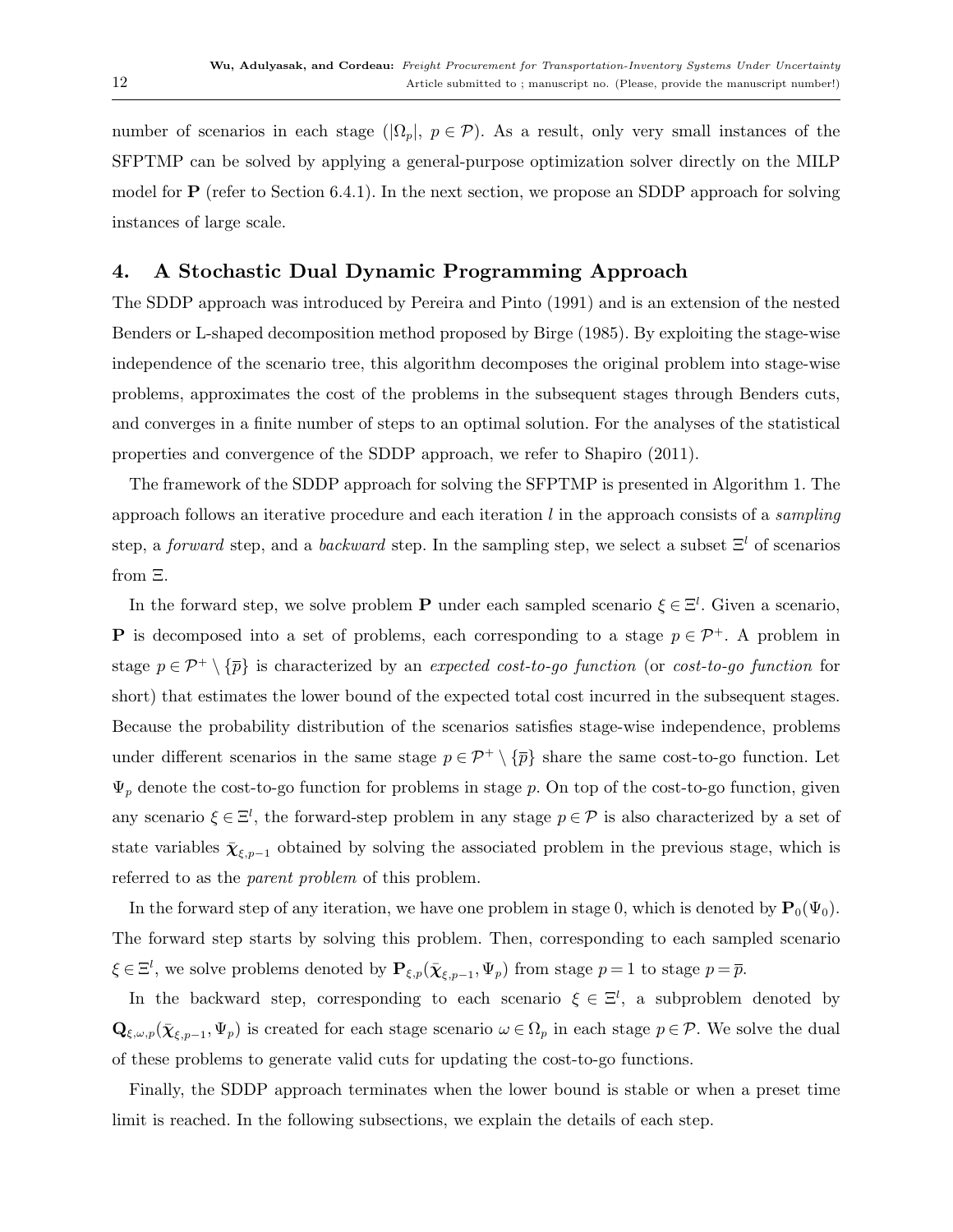<span id="page-12-0"></span>

| Algorithm 1 Stochastic Dual Dynamic Programming (SDDP).                                                                       |
|-------------------------------------------------------------------------------------------------------------------------------|
| 1: Initialize: $LB \leftarrow -\infty$ , $l \leftarrow 1$ , and initial cost-to-go functions $\Psi_p$ , $p \in \mathcal{P}^+$ |
| 2: while Some stopping criterion is not satisfied do                                                                          |
| $/*$ Sampling step*/<br>3:                                                                                                    |
| Sample a set of scenarios $\Xi^l \subseteq \Xi$<br>4:                                                                         |
| $/*$ Forward step*/<br>5:                                                                                                     |
| Solve the problem $\mathbf{P}_0(\Psi_0)$<br>6:                                                                                |
| Collect $\bar{\chi}_{\varepsilon,0}, \forall \xi \in \Xi^l$<br>7:                                                             |
| Set LB equal to the optimal value of $\mathbf{P}_0(\Psi_0)$<br>8:                                                             |
| for $\xi \in \Xi^l$ do<br>9:                                                                                                  |
| for $p=1,,\overline{p}$ do<br>10:                                                                                             |
| Solve the problem $\mathbf{P}_{\xi,p}(\bar{\boldsymbol{\chi}}_{\xi,p-1},\Psi_p)$<br>11:                                       |
| Collect $\bar{\chi}_{\xi,p}$<br>12:                                                                                           |
| end for<br>13:                                                                                                                |
| end for<br>14:                                                                                                                |
| $/*$ Backward step*/<br>15:                                                                                                   |
| for $\xi \in \Xi^l$ do<br>16:                                                                                                 |
| for $p = \overline{p}, , 1$ do<br>17:                                                                                         |
| for $\omega \in \Omega_p$ do<br>18:                                                                                           |
| Solve the dual of problem $\mathbf{Q}_{\xi,\omega,p}(\bar{\boldsymbol{\chi}}_{\xi,p-1},\Psi_p)$<br>19:                        |
| end for<br>20:                                                                                                                |
| Update $\Psi_{p-1}$ by adding valid cuts<br>21:                                                                               |
| end for<br>22:                                                                                                                |
| end for<br>23:                                                                                                                |
| $l \leftarrow l + 1$<br>24:                                                                                                   |
| 25: end while                                                                                                                 |

# 4.1. The Sampling Step

In the sampling step of iteration l, a subset of scenarios (denoted by  $\Xi^l$ ) is sampled from the original set  $\Xi$ . We have  $|\Xi^l| \leq |\Xi|$ . The scenarios in  $\Xi^l$  are sampled randomly from the original scenario set  $\Xi$  based on the distribution  $\{\rho_{\xi} : \xi \in \Xi\}$ .

## 4.2. The Forward Step

In the forward step of iteration l, the problem **P** is solved under each scenario  $\xi \in \Xi^l$ , and given a scenario  $\xi$ , the problem is decomposed into  $|\mathcal{P}^+|$  subproblems, each corresponding to a decision stage. We let  $\mathbf{P}_0$  denote the first-stage problem, and let  $\mathbf{P}_{\xi,p}$  denote the problems in stages  $p \in \mathcal{P}$ under each scenario  $\xi \in \Xi^l$ .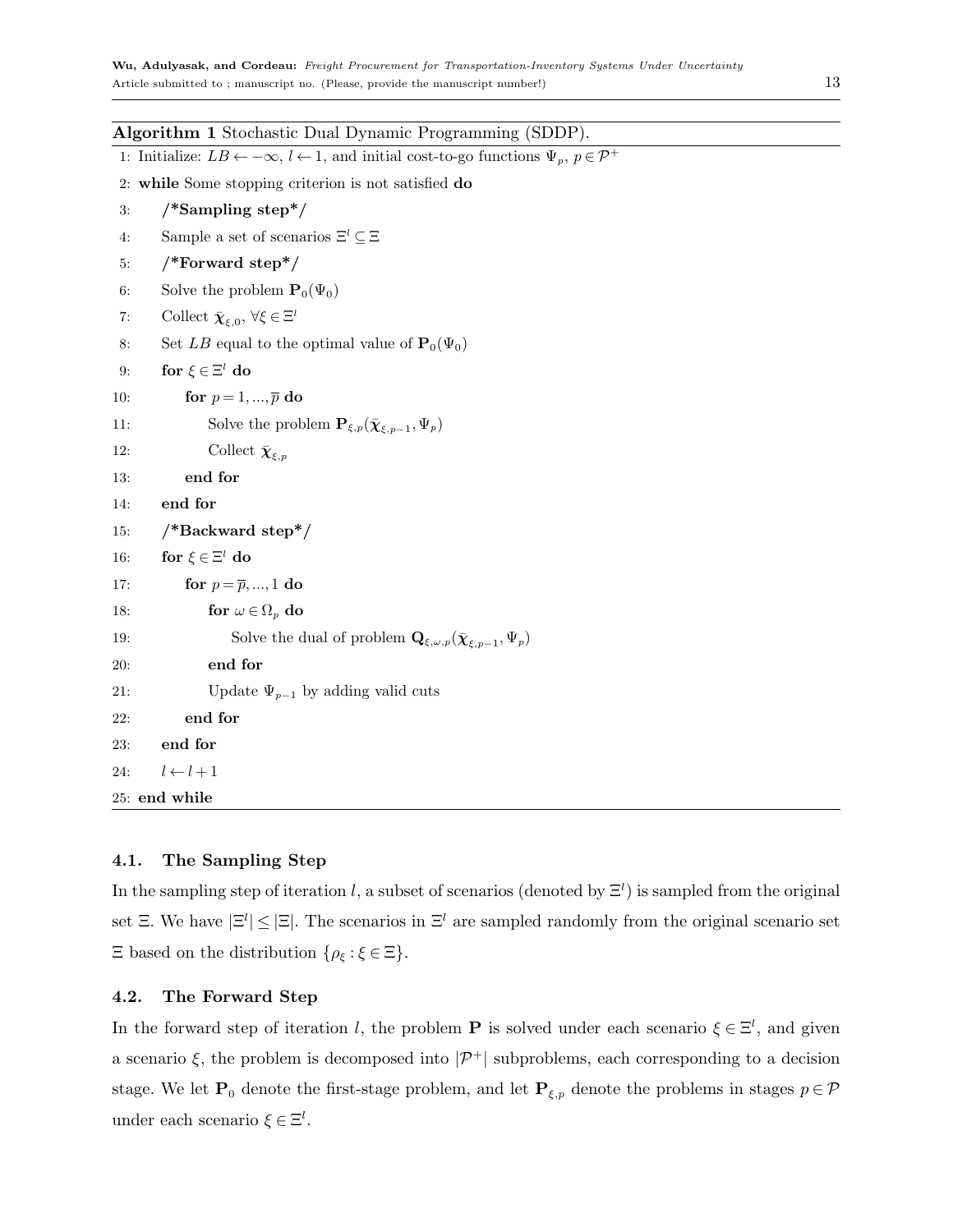As a problem in a stage is partially defined by the decisions made in the previous stages, the communication between problems in different stages must be carefully established. Also, because of the stage-wise solution procedure, such inter-stage communication only exists between problems in adjacent stages. In particular, given a scenario  $\xi \in \Xi^l$ , the problem  $\mathbf{P}_{\xi,p}$  in any stage  $p \in \mathcal{P}$ , is characterized by the solution of its parent problem i.e., problem  $P_{\xi,p-1}$  or  $P_0$ . In the following, we explain the state variables obtained by solving a problem in the forward step that are used to define the problem in the next stage.

To begin with, given a scenario  $\xi \in \Xi^l$ , the capacities of shipments in the capacity contracts parameterized in problem  $\mathbf{P}_{\xi,p}$  in any stage  $p \in \mathcal{P}$  should remain consistent with those determined in the parent problem in stage  $p-1$ . We let  $\bar{\mathbf{y}}_{\xi,p-1} = (\bar{y}_{\xi,p-1,b} | b \in \mathcal{B})$  be the vector of such capacities obtained by solving the parent problem.

In addition, suppose  $p \ge 2$ , then the problem  $P_{\xi,p}$  (for any  $\xi \in \Xi^l$ ) is also subject to the inventory levels, backlogged supplies or demands of certain nodes, and the flows of certain arcs that are determined in its parent problem. In order to characterize this information, we define the following sets of nodes and arcs that are critical for transferring information between stages. First, for the nodes, we let  $\widetilde{\mathcal{N}}_p = \{n | n = (i, \overline{t}_p) \in \mathcal{N}_p \}$  denote the set of nodes whose inventory levels and backlogged supplies or demands are passed on to the next stage,  $\forall p \in \mathcal{P} \setminus \{\bar{p}\}\.$  Especially, for stage 0, we define  $\widetilde{\mathcal{N}}_0 = \{(i,0)|i\in\mathcal{I}\}\)$ . Second, as for the arcs, we use  $\overrightarrow{\mathcal{A}}_{(p_1,p_2)} = \{a|a=(n_1,n_2)\in\mathcal{A},n_1\in\mathcal{A}\}\$  $\mathcal{N}_{p_1}, n_2 \in \mathcal{N}_{p_2}$  to represent the set of arcs directed from nodes in stage  $p_1$  to nodes in stage  $p_2$ , where  $p_1, p_2 \in \mathcal{P}$  and  $p_2 > p_1$ . Further,  $\forall p \in \mathcal{P}$ , let  $\widetilde{A}_p = \bigcup_{p_1=1}^p \bigcup_{p_2=p+1}^{\overline{p}} \overrightarrow{A}_{(p_1,p_2)}$  be set of arcs that link nodes  $n \in \bigcup_{p_1=1}^p \mathcal{N}_{p_1}$  with nodes  $n \in \bigcup_{p_2=p+1}^{\overline{p}} \mathcal{N}_{p_2}$ . Also, we especially have  $\widetilde{\mathcal{A}}_0 = \varnothing$  and  $\widetilde{\mathcal{A}}_{\overline{p}} = \varnothing$ .

Based on these sets of nodes and arcs, for problem  $P_{\xi,p}$  (where  $p \in \mathcal{P}$  and  $\xi \in \Xi^l$ ), we define the following state variables that are determined in its parent problem (i.e.,  $P_{\xi,p-1}$  or  $P_0$ ) and affect this problem. First, for each node  $n \in \widetilde{\mathcal{N}}_{p-1}$ , we let  $\bar{u}_{\xi,p-1,n}$  and  $\bar{v}_{\xi,p-1,n}$  denote the inventory level and the backlogged quantity at node  $n$  that are determined by solving the parent problem in stage  $p-1$ . Especially, for  $p-1=0$ , we define  $\bar{u}_{\xi,0,n} = q_i^0$  and  $\bar{v}_{\xi,0,n} = 0$ ,  $\forall n = (i,0) \in \mathcal{N}_0$ . Besides, for each arc  $a \in \mathcal{A}_{p-1}$ , we use  $\bar{z}_{\xi,p-1,a}$  to represent the flow on this arc determined by solving the parent problem. Let  $\bar{\mathbf{u}}_{\xi,p} = (\bar{u}_{\xi,p,n}|n \in \tilde{\mathcal{N}}_p)$ ,  $\bar{\mathbf{v}}_{\xi,p} = (\bar{v}_{\xi,p,n}|n \in \tilde{\mathcal{N}}_p)$ , and  $\bar{\mathbf{z}}_{\xi,p} = (\bar{z}_{\xi,p,a}|a \in \tilde{\mathcal{A}}_p)$ . To further simplify the notation, we define  $\bar{\boldsymbol{\chi}}_{\xi,p} = ((\bar{\boldsymbol{y}}_{\xi,p})^{\top},(\bar{\boldsymbol{u}}_{\xi,p})^{\top},(\bar{\boldsymbol{v}}_{\xi,p})^{\top},(\bar{\boldsymbol{z}}_{\xi,p})^{\top})^{\top}$ .

In the following, given a scenario  $\xi \in \Xi^l$  in iteration l of the SDDP, we first describe the formulation of problem  $P_0$  in the first stage (biding stage) and then explain the formulation of problems  $\mathbf{P}_{\xi,p}$ ,  $\forall p \in \mathcal{P}$  in the shipping stages.

4.2.1. The Problem in the Bidding Stage Decisions made in the problem in the bidding stage (i.e.,  $P_0$ ) include the selection of bids and the purchase of capacities for the shipments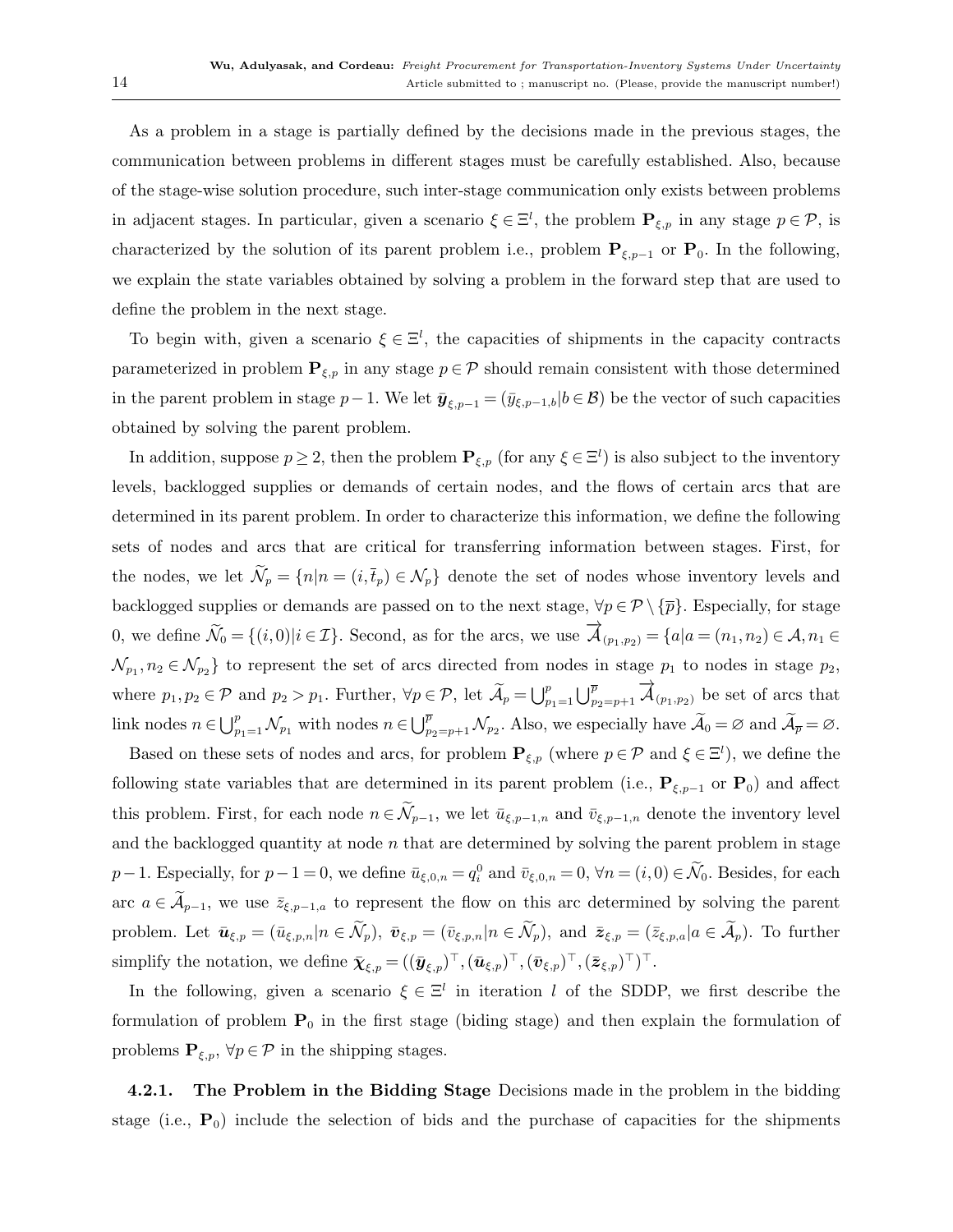associated with the bids. The associated decision variables are given in the vectors  $\mathbf{x} = (x_b | b \in \mathcal{B})$ and  $y = (y_b | b \in \mathcal{B})$ . The problem is also formulated based on a cost-to-go function, denoted by  $\Psi_0(\mathbf{y})$ , which is defined as follows:

<span id="page-14-0"></span>
$$
\Psi_0(\mathbf{y}) = \min{\eta_0 :}
$$
\n
$$
\eta_0 \ge 0,
$$
\n(16)

<span id="page-14-1"></span>
$$
\eta_0 \ge (\mu_0^k + (\boldsymbol{\nu}_0^k)^\top \mathbf{y}), \ \forall k \in \mathcal{K}_0 \}. \tag{17}
$$

Problem  $P_0$  can be formulated as the following MILP model:

$$
\mathbf{P}_0(\Psi_0) = \min_{\mathbf{x}, \mathbf{y}, \eta_0} \sum_{b \in \mathcal{B}} F_b y_b + \eta_0
$$
  
s.t. (2), (3), (11), (12), (16), (17).

Objective function [\(18\)](#page-14-1) minimizes the sum of the cost of capacity purchase and the value of the cost-to-go function.

Let  $y^*$  be the vector of optimal solution values of the y variables obtained by solving the above model. We then obtain  $\bar{\chi}_{\xi,0}$  for characterizing the problems in stage 1 by letting  $\bar{y}_{\xi,0,b} = y_b^*$ ,  $\forall b \in$  $\mathcal{B}, \forall \xi \in \Xi^l$ .

4.2.2. Problems in the Shipping Stages In stage  $p \in \mathcal{P}$  of the shipping stages, we solve a problem denoted by  $P_{\xi,p}$  under scenario  $\xi \in \Xi^l$  in the forward step of iteration l. The problem aims at determining the inventory levels and the backlogging strategies for the nodes in the set  $\mathcal{N}_p$  and allocating flows on the arcs in the set  $A_p$ . Decision variables used for formulating the problem can be partitioned into three groups.

The first group consists of variables in the following vectors:  $u_{\xi,p} = (u_{\xi,n}|n \in \mathcal{N}_p)$ ,  $v_{\xi,p} =$  $(v_{\xi,n}|n \in \mathcal{N}_p)$ , and  $z_{\xi,p} = (z_{\xi,a}|a \in \mathcal{A}_p)$ . These variables control inventory levels, determine backlogged quantities, and allocate flows for the nodes and arcs in  $\mathcal{N}_p$  and  $\mathcal{A}_p$ , respectively.

Variables in the second group are auxiliary variables that make local copies of the variables determined in the parent problem of  $\mathbf{P}_{\xi,p}$ . In particular, we use the set of variables in vector  $\mathbf{y}'_{\xi,p}$  $(y'_{\xi,p,b}|b\in\mathcal{B})$  to represent the "copied" capacity of each shipment in the bids. Besides, for the nodes  $n \in \mathcal{N}_{p-1}$ , we use variables in  $\mathbf{u}'_{\xi,p} = (u'_{\xi,p,n}|n \in \mathcal{N}_{p-1})$  and  $\mathbf{v}'_{\xi,p} = (v'_{\xi,p,n}|n \in \mathcal{N}_{p-1})$ , respectively, as the local copies of the inventory and backlogging decisions determined in the parent problem of  $\mathbf{P}_{\xi,p}$ . Finally, for each arc  $a \in \mathcal{A}_{p-1}$ , we introduce the variable  $z'_{\xi,p,a}$  to copy the flow allocated on it and let  $z'_{\xi,p} = (z'_{\xi,p,a}|a \in \mathcal{A}_{p-1}).$ 

The decision variables in the third group are used for ensuring the feasibility of problem  $P_{\xi,p}$ . In particular, given any two stages  $p_1$  and  $p_2$  such that  $p_1, p_2 \in \mathcal{P}$ ,  $p_1 < p$ , and  $p_2 = p$ , the flows on the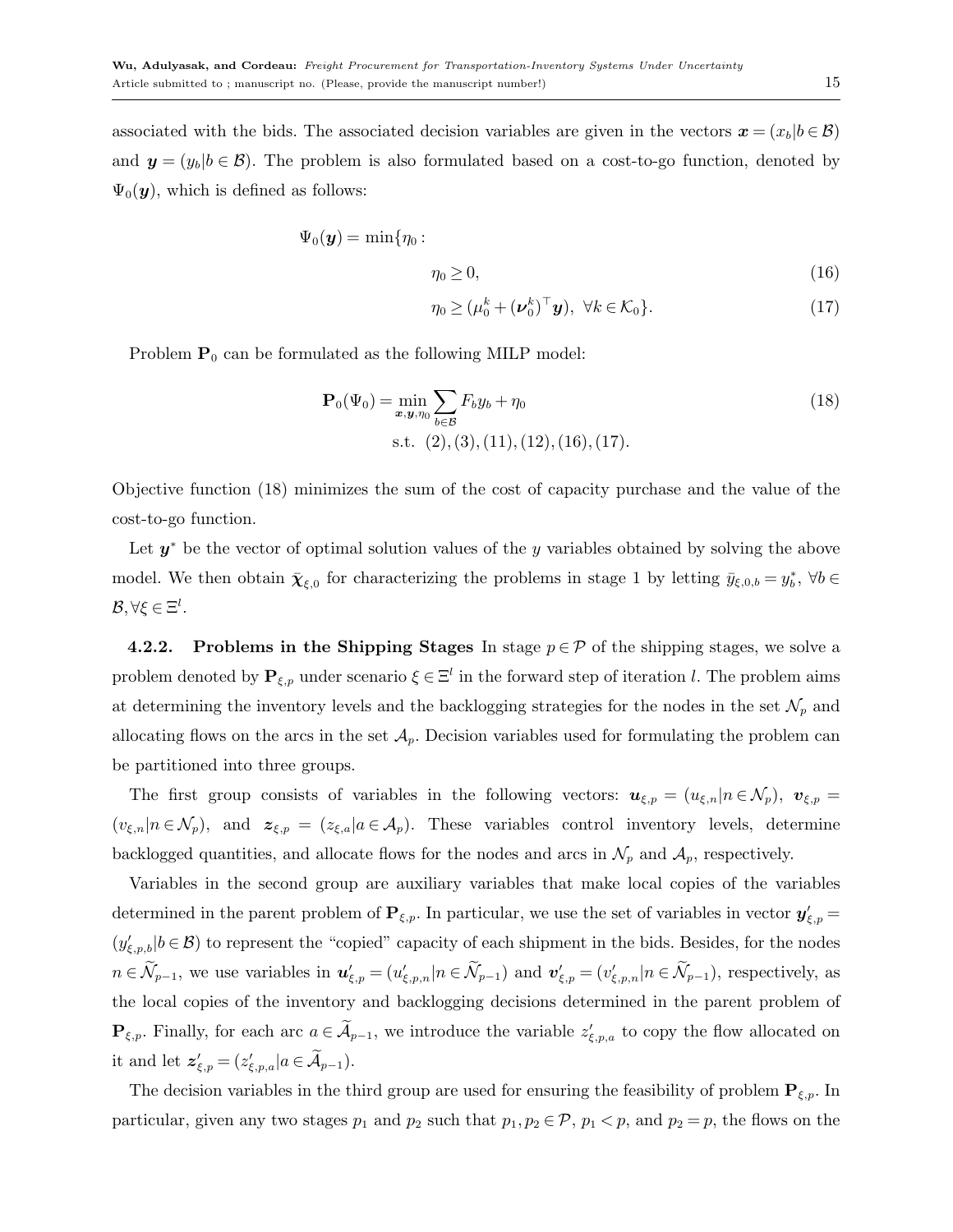arcs in the set  $\vec{\mathcal{A}}_{(p_1,p_2)}$  are determined in the problem in stage  $p_1$  without explicitly considering the inventory restrictions for the corresponding head nodes in  $\mathcal{N}_p$  in stage p. This is insufficient to ensure feasibility of problem  $P_{\xi,p}$  as such flows can lead to inventories at certain nodes in  $\mathcal{N}_p$ exceeding their upper bounds. To avoid such infeasibility issues, we introduce decision variables  $w_{\xi,n}$ for the nodes  $n \in \mathcal{N}_p \cap \mathcal{N}^D$  which represent the amounts of overflowed inventories (i.e., inventories beyond  $\overline{q}_n$ ) at these nodes. Let  $\mathbf{w}_{\xi,p} = (w_{\xi,n}|n \in \mathcal{N}_p \cap \mathcal{N}^D)$ .

Finally, for notational simplicity, we use  $\mathbf{X}_{\xi,p}$  to represent the vector that includes all the decision variables from these three groups in problem  $P_{\xi,p}$ .

Problem  $P_{\xi,p}$  is also characterized by a cost-to-go function denoted by  $\Psi_p(\mathbf{X}_{\xi,p})$  which is defined as follows:

<span id="page-15-0"></span>
$$
\Psi_p(\bm{X}_{\xi,p}) = \min \{ \eta_{\xi,p} :
$$

$$
\eta_{\xi,p} \ge 0,\tag{19}
$$

<span id="page-15-4"></span><span id="page-15-3"></span><span id="page-15-2"></span>
$$
\eta_{\xi,p} \ge \mu_p^k + (\nu_p^k)^\top \mathbf{X}_{\xi,p}, \forall k \in \mathcal{K}_p \}. \tag{20}
$$

Especially, we have  $\mathcal{K}_p = \emptyset$ , if  $p = \overline{p}$ .

We are now ready to present the formulation for problem  $P_{\xi,p}$ , which is a linear programming (LP) model written as follows:

<span id="page-15-1"></span>
$$
\mathbf{P}_{\xi,p}(\bar{\chi}_{\xi,p-1},\Psi_p) = \min_{\mathbf{X}_{\xi,p},\eta_{\xi,p}} \sum_{n \in \mathcal{N}_p} (h_n u_{\xi,n} + e_n v_{\xi,n}) + \sum_{a \in \mathcal{A}_p} c_a z_{\xi,a} + M \sum_{n \in \mathcal{N}_p \cap \mathcal{N}^D} w_{\xi,n} + \eta_{\xi,p} \tag{21}
$$

s.t.  $(19),(20)$  $(19),(20)$  $(19),(20)$ 

$$
z_{\xi,a} \le y'_{\xi,p,b} \qquad \forall a \in \mathcal{A}_b^1 \cap \mathcal{A}_p, \forall b \in \mathcal{B}
$$
\n
$$
(22)
$$

$$
u_{\xi,n_1} + v_{\xi,n_1} = d_{\xi,n_1} + u_{\xi,n_2} + v_{\xi,n_2} - \sum_{a \in A^+(n_1)} z_{\xi,a}
$$
  

$$
\forall n_1 = (i, t), n_2 = (i, t - 1) \in \mathcal{N}_p \cap \mathcal{N}^S
$$
 (23)

$$
u_{\xi,n_1} + v_{\xi,n_1} = d_{\xi,n_1} + u'_{\xi,p,n_2} + v'_{\xi,p,n_2} - \sum_{a \in A^+(n_1)} z_{\xi,a}
$$
  

$$
\forall n_1 = (i, \underline{t}_p) \in \mathcal{N}_p, \forall n_2 = (i, \overline{t}_{p-1}) \in \widetilde{\mathcal{N}}_{p-1}, \forall i \in \mathcal{I}^S
$$
 (24)

$$
u_{\xi,n_1} - v_{\xi,n_1} + w_{\xi,n_1} = d_{\xi,n_1} + u_{\xi,n_2} - v_{\xi,n_2} + \sum_{a \in A^-(n_1) \cap \widetilde{A}_{p-1}} z'_{\xi,p,a} + \sum_{a \in A^-(n_1) \cap A_p} z_{\xi,a}
$$
  

$$
\forall n_1 = (i, t), n_2 = (i, t - 1) \in \mathcal{N}_p \cap \mathcal{N}^D
$$
 (25)

$$
u_{\xi,n_1} - v_{\xi,n_1} + w_{\xi,n_1} = d_{\xi,n_1} + u'_{\xi,p,n_2} - v'_{\xi,p,n_2} + \sum_{a \in A^-(n_1) \cap \widetilde{A}_{p-1}} z'_{\xi,p,a} + \sum_{a \in A^-(n_1) \cap A_p} z_{\xi,a}
$$
  

$$
\forall n_1 = (i, t_p) \in \mathcal{N}_p, \forall n_2 = (i, \overline{t}_{p-1}) \in \widetilde{\mathcal{N}}_{p-1}, \forall i \in \mathcal{I}^D
$$
 (26)

<span id="page-15-7"></span><span id="page-15-6"></span><span id="page-15-5"></span>
$$
u_{\xi,n} \le \overline{q}_n \qquad \qquad \forall n \in \mathcal{N}_p \tag{27}
$$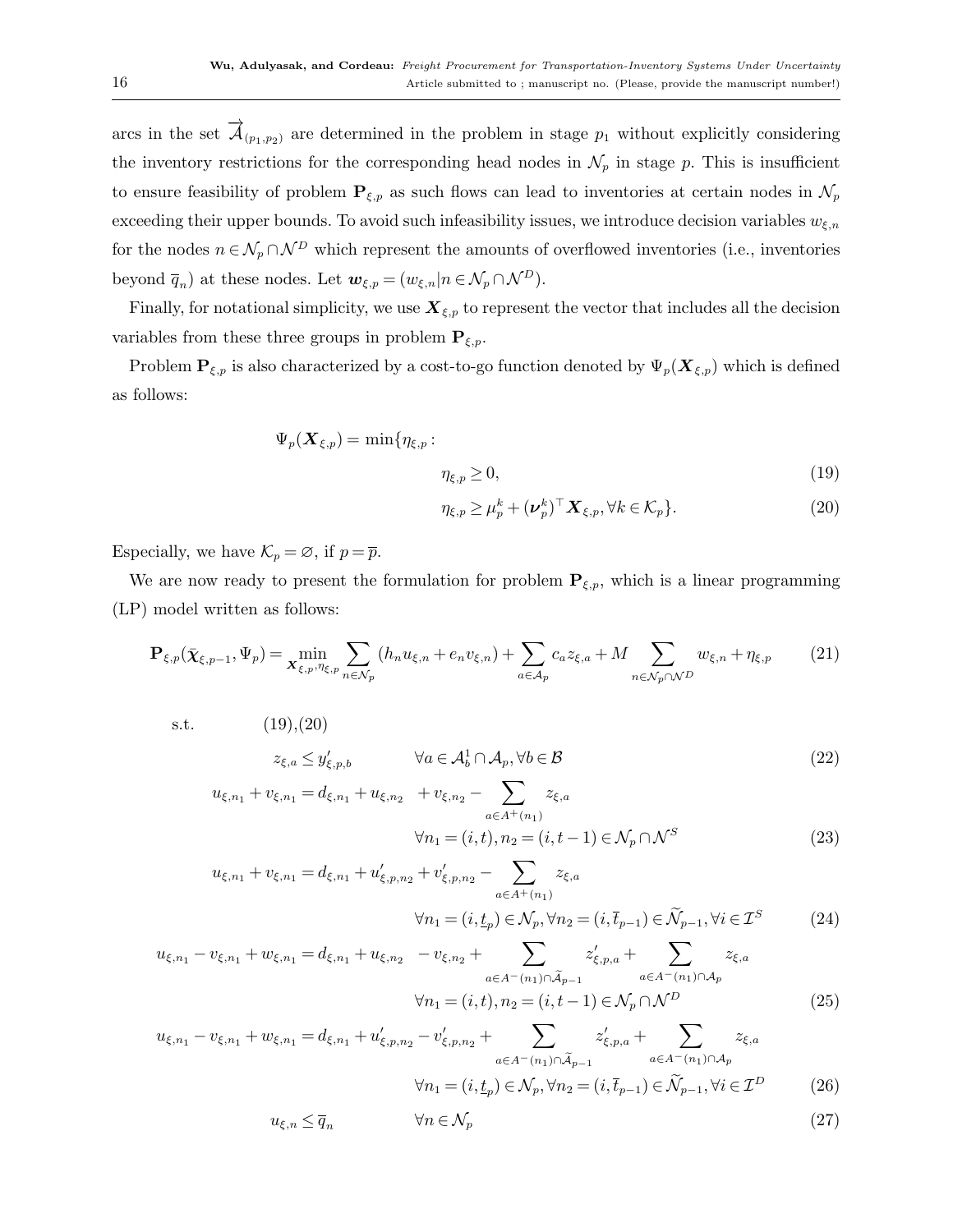| $y'_{\xi,p,b}=\bar{y}_{\xi,p-1,b}$ | $\forall b \in \mathcal{B}$ | (28) |
|------------------------------------|-----------------------------|------|
|------------------------------------|-----------------------------|------|

<span id="page-16-0"></span>
$$
u'_{\xi,p,n} = \bar{u}_{\xi,p-1,n} \qquad \forall n \in \widetilde{\mathcal{N}}_{p-1}
$$
\n
$$
(29)
$$

$$
v'_{\xi,p,n} = \bar{v}_{\xi,p-1,n} \qquad \forall n \in \widetilde{\mathcal{N}}_{p-1} \tag{30}
$$

$$
z'_{\xi,p,a} = \bar{z}_{\xi,p-1,a} \qquad \forall a \in \tilde{\mathcal{A}}_{p-1}
$$
\n
$$
(31)
$$

<span id="page-16-2"></span><span id="page-16-1"></span>
$$
u_{\xi,n} \ge 0 \qquad \qquad \forall n \in \mathcal{N}_p \tag{32}
$$

$$
v_{\xi,n} \ge 0 \qquad \qquad \forall n \in \mathcal{N}_p \tag{33}
$$

<span id="page-16-4"></span><span id="page-16-3"></span>
$$
z_{\xi,a} \ge 0 \qquad \qquad \forall a \in \mathcal{A}_p \tag{34}
$$

$$
w_{\xi,n} \ge 0 \qquad \qquad \forall n \in \mathcal{N}_p \cap \mathcal{N}^D,\tag{35}
$$

where  $M$  in the objective function  $(21)$  is a sufficiently large constant.

The objective function [\(21\)](#page-15-1) minimizes the sum of four terms, including (i) the total inventory holding cost and the total backlogging cost at the nodes in  $\mathcal{N}_p$ , (ii) the total shipping cost for sending flows on the arcs in  $\mathcal{A}_p$ , (iii) the total penalty cost associated with overflowed inventories at the demand nodes, and (iv) the value of the cost-to-go function. Constraints [\(22\)](#page-15-2) set upper bounds for the flows on the arcs associated with shipments in the bids. Constraints [\(23\)](#page-15-3) and [\(24\)](#page-15-4) track the inventory levels and backlogged supplies at the nodes associated with the supply sites in stage  $p$ . Similarly, constraints [\(25\)](#page-15-5) and [\(26\)](#page-15-6) track the inventory levels, backlogged demands, and overflowed inventories at the nodes associated with the demand sites in stage p. Constraints [\(27\)](#page-15-7) require that the inventory stored at each node be maintained under the upper limit. Constraints [\(28\)](#page-16-0)–[\(31\)](#page-16-1) link the decision variables determined in the parent problem with their local copies in problem  $P_{\xi,p}$ . The last four sets of constraints define the domains of the decision variables.

Finally, let  $\bm{X}_{\xi,p}^*$  be the vector of the solution values of the decision variables in  $\bm{X}_{\xi,p}$  obtained by solving  $\mathbf{P}_{\xi,p}$ . If  $p < \overline{p}$ , we obtain  $\overline{\chi}_{\xi,p}$ , which will be used for defining problem  $\mathbf{P}_{\xi,p+1}$ , through the following equalities:

$$
\bar{y}_{\xi,p,b} = y^{\prime,*}_{\xi,p,b} \quad \forall b \in \mathcal{B},
$$
\n
$$
\bar{u}_{\xi,p,n} = u^*_{\xi,n} \quad \forall n \in \widetilde{\mathcal{N}}_p,
$$
\n
$$
\bar{v}_{\xi,p,n} = v^*_{\xi,n} \quad \forall n \in \widetilde{\mathcal{N}}_p,
$$
\n
$$
\bar{z}_{\xi,p,a} = z^*_{\xi,a} \quad \forall a \in \widetilde{\mathcal{A}}_p \cap \mathcal{A}_p,
$$
\n
$$
\bar{z}_{\xi,p,a} = z^{\prime,*}_{\xi,p,a} \quad \forall a \in \widetilde{\mathcal{A}}_p \setminus \mathcal{A}_p.
$$

## 4.3. The Backward Step

When all the forward-step problems for each sampled scenario  $\xi \in \Xi^l$  are solved in iteration l, the backward step starts from the last stage  $p = \overline{p}$ . It then moves backward, stage by stage, until reaching stage  $p = 1$ . In each stage, a set of problems are solved. The goal of the backward step is to update the cost-to-go functions for problems in the forward step.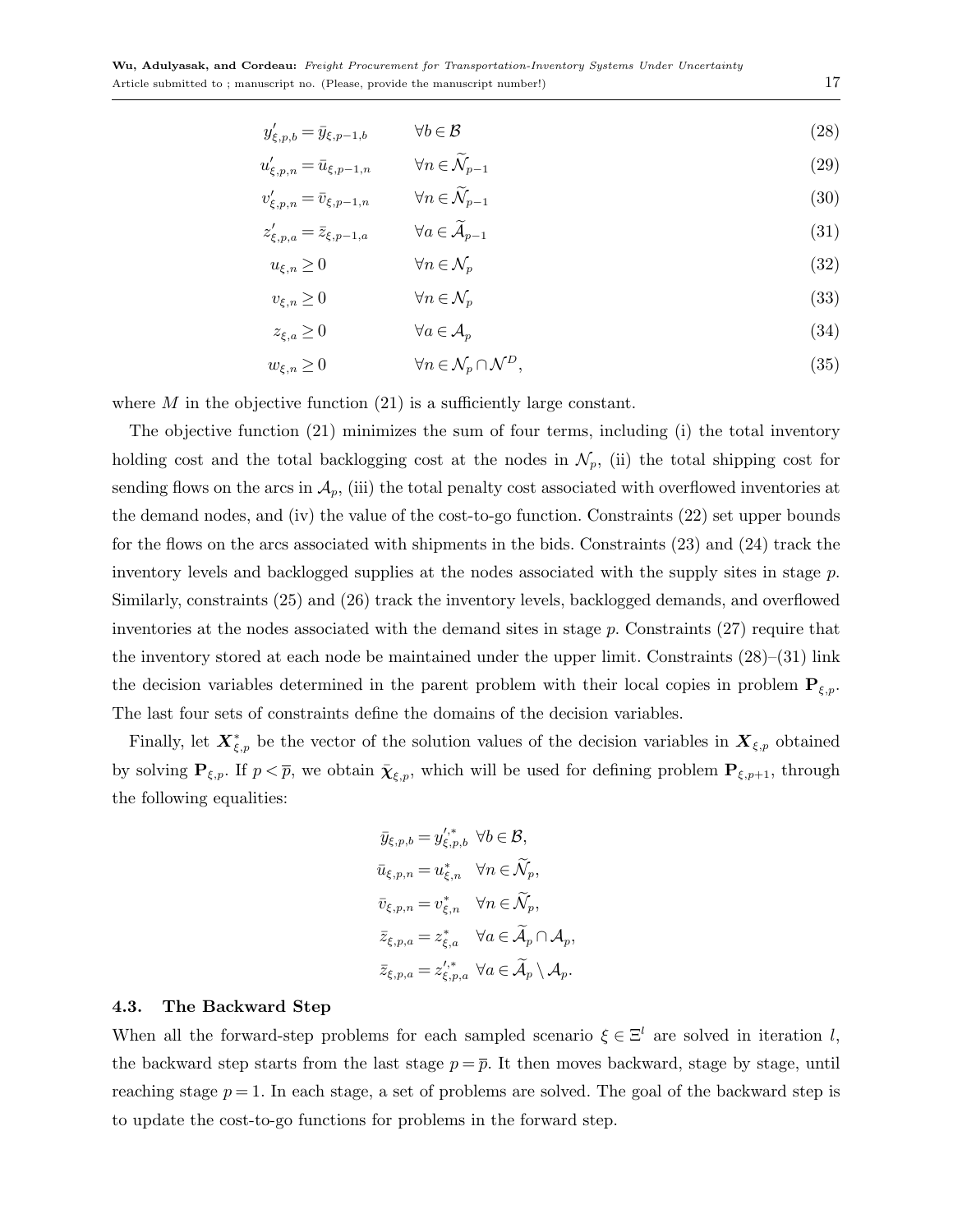**4.3.1.** Problems in Backward Step In iteration  $l$  of the SDDP, for each sampled scenario  $\xi \in \Xi^l$ , we solve  $|\Omega_p|$  problems in the backward step in stage  $p \in \mathcal{P}$ . Each of the problems corresponds to a stage scenario  $\omega \in \Omega_p$  in stage p in the *original scenario tree*. Let  $\mathbf{Q}_{\xi,\omega,p}$  denote the problem that is associated with scenario  $\xi \in \Xi^l$  and stage scenario  $\omega \in \Omega_p$  in stage  $p \in \mathcal{P}$  in the backward step.

Given  $\xi \in \Xi^l$ , and  $\omega \in \Omega_p$  in stage  $p \in \mathcal{P}$ , problem  $\mathbf{Q}_{\xi,\omega,p}$  and problem  $\mathbf{P}_{\xi,p}$  in the forward step are characterized by the same set of state variables obtained by solving the parent problem  ${\bf P}_{\xi,p-1}$ (or  $\mathbf{P}_0$ ) and the same cost-to-go function (i.e.,  $\bar{\chi}_{\varepsilon,p-1}$  and  $\Psi_p$ ).

The decision variables for  $\mathbf{Q}_{\xi,\omega,p}$  include those contained in the vector  $\mathbf{X}_{\omega,p}$  and variable  $\eta_{\omega,p}$ . Here, there are one-to-one correspondences between variables in  $\mathbf{X}_{\omega,p}$  and those in  $\mathbf{X}_{\xi,p}$  of problem  ${\bf P}_{\xi,p}$  in the forward step. To be more specific, for every variable defined for the scenario  $\xi$  in  $\mathbf{X}_{\xi,p}$ , there is a corresponding variable in  $\mathbf{X}_{\omega,p}$  defined for the stage scenario  $\omega$ . In addition,  $\eta_{\omega,p}$ represents the value returned by the cost-to-go function  $\Psi_p$ .

By respectively replacing the variables in  $\mathbf{X}_{\xi,p}$  and  $\eta_{\xi,p}$  and the parameters in  $\mathbf{d}_{\xi,p} = (d_{\xi,n}|n \in \mathcal{N}_p)$ with their counterparts in  $\mathbf{X}_{\omega,p}$ ,  $\eta_{\omega,p}$ , and  $\mathbf{d}_{\omega,p} = (d_{\omega,n}|n \in \mathcal{N}_p)$  in constraints [\(19\)](#page-15-0),[\(20\)](#page-15-0), [\(22\)](#page-15-2)–[\(27\)](#page-15-7) and [\(32\)](#page-16-2)–[\(35\)](#page-16-3), problem  $\mathbf{Q}_{\xi,\omega,p}$  can be formulated as the following LP model:

$$
\mathbf{Q}_{\xi,\omega,p}(\bar{\boldsymbol{\chi}}_{\xi,p-1},\Psi_p) = \min_{\mathbf{X}_{\omega,p},\eta_{\omega,p}} \sum_{n \in \mathcal{N}_p} (h_n u_{\omega,n} + e_n v_{\omega,n}) + \sum_{a \in \mathcal{A}_p} c_a z_{\omega,a} + M \sum_{n \in \mathcal{N}_p \cap \mathcal{N}^D} w_{\omega,n} + \eta_{\omega,p} \tag{36}
$$

s.t. 
$$
(19),(20),(22)-(27),(32)-(35)
$$

$$
y'_{\omega,p,b} = \bar{y}_{\xi,p-1,b} \qquad \forall b \in \mathcal{B}
$$

$$
(37)
$$

<span id="page-17-0"></span>
$$
u'_{\omega,p,n} = \bar{u}_{\xi,p-1,n} \qquad \qquad \forall n \in \widetilde{\mathcal{N}}_{p-1} \tag{38}
$$

$$
v'_{\omega,p,n} = \bar{v}_{\xi,p-1,n} \qquad \qquad \forall n \in \widetilde{\mathcal{N}}_{p-1} \tag{39}
$$

<span id="page-17-1"></span>
$$
z'_{\omega,p,a} = \bar{z}_{\xi,p-1,a} \qquad \qquad \forall a \in \tilde{\mathcal{A}}_{p-1}.
$$
\n
$$
(40)
$$

Constraints [\(37\)](#page-17-0)–[\(40\)](#page-17-1) link the relevant decision variables in this problem with parameters in  $\bar{\chi}_{\xi,p-1}$  which are obtained by solving problem  $\mathbf{P}_{\xi,p-1}$  (or  $\mathbf{P}_0$ ).

4.3.2. Update of Cost-to-go Functions In the SDDP, we solve the dual problem of  $Q_{\xi,\omega,p}$ , denoted by  $\mathbf{D}_{\xi,\omega,p}$ ,  $\forall p \in \mathcal{P}, \omega \in \Omega_p, \xi \in \Xi^l$  to generate valid inequalities for updating the cost-to-go functions. In particular, by solving  $\mathbf{D}_{\xi,\omega,p}$  to optimality, let  $\zeta_{\xi,\omega,p}$  be the optimal objective function value of  $\mathbf{D}_{\xi,\omega,p}$ , and let  $\phi_{\xi,\omega,p,b}$  ( $\forall b \in \mathcal{B}$ ),  $\pi_{\xi,\omega,p,n}$  ( $\forall n \in \widetilde{\mathcal{N}}_{p-1}$ ),  $\varpi_{\xi,\omega,p,n}$  ( $\forall n \in \widetilde{\mathcal{N}}_{p-1}$ ), and  $\theta_{\xi,\omega,p,a}$  ( $\forall a \in \mathcal{B}$  $\mathcal{A}_{p-1}$ ) be the optimal solution values of the dual variables associated with constraints [\(37\)](#page-17-0)–[\(40\)](#page-17-1), respectively. Given these results, we update the cost-to-go functions as follows.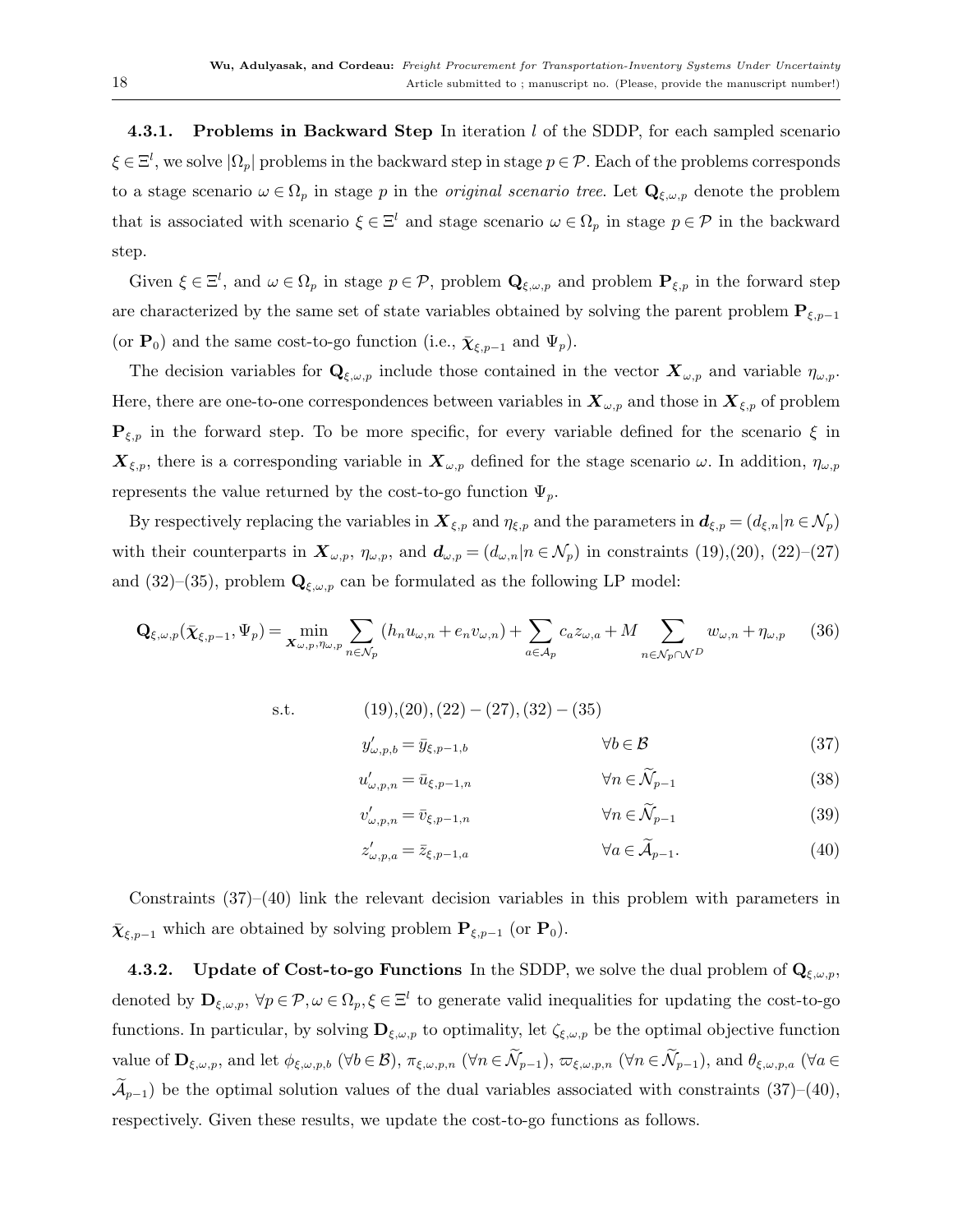First, for the cost-to-go function  $\Psi_0$  in stage 0, the following set of inequalities are valid:

$$
\eta_0 \ge \sum_{\omega \in \Omega_1} \varrho_\omega \zeta_{\xi,\omega,1} + \sum_{\omega \in \Omega_1} \varrho_\omega \sum_{b \in \mathcal{B}} \phi_{\xi,\omega,1,b}(y_b - \bar{y}_{\xi,0,b}) \ \forall \xi \in \Xi^l. \tag{41}
$$

Let  $\mathcal{K}_0^+$  denote the set of these inequalities. We update the cost-to-go function  $\Psi_0(\bm{y})$  by letting  $\mathcal{K}_0 = \mathcal{K}_0 \cup \mathcal{K}_0^+$ .

Similarly, for any scenario  $\xi' \in \Xi$ , we obtain the following set of valid inequalities for the cost-to-go functions  $\Psi_p$  in stage  $p \in \mathcal{P} \setminus {\{\overline{p}\}}$ :

<span id="page-18-1"></span>
$$
\eta_{\xi',p} \geq \sum_{\omega \in \Omega_{p+1}} \varrho_{\omega} \zeta_{\xi,\omega,p+1} + \sum_{\omega \in \Omega_{p+1}} \varrho_{\omega} \sum_{b \in \mathcal{B}} \phi_{\xi,\omega,p+1,b}(y'_{\xi',p,b} - \bar{y}_{\xi,p,b}) \n+ \sum_{\omega \in \Omega_{p+1}} \varrho_{\omega} \sum_{n \in \tilde{\mathcal{N}}_p} \pi_{\xi,\omega,p+1,n}(u_{\xi',n} - \bar{u}_{\xi,p,n}) + \sum_{\omega \in \Omega_{p+1}} \varrho_{\omega} \sum_{n \in \tilde{\mathcal{N}}_p} \varpi_{\xi,\omega,p+1,n}(v_{\xi',n} - \bar{v}_{\xi,p,n}) \n+ \sum_{\omega \in \Omega_{p+1}} \varrho_{\omega} \sum_{a \in \tilde{\mathcal{A}}_p \cap \mathcal{A}_p} \theta_{\xi,\omega,p+1,a}(z_{\xi',a} - \bar{z}_{\xi,p,a}) \n+ \sum_{\omega \in \Omega_{p+1}} \varrho_{\omega} \sum_{a \in \tilde{\mathcal{A}}_p \setminus \mathcal{A}_p} \theta_{\xi,\omega,p+1,a}(z'_{\xi',p,a} - \bar{z}_{\xi,p,a}) \ \forall \xi \in \Xi^l.
$$
\n(42)

Let  $\mathcal{K}_p^+$  denote the set of inequalities [\(42\)](#page-18-1) for problems in stage  $p \in \mathcal{P} \setminus \{\overline{p}\}\.$  We update the cost-to-go functions  $\Psi_p(\mathbf{X}_{\xi',p})$  by letting  $\mathcal{K}_p = \mathcal{K}_p \cup \mathcal{K}_p^+$ .

# <span id="page-18-0"></span>5. Enhancements to the SDDP Approach

In this section, we describe several important enhancements to the SDDP approach proposed in the previous section.

#### <span id="page-18-3"></span>5.1. Feasibility Inequalities

To avoid infeasibilities caused by arc flows between stages, in any iteration  $l$  of the SDDP, variables  $w_{\xi,n}$  and  $w_{\omega,n}$  are used in the formulation of problems  $\mathbf{P}_{\xi,p}$ , and  $\mathbf{Q}_{\xi,\omega,p}$ ,  $\omega \in \Omega_p$ ,  $p \in \mathcal{P}, \xi \in \Xi^l$  to capture the inventory overages on the demand sites. These variables are penalized with large costs (big-M) in the objective functions. The use of big-M terms leads to poor solutions generated in the forward step and weak cuts for cost-to-go functions obtained in the backward step. To resolve this issue, we propose using valid inequalities to impose the feasibility of the stage-wise problems without using auxiliary variables. These inequalities are derived as follows.

Consider any site  $i \in \mathcal{I}^D$ . Let  $\overline{d}_{i,p_1,t}$  be its minimum amount of demand accumulated from the first period in stage  $p_1$  (i.e.,  $t_{p_1}$ ) to any period  $t \in \mathcal{T}_{p_2}$  where  $p_1, p_2 \in \mathcal{P}$  and  $p_2 \ge p_1$  under all scenarios  $\xi \in \Xi .$   $\overline{d}_{i, p_1, t}$  can be calculated by:

$$
\overline{d}_{i,p_1,t} = \sum_{p=p_1}^{p_2-1} \max_{\omega \in \Omega_p} \sum_{t'=t_p}^{\overline{t}_p} d_{i,t'}^{\omega} + \max_{\omega \in \Omega_{p_2}} \sum_{t'=t_{p_2}}^{t} d_{i,t'}^{\omega}.
$$
\n(43)

<span id="page-18-2"></span>Using these minimum accumulated demands, we have the following Lemma.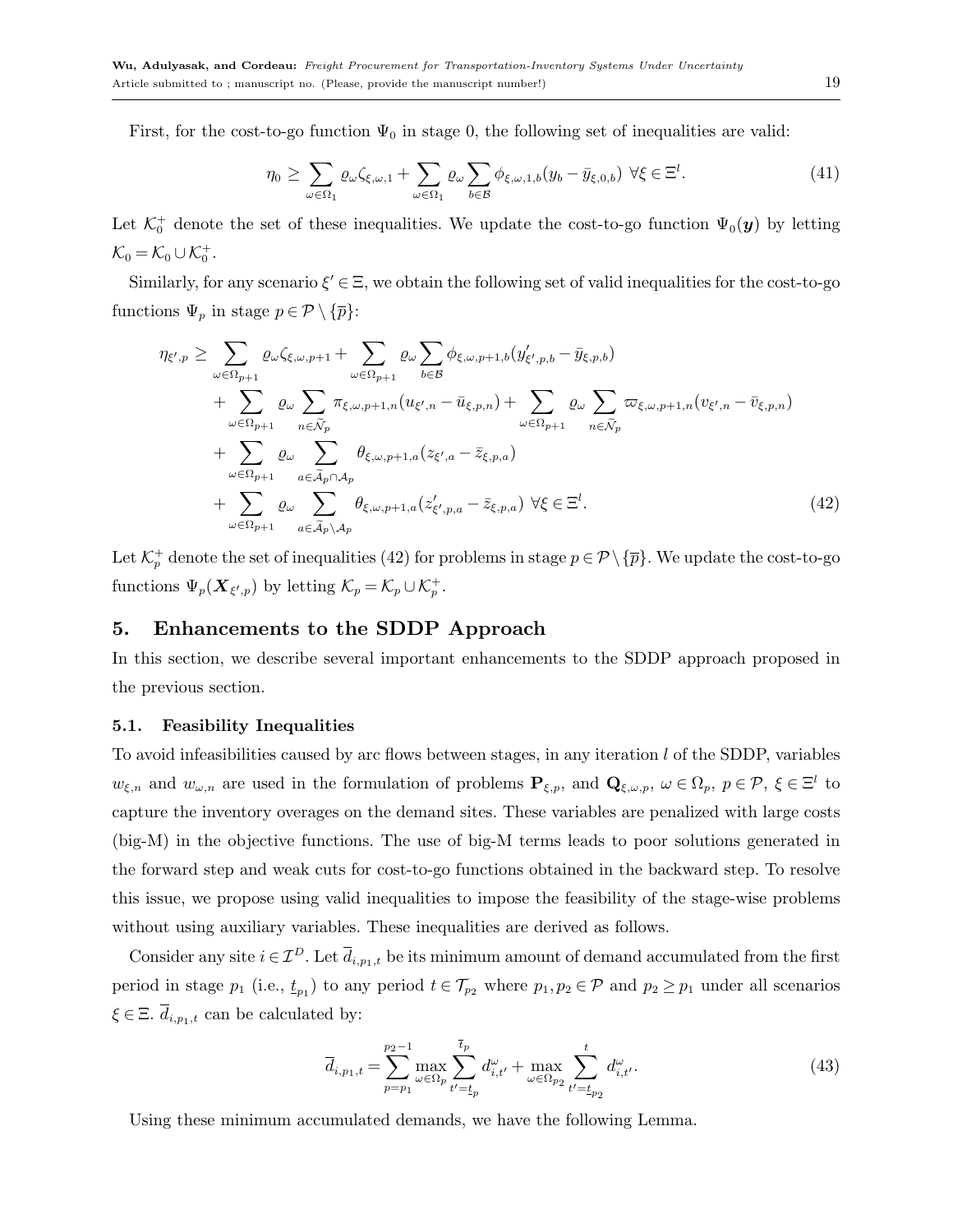LEMMA 1. The following inequalities are valid for problem  $P$ :

$$
u_{\xi,n_1} - v_{\xi,n_1} + \sum_{t=t_{p+1}}^{t_2} \sum_{n=(i,t)\in\mathcal{N}} \sum_{p'=1}^p \sum_{a\in A^-(n)\cap A_{p'}} z_{\xi,a} + \overline{d}_{i,p+1,t_2} \le \overline{q}_{n_2}
$$
  

$$
\forall n_1 = (i, \overline{t}_p), n_2 = (i, t_2) \in \mathcal{N}^D, t_2 \ge \underline{t}_{p+1}, \forall p \in \mathcal{P} \setminus {\{\overline{p}\}}, \forall \xi \in \Xi.
$$
 (44)

Based on Lemma [1,](#page-18-2) we derive the following inequalities [\(45\)](#page-19-0) that are valid for problems  $P_{\xi,p}$ , where  $p \in \mathcal{P} \setminus {\{\overline{p}\}}$  and  $\xi \in \Xi$ :

<span id="page-19-0"></span>
$$
u_{\xi,n_1} - v_{\xi,n_1} + \sum_{t=t_{p+1}}^{t_2} \sum_{n=(j,t)\in\mathcal{N}} \sum_{a\in A^-(n)\cap A_p} z_{\xi,a} + \sum_{t=t_{p+1}}^{t_2} \sum_{n=(j,t)\in\mathcal{N}} \sum_{a\in A^-(n)\cap \tilde{A}_{p-1}} z'_{\xi,p,a} + \bar{d}_{j,p+1,t_2} \le \bar{q}_{n_2}
$$
  

$$
\forall n_1 = (j,\bar{t}_p), n_2 = (j,t_2) \in \mathcal{N}^D, \forall ((i,t_1), (j,t_2)) \in \tilde{\mathcal{A}}_p.
$$
 (45)

Recall that  $\mathcal{A}_{\overline{p}} = \emptyset$ . By incorporating inequalities [\(45\)](#page-19-0) into problems  $\mathbf{P}_{\xi,p}$ , where  $p \in \mathcal{P}$  and  $\xi \in \Xi$ , we reformulate the problems as

<span id="page-19-1"></span>
$$
\mathbf{P}'_{\xi,p} \left( \bar{\chi}_{\xi,p-1}, \Psi_p \right) = \min_{\mathbf{X}'_{\xi,p}, \eta_{\xi,p}} \sum_{n \in \mathcal{N}_p} (h_n u_{\xi,n} + e_n v_{\xi,n}) + \sum_{a \in \mathcal{A}_p} c_a z_{\xi,a} + \eta_{\xi,p} \tag{46}
$$
\n
$$
\text{s.t.} \qquad (19), (20), (22) - (24), (27) - (34), (45)
$$
\n
$$
u_{\xi,n_1} - v_{\xi,n_1} = d_{\xi,n_1} + u_{\xi,n_2} - v_{\xi,n_2} + \sum_{a \in A^-(n_1) \cap \tilde{\mathcal{A}}_{p-1}} z'_{\xi,p,a} + \sum_{a \in A^-(n_1) \cap \mathcal{A}_p} z_{\xi,a}
$$
\n
$$
\forall n_1 = (i, t), n_2 = (i, t - 1) \in \mathcal{N}_p \cap \mathcal{N}^D \qquad (47)
$$
\n
$$
u_{\xi,n_1} - v_{\xi,n_1} = d_{\xi,n_1} + u'_{\xi,p,n_2} - v'_{\xi,p,n_2} + \sum_{a \in A^-(n_1) \cap \tilde{\mathcal{A}}_{p-1}} z'_{\xi,p,a} + \sum_{a \in A^-(n_1) \cap \mathcal{A}_p} z_{\xi,a}
$$
\n
$$
\forall n_1 = (i, t_p) \in \mathcal{N}_p, \forall n_2 = (i, \bar{t}_{p-1}) \in \widetilde{\mathcal{N}}_{p-1}, \forall i \in \mathcal{I}^D, \qquad (48)
$$

where  $\mathbf{X}'_{\xi,p}$  is the vector of all decision variables for  $\mathbf{P}'_{\xi,p}$ , which is obtained by removing the w variables from  $\mathbf{X}_{\xi,p}$ .

<span id="page-19-2"></span>PROPOSITION 2. Problems  $\mathbf{P}'_{\xi,p}$  are always feasible,  $\forall p \in \mathcal{P}, \forall \xi \in \Xi$ .

Similarly, problems  $\mathbf{Q}_{\xi,\omega,p}$  in the backward step can also be reformulated to remove big-M terms in the objective functions. In particular, for any problem  $\mathbf{Q}_{\xi,\omega,p}$  in the backward step, where  $\omega \in \Omega_p$ ,  $p \in \mathcal{P}$ , and  $\xi \in \Xi$ , let  $\boldsymbol{X}'_{\omega,p}$  be the updated vector of decision variables. The vector  $\boldsymbol{X}'_{\omega,p}$  contains all decision variables except the w variables in the vector  $\mathbf{X}_{\omega,p}$ . Then, by adapting constraints [\(19\)](#page-15-0), [\(20\)](#page-15-0), [\(22\)](#page-15-2)–[\(24\)](#page-15-4), [\(27\)](#page-15-7)–[\(34\)](#page-16-4), [\(45\)](#page-19-0), [\(47\)](#page-19-1), and [\(48\)](#page-19-1) which are formulated based on variables in  $\mathbf{X}'_{\xi,p}$  and parameters in  $d_{\xi,p}$  to their counterparts formulated based on variables in  $X'_{\omega,p}$  and parameters in  $d_{\omega,p}$ , we reformulate problem  $\mathbf{Q}_{\xi,\omega,p}$  as

<span id="page-19-3"></span>
$$
\mathbf{Q}'_{\xi,\omega,p} \left( \bar{\chi}_{\xi,p-1}, \Psi_p \right) = \min_{\mathbf{X}'_{\omega,p}, \eta_{\omega,p}} \sum_{n \in \mathcal{N}_p} \left( h_n u_{\omega,n} + e_n v_{\omega,n} \right) + \sum_{a \in \mathcal{A}_p} c_a z_{\omega,a} + \eta_{\omega,p} \tag{49}
$$
\n
$$
\text{s.t.} \quad (19), (20), (22) - (24), (27) - (34), (37) - (40), (45), (47), (48).
$$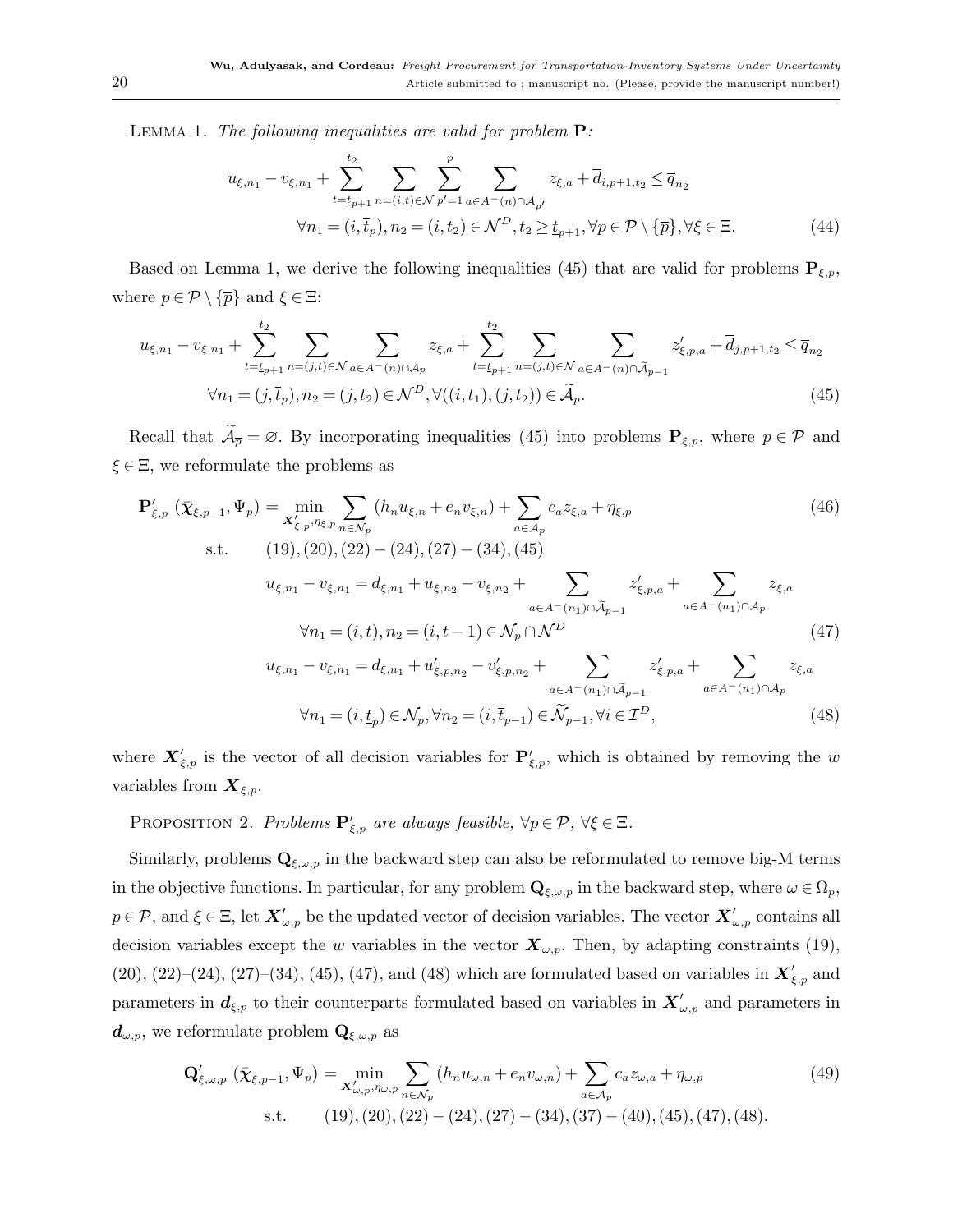PROPOSITION 3. Problems  $\mathbf{Q}'_{\xi,\omega,p}$  are always feasible,  $\forall \omega \in \Omega_p$ ,  $\forall p \in \mathcal{P}$ ,  $\forall \xi \in \Xi$ .

With Propositions [2](#page-19-2) and [3,](#page-19-3) in any iteration l of the SDDP, we solve problems  $\mathbf{P}'_{\xi,p}$  instead of  $\mathbf{P}_{\xi,p}$  in the forward step and the dual problems of  $\mathbf{Q}'_{\xi,\omega,p}$  instead of  $\mathbf{Q}_{\xi,\omega,p}$  in the backward step, where  $\omega \in \Omega_p$ ,  $p \in \mathcal{P}$ , and  $\xi \in \Xi^l$ .

## <span id="page-20-1"></span>5.2. Optimality Inequalities

In the SDDP, the quality of the lower bound depends on the quality of the cost-to-go functions which are obtained by solving problems  $\mathbf{Q}_{\xi,\omega,p}$  in the backward step. Note that problems  $\mathbf{Q}_{\xi,\omega,p}$ are parameterized by solutions obtained from solving problems  $P_0$  and  $P_{\xi,p}$  in the forward step. Therefore, having high-quality solutions for problems  $P_0$  and  $P_{\xi,p}$  is critical for generating highquality cost-to-go functions. However, due to the stage-wise solution procedure, especially in the initial iterations of the SDDP, both the lower bound and solutions of problems in the forward step tend to have low quality.

To address these issues, we propose to lift the lower bound and to drive problems  $P_0$  and  $P_{\xi,p}$ to generate high-quality solutions by using optimality inequalities. In particular, for problem  $P_0$ or  $P_{\xi,p}$ , the associated optimality inequalities estimate the lower bound of the cost incurred in the subsequent stages, in response to the decisions made in the current stage. Our method of generating optimality inequalities is inspired by Theorem 1 in Chapter 10 of [Birge and Louveaux](#page-38-15) [\(2011\)](#page-38-15), which derives a valid lower bound of a multi-stage stochastic liner program based on consistent partitions of the stage scenarios. We extend this idea by constructing an approximate scenario tree for each stage  $p \in \mathcal{P}^+ \setminus {\overline{p}}$  based on which the optimality inequalities are formulated.

5.2.1. Approximate Scenario Tree Construction For generating the optimality inequalities, for each stage  $p \in \mathcal{P}^+ \setminus \{\overline{p}\}\$ in the original scenario tree (*original tree*), we construct an approximate scenario tree (*approximate tree*), denoted by  $\mathscr{T}_{p}$ .

Each approximate tree  $\mathcal{T}_p$ ,  $p \in \mathcal{P}^+ \setminus {\overline{p}}$ , consists of a set  $\widehat{\mathcal{P}}_p$  of stages, where  $\widehat{\mathcal{P}}_p = {p + 1, \ldots, \overline{p}}$ . There is a set  $\widehat{\Omega}_k$  of stage scenarios in stage  $k \in \widehat{\mathcal{P}}_p$  of the approximate tree  $\mathscr{T}_p$ . Each stage scenario  $\widehat{\omega} \in \widehat{\Omega}_k$  maps a subset of stage scenarios in  $\Omega_k$  in the original tree, which is denoted by  $\Omega_k(\widehat{\omega}) \subseteq \Omega_k$ . For any  $k \in \hat{\mathcal{P}}_p$  and  $p \in \mathcal{P}^+ \setminus {\{\overline{p}\}}$ , the mapping between  $\widehat{\omega} \in \widehat{\Omega}_k$  and  $\omega \in \Omega_k$  satisfies:

<span id="page-20-0"></span>
$$
\begin{aligned} &\bigcup_{\widehat{\omega}\in\widehat{\Omega}_k}\Omega_k(\widehat{\omega})=\Omega_k,\\ &\Omega_k(\widehat{\omega}_1)\cap\Omega_k(\widehat{\omega}_2)=\varnothing,\ \forall\widehat{\omega}_1,\widehat{\omega}_2\in\widehat{\Omega}_k,\widehat{\omega}_1\neq\widehat{\omega}_2. \end{aligned}
$$

Given a stage scenario  $\widehat{\omega} \in \widehat{\Omega}_k$  in stage  $k \in \widehat{\mathcal{P}}_p$  of an approximate tree  $\mathscr{T}_p$ , we set its realization probability  $\widehat{\varrho}_{\widehat{\omega}}$  as  $\widehat{\varrho}_{\widehat{\omega}} = \sum_{\omega \in \Omega_k(\widehat{\omega})} \varrho_{\omega}$ . The supply or demand of each node  $n \in \mathcal{N}_k$  under stage scenario  $\widehat{\omega} \in \widehat{\Omega}_k$ , denoted by  $\widehat{d}_{\widehat{\omega},n}$ , is set as  $\widehat{d}_{\widehat{\omega},n} = \sum_{\omega \in \Omega_k(\widehat{\omega})} \frac{\varrho_{\omega}}{\widehat{\varrho}_{\widehat{\omega}}}$  $\frac{\varrho_\omega}{\widehat{\varrho}_\widehat{\omega}}d_{\omega,n}.$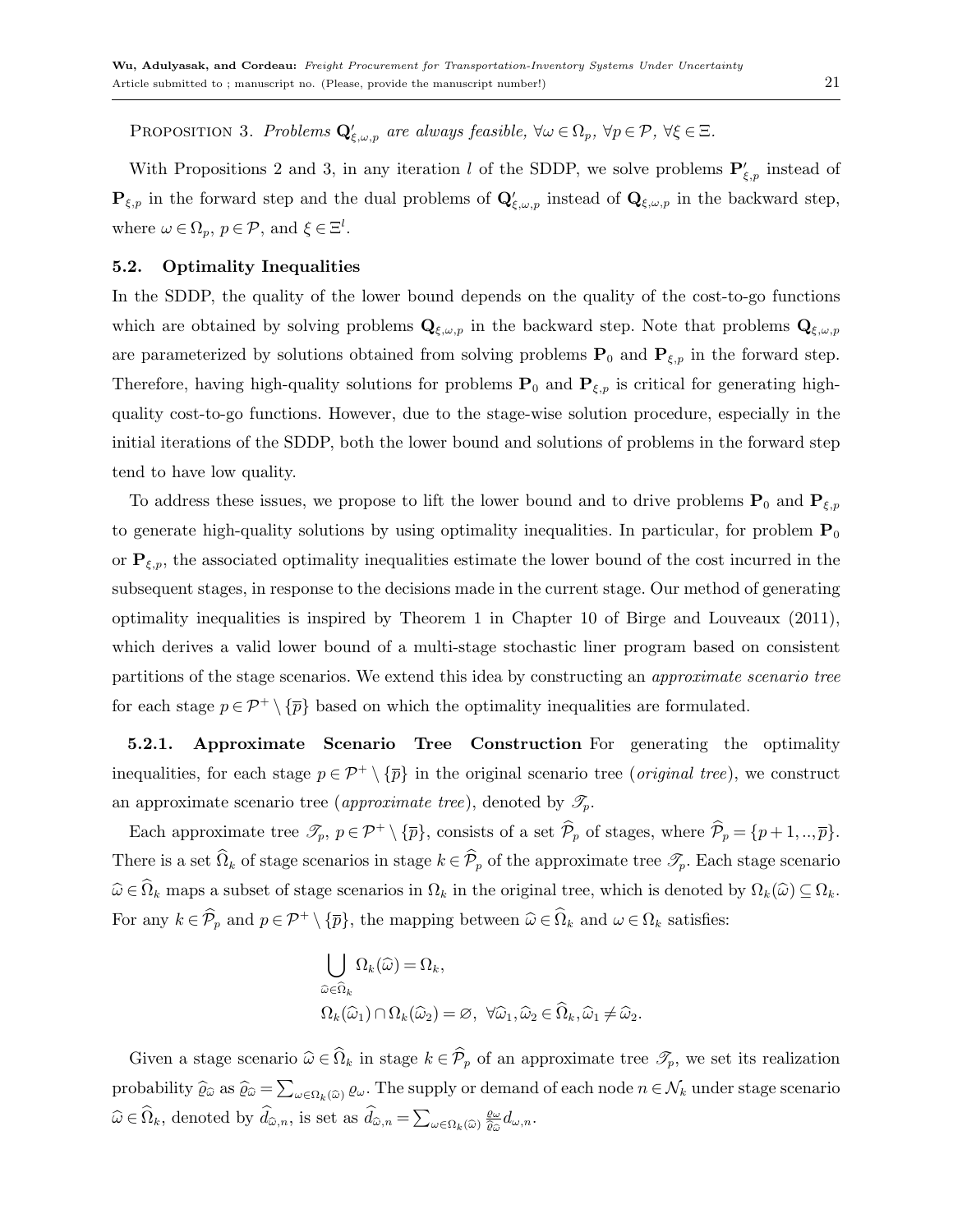For an approximate tree  $\mathscr{T}_p$ , any path in the form of  $\{\widehat{\omega}_{p+1},...,\widehat{\omega}_{\overline{p}}\}$  in the tree, where  $\widehat{\omega}_k \in \widehat{\Omega}_k$ , represents an *approximate scenario*. Let  $\widehat{\Xi}_p$  be the set of approximate scenarios associated with  $\mathscr{T}_p$ . For each  $\hat{\xi} \in \widehat{\Xi}_p$ , we denote by  $\widehat{\omega}_k(\widehat{\xi}) \in \widehat{\Omega}_k$  the index of the stage scenario in stage  $k \in \widehat{\mathcal{P}}_p$ associated with this scenario in the approximate tree  $\mathcal{T}_p$ . Accordingly, the probability of each scenario  $\xi \in \Xi_p$ , denoted by  $\widehat{\rho}_{\widehat{\xi}}$ , is calculated by  $\widehat{\rho}_{\widehat{\xi}} = \prod_{k \in \widehat{\mathcal{P}}_p} \widehat{\varrho}_{\widehat{\omega}_k(\widehat{\xi})}$ . The supply or demand of any node  $n \in \mathcal{N}_k$  for any  $k \in \mathcal{P}_p$  in the scenario tree  $\mathcal{I}_p$  under scenario  $\xi \in \Xi_p$  is denoted by  $d_{\widehat{\xi},n}$ and is set equal to  $d_{\hat{\omega}_k(\hat{\xi}),n}$ . Further, for each scenario tree  $\mathscr{T}_p$ ,  $p \in \mathcal{P}^+ \setminus {\{\overline{p}\}}$ , we define the set  $\widehat{\Lambda}_{p,k} = \{(\widehat{\xi}_1, \widehat{\xi}_2) \in \widehat{\Xi}_p \times \widehat{\Xi}_p | \widehat{\omega}_{k'}(\widehat{\xi}_1) = \widehat{\omega}_{k'}(\widehat{\xi}_2), \forall k'=p+1,\dots,k\}$  which contains all pairs of scenarios  $(\widehat{\xi}_1, \widehat{\xi}_2) \in \widehat{\Xi}_p \times \widehat{\Xi}_p$  that are indistinguishable in stage  $k \in \widehat{\mathcal{P}}_p$  in the approximate tree.

**5.2.2.** Deriving Optimality Inequalities The optimality inequalities for problems  $P_0$  and  $\mathbf{P}_{\xi,p}$  in the SDDP are generated based on the approximate trees  $\mathscr{T}_p$ , where  $p \in \mathcal{P}^+ \setminus {\overline{p}}$  and  $\xi \in \Xi$ . Given an approximate tree  $\mathscr{T}_p$  and its associated approximate scenario set  $\widehat{\Xi}_p$   $(p \in \mathcal{P}^+ \setminus {\overline{p}})$ , the associated optimality inequalities make use of the following additional variables:

- $\widehat{z}_{\widehat{\epsilon},a}$  continuous variable, which represents the volume of the commodity allocated on arc  $a \in \mathbb{R}$  $\mathcal{A}_k, k \in \widehat{\mathcal{P}}_p$  under scenario  $\widehat{\xi} \in \widehat{\Xi}_p$ ;
- $\widehat{u}_{\widehat{\xi},n}$  continuous variable, which represents the inventory level at node  $n \in \mathcal{N}_k$ ,  $k \in \widehat{\mathcal{P}}_p$  under scenario  $\widehat{\xi} \in \widehat{\Xi}_p$ ;
- $\hat{v}_{\hat{\epsilon}_n}$  continuous variable, which represents the volume of the supply or demand backlogged at node  $n \in \mathcal{N}_k, \ k \in \widehat{\mathcal{P}}_p$  under scenario  $\widehat{\xi} \in \widehat{\Xi}_p.$

Note that for stage  $p = 0$ , we have  $\hat{\mathcal{P}}_0 = \mathcal{P}$ . For problem  $P_0$ , we have the following valid inequalities:

$$
\eta_0 \ge \sum_{\hat{\xi} \in \hat{\Xi}_0} \widehat{\rho}_{\hat{\xi}} \left( \sum_{n \in \mathcal{N}} \left( h_n \widehat{u}_{\hat{\xi},n} + e_n \widehat{v}_{\hat{\xi},n} \right) + \sum_{a \in \mathcal{A}} c_a \widehat{z}_{\hat{\xi},a} \right)
$$
(50)

$$
\widehat{z}_{\widehat{\xi},a} \le y_b \ \forall a \in \mathcal{A}_b^1, \forall b \in \mathcal{B}, \forall \widehat{\xi} \in \widehat{\Xi}_0 \tag{51}
$$

$$
\widehat{u}_{\widehat{\xi},n_1} + \widehat{v}_{\widehat{\xi},n_1} = \widehat{d}_{\widehat{\xi},n_1} + \widehat{u}_{\widehat{\xi},n_2} + \widehat{v}_{\widehat{\xi},n_2} - \sum_{a \in A^+(n_1)} \widehat{z}_{\widehat{\xi},a} \,\,\forall n_1 = (i,t), n_2 = (i,t-1) \in \mathcal{N}^S, \forall \widehat{\xi} \in \widehat{\Xi}_0 \tag{52}
$$

$$
\widehat{u}_{\widehat{\xi},n} + \widehat{v}_{\widehat{\xi},n} = \widehat{d}_{\widehat{\xi},n} + q_n^0 - \sum_{a \in A^+(n)} \widehat{z}_{\widehat{\xi},a} \ \forall n = (i,1) \in \mathcal{N}^S, \forall \widehat{\xi} \in \widehat{\Xi}_0
$$
\n
$$
(53)
$$

$$
\widehat{u}_{\widehat{\xi},n_1} - \widehat{v}_{\widehat{\xi},n_1} = \widehat{d}_{\widehat{\xi},n_1} + \widehat{u}_{\widehat{\xi},n_2} - \widehat{v}_{\widehat{\xi},n_2} + \sum_{a \in A^-(n_1)} \widehat{z}_{\widehat{\xi},a} \ \forall n_1 = (i,t), n_2 = (i,t-1) \in \mathcal{N}^D, \forall \widehat{\xi} \in \widehat{\Xi}_0 \tag{54}
$$

$$
\widehat{u}_{\widehat{\xi},n} - \widehat{v}_{\widehat{\xi},n} = \widehat{d}_{\widehat{\xi},n} + q_n^0 + \sum_{a \in A^-(n)} \widehat{z}_{\widehat{\xi},a} \ \forall n = (i,1) \in \mathcal{N}^D, \forall \widehat{\xi} \in \widehat{\Xi}_0
$$
\n
$$
(55)
$$

$$
\widehat{u}_{\widehat{\xi},n} \leq \overline{q}_n \ \forall n \in \mathcal{N}, \forall \widehat{\xi} \in \widehat{\Xi}_0 \tag{56}
$$

$$
\widehat{z}_{\widehat{\xi}_1, a} = \widehat{z}_{\widehat{\xi}_2, a} \ \forall a \in \mathcal{A}_k, \forall (\widehat{\xi}_1, \widehat{\xi}_2) \in \widehat{\Lambda}_{0, k}, \forall k \in \widehat{\mathcal{P}}_0
$$
\n
$$
(57)
$$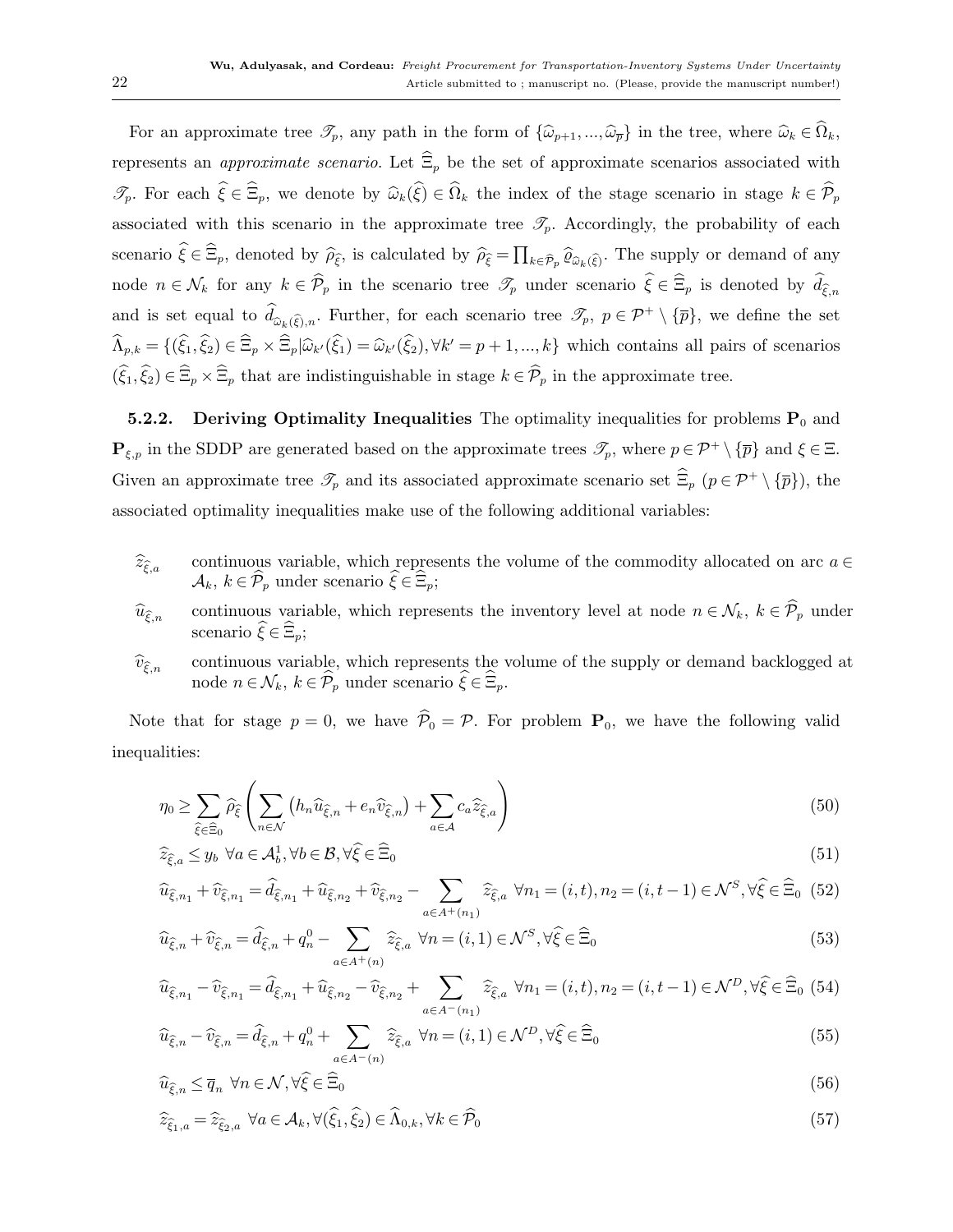$$
\widehat{u}_{\widehat{\xi},n_1} - \widehat{v}_{\widehat{\xi},n_1} + \sum_{t=t_{p+1}}^{t_2} \sum_{n=(j,t)\in\mathcal{N}} \sum_{a\in A^-(n)} \widehat{z}_{\widehat{\xi},a} + \overline{d}_{j,p+1,t_2} \le \overline{q}_{n_2}
$$
\n
$$
\forall n_1 = (j,\overline{t}_p), n_2 = (j,t_2) \in \mathcal{N}^D, \forall ((i,t_1), (j,t_2)) \in \widetilde{\mathcal{A}}_p, \forall p \in \mathcal{P} \setminus \{\overline{p}\}, \forall \widehat{\xi} \in \widehat{\Xi}_0
$$
\n(58)

$$
\widehat{u}_{\widehat{\xi},n} \ge 0 \ \forall n \in \mathcal{N}, \forall \widehat{\xi} \in \widehat{\Xi}_0 \tag{59}
$$

$$
\widehat{v}_{\widehat{\xi},n} \ge 0 \ \forall n \in \mathcal{N}, \forall \widehat{\xi} \in \widehat{\Xi}_0 \tag{60}
$$

$$
\widehat{z}_{\widehat{\xi},a} \ge 0 \ \forall a \in \mathcal{A}, \forall \widehat{\xi} \in \widehat{\Xi}_0. \tag{61}
$$

# <span id="page-22-1"></span>PROPOSITION 4. The optimality inequalities [\(50\)](#page-20-0)–[\(61\)](#page-20-0) are valid for problem  $P_0$ .

Moreover, for problems  $\mathbf{P}_{\xi,p}$  with  $p \in \mathcal{P} \setminus {\{\overline{p}\}}$  and  $\xi \in \Xi$ , we have the following valid inequalities:

<span id="page-22-0"></span>
$$
\eta_{\xi,p} \ge \sum_{\hat{\xi}\in\hat{\Xi}_p} \widehat{\rho}_{\hat{\xi}} \left( \sum_{k\in\hat{\mathcal{P}}_p} \left( \sum_{n\in\mathcal{N}_k} \left( h_n \widehat{u}_{\hat{\xi},n} + e_n \widehat{v}_{\hat{\xi},n} \right) + \sum_{a\in\mathcal{A}_k} c_a \widehat{z}_{\hat{\xi},a} \right) \right)
$$
(62)

$$
\widehat{z}_{\widehat{\xi},a} \le y'_{\xi,p,b} \ \forall a \in \mathcal{A}_b^1 \cap \mathcal{A}_k, \forall k \in \widehat{\mathcal{P}}_p, \forall b \in \mathcal{B}, \forall \widehat{\xi} \in \widehat{\Xi}_p
$$
\n
$$
(63)
$$

$$
\hat{u}_{\hat{\xi},n_1} + \hat{v}_{\hat{\xi},n_1} = \hat{d}_{\hat{\xi},n_1} + \hat{u}_{\hat{\xi},n_2} + \hat{v}_{\hat{\xi},n_2} - \sum_{a \in A^+(n_1)} \hat{z}_{\hat{\xi},a}
$$
\n
$$
\forall n_1 = (i,t), n_2 = (i,t-1) \in \mathcal{N}_k \cap \mathcal{N}^S, \forall k \in \hat{\mathcal{P}}_p, \forall \hat{\xi} \in \hat{\Xi}_p \tag{64}
$$

$$
\widehat{u}_{\widehat{\xi},n_1} + \widehat{v}_{\widehat{\xi},n_1} = \widehat{d}_{\widehat{\xi},n_1} + u_{\xi,n_2} + v_{\xi,n_2} - \sum_{a \in A^+(n_1)} \widehat{z}_{\widehat{\xi},a}
$$
  

$$
\forall n_2 = (i, \overline{t}_p), n_1 = (i, \underline{t}_{p+1}) \in \mathcal{N}^S, \forall \widehat{\xi} \in \widehat{\Xi}_p
$$
\n(65)

$$
\widehat{u}_{\widehat{\xi},n_1} - \widehat{v}_{\widehat{\xi},n_1} = \widehat{d}_{\widehat{\xi},n_1} + \widehat{u}_{\widehat{\xi},n_2} - \widehat{v}_{\widehat{\xi},n_2} + \sum_{a \in A^-(n_1) \cap \widetilde{A}_{p-1}} z'_{\xi,p,a} + \sum_{a \in A^-(n_1) \cap A_p} z_{\xi,a} + \sum_{k \in \widehat{\mathcal{P}}_p} \sum_{a \in A^-(n_1) \cap A_k} \widehat{z}_{\widehat{\xi},a}
$$
\n
$$
\forall n = (i, t), n = (i, t, 1) \in \mathcal{N} \cap \mathcal{N}^D \ \forall k \in \widehat{\mathcal{D}} \ \ \forall \widehat{\xi} \in \widehat{\Xi}
$$
\n(66)

$$
\forall n_1 = (i, t), n_2 = (i, t - 1) \in \mathcal{N}_k \cap \mathcal{N}^D, \forall k \in \widehat{\mathcal{P}}_p, \forall \widehat{\xi} \in \widehat{\Xi}_p
$$
\n
$$
(66)
$$

$$
\widehat{u}_{\widehat{\xi},n} - \widehat{v}_{\widehat{\xi},n} = \widehat{d}_{\widehat{\xi},n_1} + u_{\xi,n_2} - v_{\xi,n_2} + \sum_{a \in A^-(n_1) \cap \widetilde{A}_{p-1}} z'_{\xi,p,a} + \sum_{a \in A^-(n_1) \cap A_p} z_{\xi,a} + \sum_{k \in \widehat{\mathcal{P}}_p} \sum_{a \in A^-(n_1) \cap A_k} \widehat{z}_{\widehat{\xi},a}
$$
\n
$$
\forall n_2 = (i, \overline{t}_p), n_1 = (i, \underline{t}_{p+1}) \in \mathcal{N}^D, \forall \widehat{\xi} \in \widehat{\Xi}_p \tag{67}
$$

$$
\widehat{u}_{\widehat{\xi},n} \leq \overline{q}_n \ \forall n \in \mathcal{N}_k, \forall k \in \widehat{\mathcal{P}}_p, \forall \widehat{\xi} \in \widehat{\Xi}_p \tag{68}
$$

$$
\widehat{z}_{\widehat{\xi}_1, a} = \widehat{z}_{\widehat{\xi}_2, a} \ \forall a \in \mathcal{A}_k, \forall (\widehat{\xi}_1, \widehat{\xi}_2) \in \widehat{\Lambda}_{p,k}, \forall k \in \widehat{\mathcal{P}}_p \tag{69}
$$

$$
\widehat{u}_{\widehat{\xi},n_1} - \widehat{v}_{\widehat{\xi},n_1} + \sum_{t=t_{k+1}}^{t_2} \sum_{n=(j,t)\in\mathcal{N}} \left( \sum_{a\in A^-(n)\cap\widetilde{A}_{p-1}} z'_{\xi,p,a} + \sum_{a\in A^-(n)\cap A_p} z_{\xi,a} + \sum_{k'\in\widehat{\mathcal{P}}_p} \sum_{a\in A^-(n)\cap A_{k'}} \widehat{z}_{\widehat{\xi},a} \right) + \overline{d}_{j,k+1,t_2} \leq \overline{q}_{n_2}
$$
\n
$$
\forall n_1 = (j,\overline{t}_k), n_2 = (j,t_2) \in \mathcal{N}^D, \forall ((i,t_1), (j,t_2)) \in \widetilde{\mathcal{A}}_k, \forall k \in \widehat{\mathcal{P}}_p \setminus \{\overline{p}\}, \forall \widehat{\xi} \in \widehat{\Xi}_p \tag{70}
$$

$$
\widehat{u}_{\widehat{\epsilon},n} \ge 0 \ \forall n \in \mathcal{N}_k, \forall k \in \widehat{\mathcal{P}}_p, \forall \widehat{\xi} \in \widehat{\Xi}_p \tag{71}
$$

$$
\widehat{v}_{\widehat{\epsilon}_n} \ge 0 \ \forall n \in \mathcal{N}_k, \forall k \in \widehat{\mathcal{P}}_p, \forall \widehat{\xi} \in \widehat{\Xi}_p \tag{72}
$$

<span id="page-22-2"></span>
$$
\hat{z}_{\hat{\xi},a} \ge 0 \ \forall a \in \mathcal{A}_k, \forall k \in \hat{\mathcal{P}}_p, \forall \hat{\xi} \in \hat{\Xi}_p.
$$
\n
$$
(73)
$$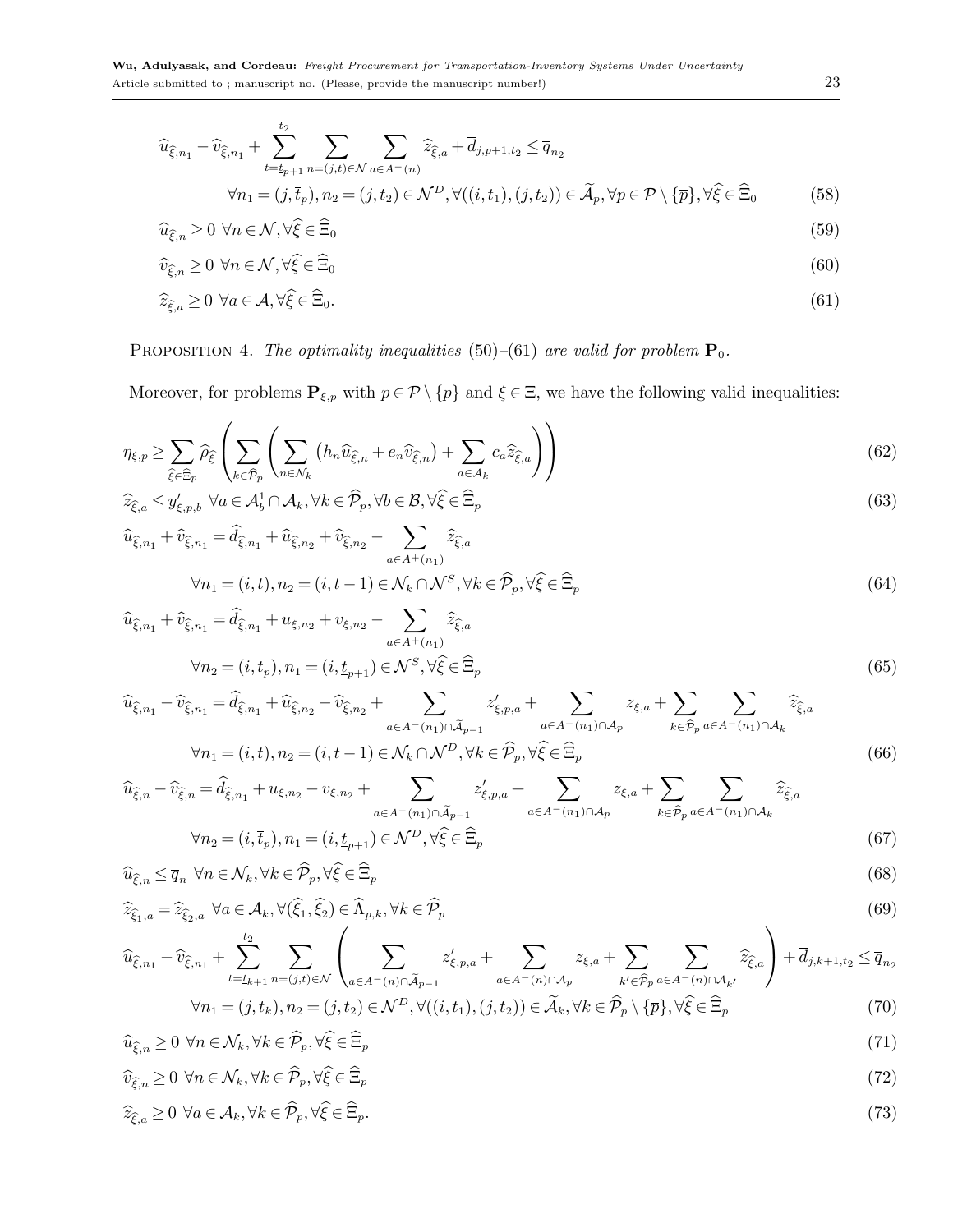PROPOSITION 5. The optimality inequalities [\(62\)](#page-22-0)–[\(73\)](#page-22-0) are valid for problem  $\mathbf{P}_{\xi,p}$ , where  $p \in$  $\mathcal{P}\setminus\{\overline{p}\}\$ and  $\xi\in\Xi$ .

### <span id="page-23-1"></span>5.3. Primal-Dual Lifting

In this section, we propose a framework that lifts the cost-to-go functions through inequalities that are generated by iteratively solving the correlated (primal) problems in the forward step and (dual) problems in the backward step.

In any iteration l of the SDDP, given a forward-step problem  $P_{\xi,p}$  in stage  $p \in \mathcal{P} \setminus \{\overline{p}\}\$  under scenario  $\xi \in \Xi^l$ , let  $\eta_{\xi,p}^*$  be the optimal solution value of variable  $\eta_{\xi,p}$  of the problem, and let  $\zeta_{\xi,\omega,p+1}^*$ be the optimal objective function values of the dual backward-step problems  $\mathbf{D}_{\xi,\omega,p+1}$ ,  $\forall \omega \in \Omega_{p+1}$ . The primal-dual lifting method strengthens  $P_{\xi,p}$  by iterating between solving problem  $P_{\xi,p}$  and problems  $\mathbf{D}_{\xi,\omega,p+1}$  ( $\omega \in \Omega_{p+1}$ ) to generate inequalities [\(42\)](#page-18-1) for the cost-to-go function  $\Psi_p$  until a local convergence is reached such that we have:

$$
\eta_{\xi,p}^* \ge (1 - \epsilon) \sum_{\omega \in \Omega_{p+1}} \varrho \omega \zeta_{\xi,\omega,p+1}^*,\tag{74}
$$

where  $\epsilon \in [0,1]$  is a preset parameter.

Note that convergence is guaranteed due to the limited number of extreme points of the polyhedral feasible regions for the problems  $\mathbf{D}_{\xi,\omega,p+1}$  [\(Benders](#page-37-3) [1962\)](#page-37-3).

Similarly, this lifting procedure is also used to lift  $\Psi_0$  of problem  $P_0$  in the SDDP. However, solving MILP models can be time-consuming. To speed this up, in the primal-dual lifting procedure for  $P_0$ , we fix the value of decision variables  $x_b$  at  $x_b^*$ , for each  $b \in \mathcal{B}$ . Here,  $x_b^*$  represents the optimal values of variables  $x_b$  returned by solving  $P_0$  before the lifting procedure. Hence,  $P_0$  is solved as an LP model in the lifting procedure.

# <span id="page-23-0"></span>6. Computational Experiments

We have performed extensive computational experiments to confirm the applicability and effectiveness of our model and algorithm. In this section, we first introduce the experimental settings in Section [6.1.](#page-24-0) Section [6.2](#page-25-0) explains how the testing instances were generated. We then present the computational results, which consist of two parts. In the first part (Section [6.3\)](#page-26-1), we examine the impacts of the enhancement techniques on the performance of the SDDP approach. In the second part (Section [6.4\)](#page-26-2), we compare the performance of the approach with that of other commonly used solution methods. Interested readers can find our code implementation, data sets used, detailed results, and associated user instructions at <https://github.com/LingxiaoWu2021/SFPTMP>.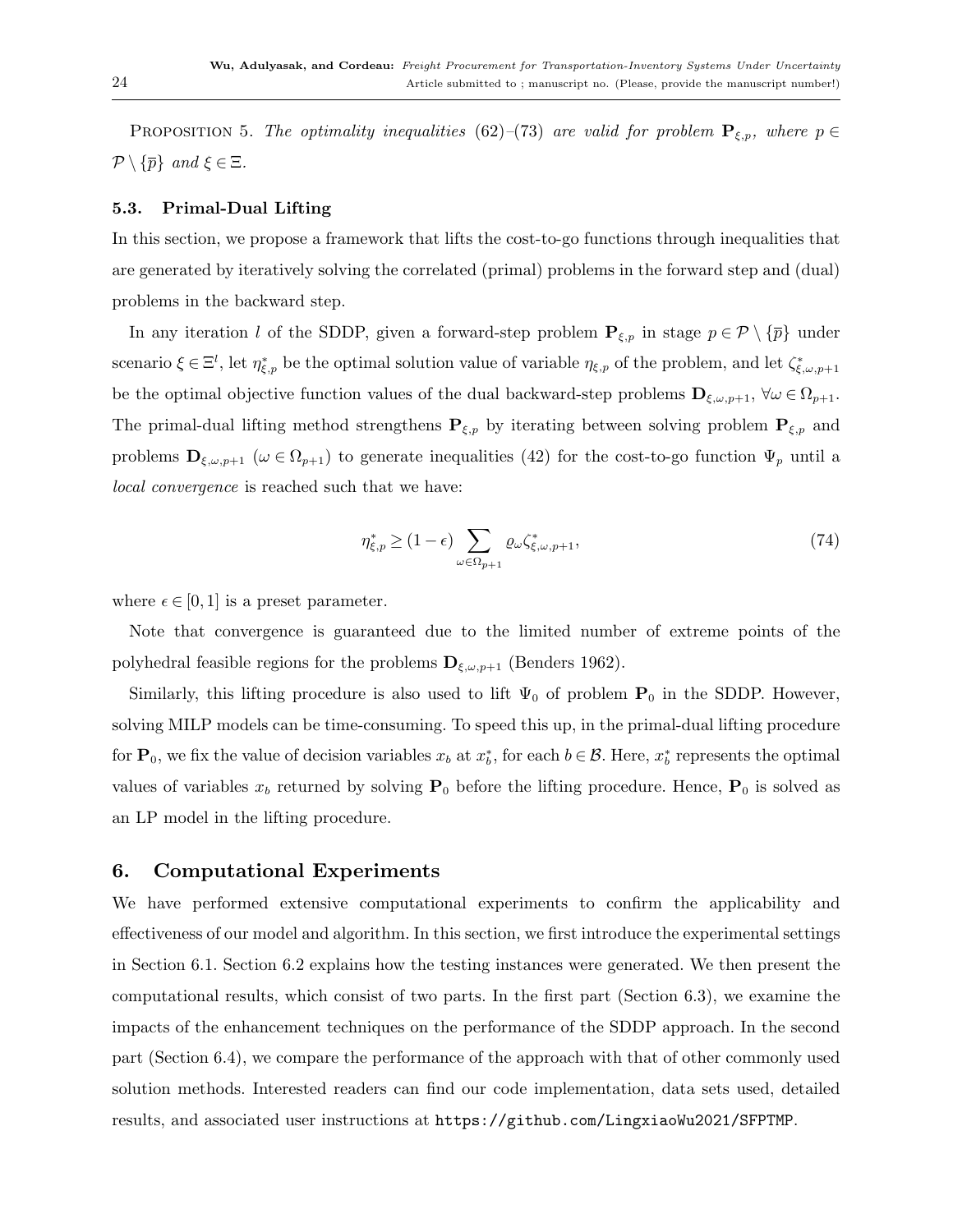## <span id="page-24-0"></span>6.1. Computational Settings

In order to provide a thorough computational assessment of our proposed SDDP approach, we have implemented the following four variants of the SDDP approach:

- 1. S0 solves the problem using the basic SDDP approach proposed in Section [4;](#page-11-0)
- 2. S1 is similar to S0 but also uses the feasibility inequalities of Section [5.1;](#page-18-3)
- 3. S2 is similar to S1 but also uses the optimality inequalities of Section [5.2;](#page-20-1)
- 4. S3 is similar to S2 but also uses the primal-dual lifting strategy of Section [5.3.](#page-23-1)

<span id="page-24-1"></span>**6.1.1.** Implementation Details To alleviate the computational burden of solving the MILP model of problem  $P_0$  in the SDDP, all variants of the approach were implemented in a three-phase framework. In the first phase, the integrality constraints of  $P_0$  are dropped. In the second phase, integrality constraints on  $P_0$  are imposed. In the last phase, we solve problem  $P_0$  with the (final) updated cost-to-go function  $\Psi_0$  to obtain the final lower bound and solutions to  $\mathbf{P}_0$ .

We set the sample size  $|\Xi^l| = 16$  for any iteration l in the SDDP approaches and the value of parameter  $\epsilon$  used in the primal-dual lifting in S3 was set to 1%. To construct the approximate trees in S2 and S3, we let

$$
|\widehat{\Omega}_k| = \begin{cases} 2, \text{ if } k \in \widehat{\mathcal{P}}_0 \text{ and } k \le 3, \\ 2, \text{ if } k = p + 1 \in \widehat{\mathcal{P}}_p, \forall p \in \mathcal{P} \setminus \{\overline{p}\}, \\ 1, \text{ otherwise.} \end{cases}
$$

The stopping criteria are as follows. The first (resp. second) phase terminates when (i) the improvement of the lower bound  $(LB)$  between adjacent iterations is within 0.1% in any 10 continuous iterations or (ii) the computational time reaches 30 (resp. 100) minutes. The time limit for solving the MILP model of  $P_0$  in any iteration of any phase is set to 20 minutes.

We implemented our algorithms in  $C++$ , and all the experiments were conducted on the Cedar cluster of Compute Canada with 16GB of RAM in a Linux environment. We used CPLEX 12.6.3 for solving the MILP and LP models.

In each iteration l of the SDDP, the method solves  $|\Xi^l|$  independent problems in the forward step in each stage  $p \in \mathcal{P}$ . Meanwhile, for each sampled scenario  $\xi \in \Xi^l$ ,  $|\Omega_p|$  independent problems are solved in each stage  $p \in \mathcal{P}$  in the backward stage. To speed up our approach, we solve multiple independent problems simultaneously by using parallel computing. In the experiments, the independent problems were solved in a 16-thread environment (i.e., at most 16 independent problems were solved simultaneously). Meanwhile, we also let CPLEX run on 16 threads when solving the MILP model of problem  $P_0$  in the SDDP.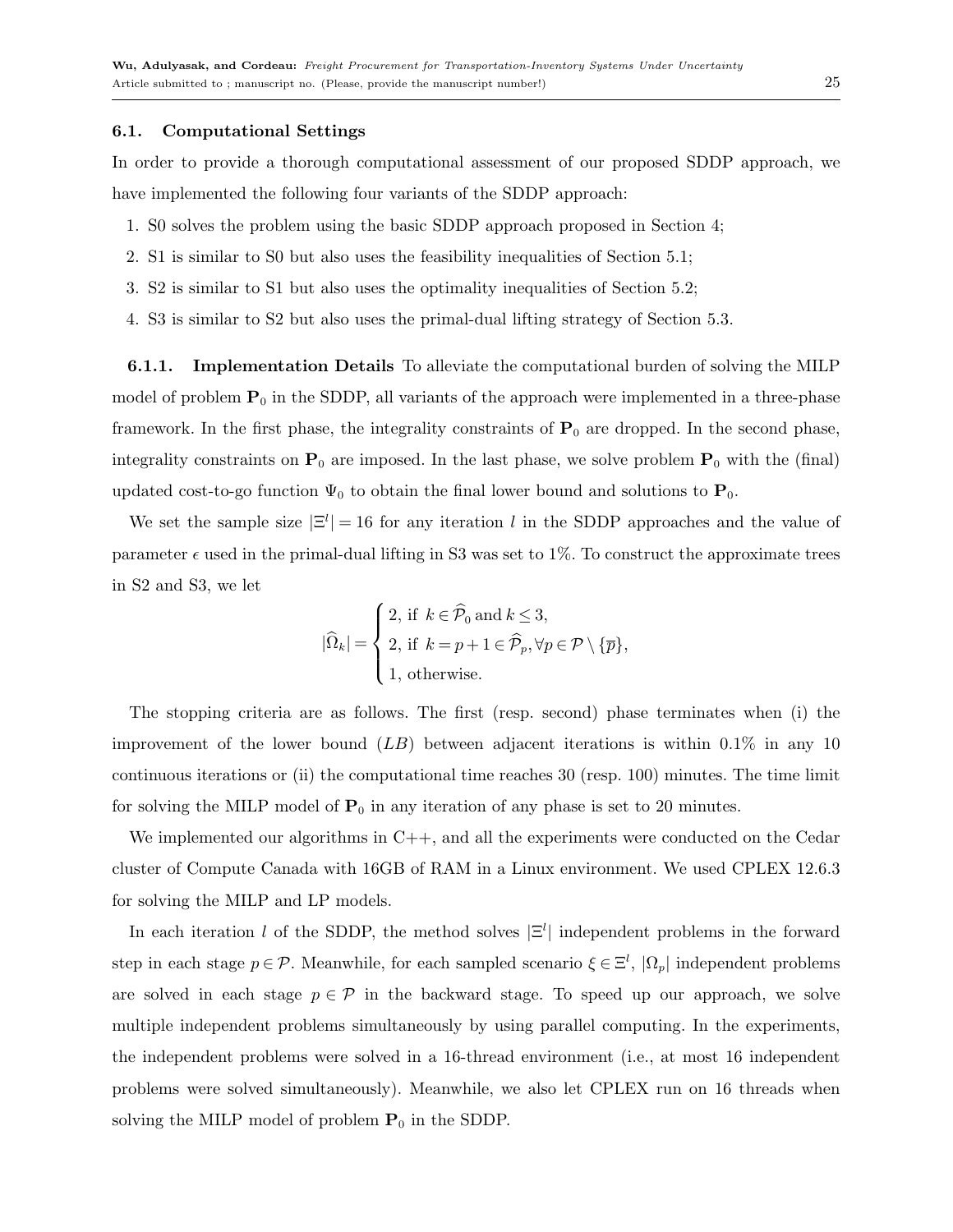<span id="page-25-1"></span>6.1.2. Lower Bounds and Upper Bounds In order to evaluate the performance of an approach, we derive the lower bound  $(LB)$  and upper bound  $(UB)$  obtained by the approach for an instance as follows.

Let  $Z_0^*$  and  $\delta$  be the (sub)optimal objective function value and the optimality gap obtained by solving problem  $P_0$  in the third phase of the SDDP approach. Let also  $y^*$  be the solutions of  $y_b$ variables obtained by solving this problem.

The lower bound of the instance is calculated as  $LB = Z_0^*(1 - \delta)$ . To obtain the upper bound, a sample set  $\Xi' \subseteq \Xi$  is created. If  $|\Xi| \le 10,000$ , we let  $\Xi' = \Xi$ . Otherwise, we independently and randomly sample 10,000 scenarios from  $\Xi$  to construct  $\Xi'$ . The probability of each scenario  $\xi \in \Xi'$  is set as  $\rho'_\xi = \frac{\rho_\xi}{\sum_{\xi \in \Xi}}$  $\frac{\rho_{\xi}}{\xi \in \Xi' \rho_{\xi}}$ . Then, for each scenario  $\xi \in \Xi'$  we solve problems  $\mathbf{P}'_{\xi,p}$  in each stage  $p \in \mathcal{P}$  with the given  $y^*$ . For deriving the upper bounds obtained by approaches S0 and S1, these problems are solved without the optimality inequalities  $(62)$ – $(73)$  while we solve problems with those inequalities for deriving the upper bounds obtained by approaches S2 and S3.

Let  $\gamma_{\xi,p}^*$  and  $\eta_{\xi,p}^*$  be the optimal objective function value and the optimal solution value of  $\eta_{\xi,p}$ obtained by solving problem  $\mathbf{P}'_{\xi,p}$ , respectively. We let  $Z^*_{\xi,p} = \gamma^*_{\xi,p} - \eta^*_{\xi,p}$ , which represents the total cost associated with the decisions made in stage p under scenario ξ. Let also  $\mu_{\xi} = \sum_{p \in \mathcal{P}} Z_{\xi, p}^*$ ,  $\hat{\mu} = \sum_{\xi \in \Xi'} \rho'_{\xi} \mu_{\xi}$ , and  $\sigma^2 = \frac{1}{|\Xi'| - 1} \sum_{\xi \in \Xi'} (\mu_{\xi} - \hat{\mu})^2$ .

Finally, for the case with  $|\Xi| \leq 10,000$ , we set  $UB = \sum_{b \in \mathcal{B}} F_b y_b^* + \hat{\mu}$ , which is the "true" upper bound for the instance. For the case with  $|\Xi| > 10,000$ , we set  $UB = \sum_{b \in \mathcal{B}} F_b y_b^* + \hat{\mu} + 1.96 \frac{\sigma^2}{\sqrt{|\Xi'|}},$ which represents a 95%-confidence statistical upper bound for the instance. Given  $LB$  and  $UB$ , the optimality gap of the instance is calculated by  $GAP = 100(UB - LB)/LB$ .

#### <span id="page-25-0"></span>6.2. Instance Generation

To test the performance of the SDDP approaches, we used 150 instances. These instances were generated based on 10 seeds. Each seed represents a deterministic FPTMP instance (i.e., an SFPTMP instance with a sole scenario). Of the 10 seeds, five were adapted from the instances originally created by [Papageorgiou et al.](#page-39-9) [\(2014\)](#page-39-9) for the maritime inventory routing problem (MIRP) and the other five were generated based on the real manufacturing and iron ore transportation data from a large steel manufacturer. We refer to the five MIRP-based seeds as type-I seeds and those based on the real data as type-II seeds.

In each seed, a period represents one week. For generating the SFPTMP instances, we let each stage contain six periods. Given each seed, we generated 15 SFPTMP instances. In each instance, we let the number of stages  $|\mathcal{P}| \in \{3, 6, 9\}$  and set the number of stage scenarios at each stage  $|\Omega_p| = 10$ . The stage scenarios in any  $\Omega_p$  ( $p \in \mathcal{P}$ ) were generated by a Monte-Carlo simulation in which the demand of each demand site  $i \in \mathcal{I}^D$  in each period  $t \in \mathcal{T}$  is independent and generated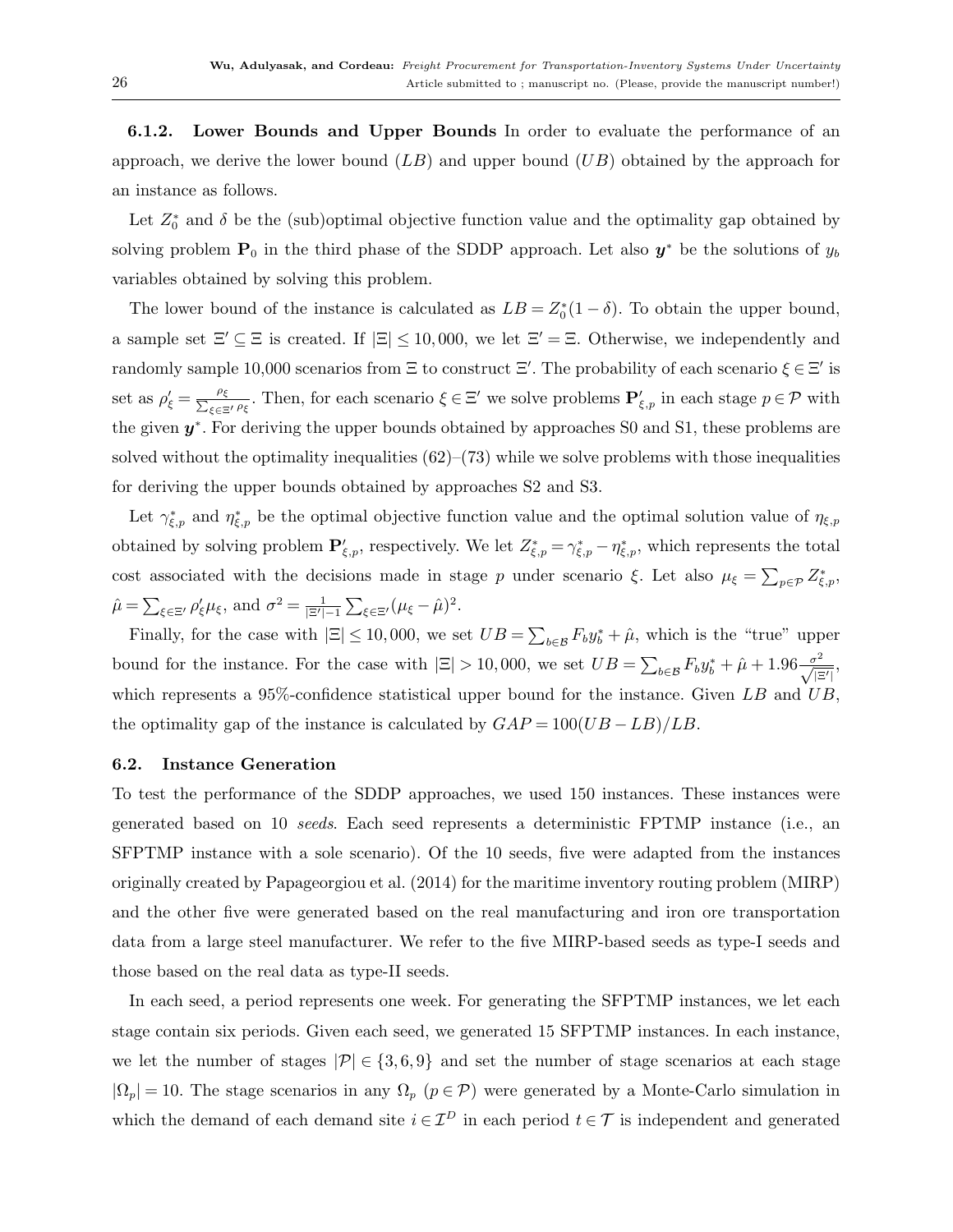through the uniform distribution  $U[\bar{d}_{it}(1-\Delta), \bar{d}_{it}(1+\Delta)]$ , where  $\bar{d}_{it}$  is the nominal demand in the seed and  $\Delta \in \{0.1, 0.2, 0.3, 0.4, 0.5\}$  is a selected deviation ratio.

Details of the seeds and the settings of other parameters in the SFPTMP instances are explained in Appendix [B.](#page-5-0)

## <span id="page-26-1"></span>6.3. Impacts of Enhancements

To investigate the impacts of the enhancement strategies proposed in Section [5,](#page-18-0) we have implemented approaches S0, S1, S2, and S3 to solve the instances. The results are reported in Table [2.](#page-27-0) In this table, the results of five instances that were generated based on the same type of seeds and share the same  $\Delta$  and  $|\mathcal{P}|$  are reported as a group. The first two columns show the type of seeds and the settings of  $\Delta$  and  $|\mathcal{P}|$  of an instance group. Columns LB, UB, GAP report the average lower bound, the average upper bound, and the average optimality gap generated by each solution method for solving the instances in a group, respectively. In these columns, we use boldface to indicate the best results. Finally, the average computational times are presented in column TIME.

The feasibility inequalities remove big-M parameters from the formulation. By comparing the results of the approaches S0 and S1 in Table [2,](#page-27-0) we can see that for most instances, the usage of these inequalities leads to a dramatic decrease in the optimality gaps. Besides, the optimality inequalities improve the lower bounds and upper bounds and also contribute to substantial decreases in the optimality gaps. Finally, we can see that S3, which uses the primal-dual lifting technique, reports the best lower bounds and secures the smallest optimality gaps for most instance groups. The technique is of greater value for instances with longer planning horizons and greater uncertainties in demand and supply.

As for the solution time, the SDDP approach converges more quickly after the incorporation of feasibility inequalities and optimality inequalities. However, the use of the primal-dual lifting technique does slow down the solution procedure. Nevertheless, as a tactical problem, the SFPTMP is solved only once during a long period (several months or a year), such computational times (all less than 30 minutes) are acceptable.

## <span id="page-26-2"></span>6.4. Comparisons with Alternative Methods

We next compare the performance of the SDDP approach with that of three alternative solution methods, including a commonly used optimization solver (CPLEX) solving the MILP model and two benchmark methods that simulate common decision policies used in practice.

<span id="page-26-0"></span>6.4.1. Comparisons with CPLEX We adopted CPLEX (under the computational settings described in Section [6.1.1\)](#page-24-1) on the MILP model of problem P to solve the instances. Table [3](#page-28-0) summarizes the results produced by CPLEX and S3. We first measure the sizes of the MILP model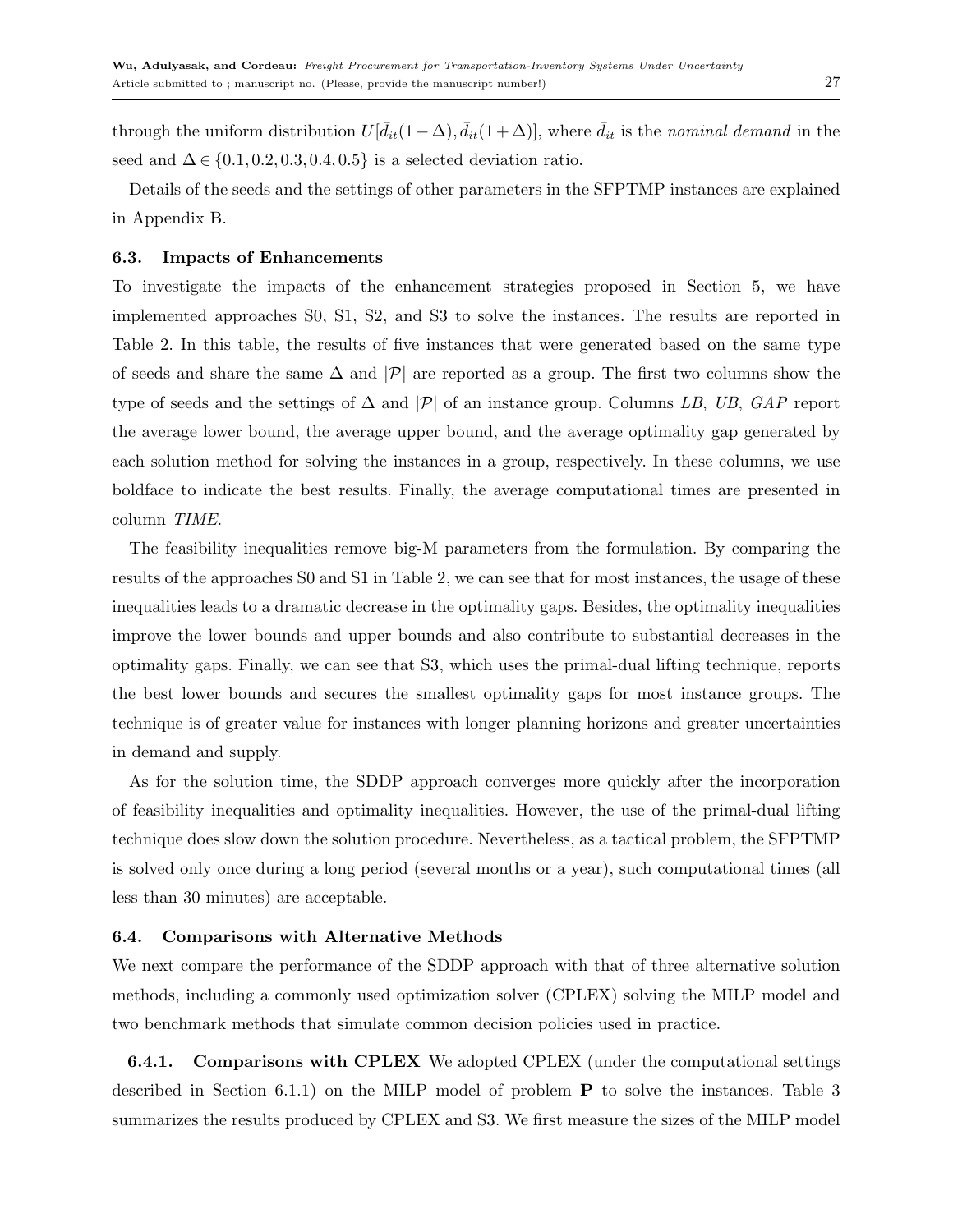|             |              |                  |                         | LB $(\times 10^3)$ |                         |                                                     |                         | UB $(\times 10^3)$ |                         |                         |                   | GAP            | $(\%)$         |                |                |                   | TIME (s)       |                          |
|-------------|--------------|------------------|-------------------------|--------------------|-------------------------|-----------------------------------------------------|-------------------------|--------------------|-------------------------|-------------------------|-------------------|----------------|----------------|----------------|----------------|-------------------|----------------|--------------------------|
| ST          | $ {\cal P} $ | Δ                | S <sub>0</sub>          | S <sub>1</sub>     | S <sub>2</sub>          | $\overline{S3}$                                     | S <sub>0</sub>          | S <sub>1</sub>     | S <sub>2</sub>          | $\overline{S3}$         | S <sub>0</sub>    | S <sub>1</sub> | S <sub>2</sub> | S <sub>3</sub> | S <sub>0</sub> | S <sub>1</sub>    | S <sub>2</sub> | $\overline{S3}$          |
| T           | 3            |                  |                         |                    |                         | $0.1$ 174.1 199.0 200.5 200.6                       | 233.6 204.0 201.7 201.7 |                    |                         |                         | 38.9              | 2.5            | 0.6            | 0.6            | 54.5           | 40.7              | 57.1           | 105.4                    |
| Ι           | 3            | 0.2 <sub>1</sub> |                         |                    |                         | 181.8 199.9 201.0 201.3                             |                         |                    |                         | 223.1 204.5 203.0 203.0 | 26.7              | 2.3            | 1.0            | 0.9            | 63.9           | 33.7              | 47.1           | 151.6                    |
| I           | 3            | 0.3              |                         |                    |                         | 192.7 201.5 202.2 202.7 216.8 206.1 205.1 205.4     |                         |                    |                         |                         | 16.6              | 2.4            | 1.4            | 1.3            | 94.3           | 40.9              | 49.1           | 192.5                    |
| I           | 3            | 0.4              |                         |                    |                         | 194.3 202.7 202.9 203.7 214.3 206.3 206.8 205.7     |                         |                    |                         |                         | 13.0              | 1.8            | $2.0\,$        | 1.0            | 94.2           | 35.1              | 47.4           | 186.7                    |
| T           | 3            |                  |                         |                    |                         | 0.5 211.8 212.8 212.9 213.8 218.0 217.3 216.9 216.9 |                         |                    |                         |                         | 3.0               | 2.1            | 1.9            | 1.5            | 114.6          | 40.9              | 48.8           | 264.4                    |
|             | Average      |                  |                         |                    |                         | 190.9 203.2 203.9 204.4 221.2 207.6 206.7 206.5     |                         |                    |                         |                         | $\overline{19.6}$ | 2.2            | 1.4            | 1.1            | 84.3           | 38.3              | 49.9           | 180.1                    |
| I           | 6            |                  |                         |                    |                         | $0.1$ 273.8 325.0 328.5 328.6                       | 425.2 339.0 330.9 331.0 |                    |                         |                         | 67.9              | 4.2            | 0.8            | 0.8            | 411.0 186.1    |                   | 86.0           | 151.4                    |
| Ι           | 6            |                  |                         |                    |                         | 0.2 249.1 326.5 329.3 330.1 497.0 338.0 334.5 334.3 |                         |                    |                         |                         | 107.2             | 3.6            | 1.6            | 1.3            |                |                   |                | 130.0 269.7 167.7 1079.0 |
| T           | 6            | 0.3              |                         |                    |                         | 293.7 333.6 335.8 337.3                             | 425.5 345.6 342.5 342.7 |                    |                         |                         | 57.3              | 3.6            | $2.0\,$        | 1.6            |                | 596.4 207.0 168.3 |                | 612.9                    |
| T           | 6            | 0.4              |                         |                    |                         | 298.4 337.2 337.7 340.0                             | 421.6 347.9 347.0 346.4 |                    |                         |                         | 49.0              | $3.2\,$        | $2.8\,$        | 1.9            |                | 531.2 240.3 144.9 |                | 772.2                    |
| T           | 6            | 0.5              |                         |                    |                         | 310.3 336.6 336.6 339.5 376.0 348.1 347.4 345.5     |                         |                    |                         |                         | 30.2              | 3.4            | $3.2\,$        | 1.8            |                | 562.9 175.4 177.4 |                | 818.5                    |
|             | Average      |                  |                         |                    |                         | 285.1 331.8 333.6 335.1                             |                         |                    |                         | 429.1 343.7 340.5 340.0 | 62.3              | 3.6            | 2.1            | 1.5            |                | 446.3 215.7 148.8 |                | 686.8                    |
| T           | 9            | 0.1              | 263.6                   |                    |                         | 459.3 466.1 466.4                                   |                         |                    | 698.6 482.1 469.7 470.0 |                         | 214.9             | 5.0            | 0.8            | 0.8            |                | 453.3 572.6 194.0 |                | 438.0                    |
| I           | 9            | $0.2\,$          |                         |                    |                         | 241.8 462.9 468.3 469.1 854.7 482.7 475.5 475.7     |                         |                    |                         |                         | 267.3             | 4.3            | 1.6            | 1.4            |                | 218.9 427.7 350.3 |                | 689.0                    |
| I           | 9            | 0.3              |                         |                    |                         | 317.3 468.0 472.5 475.1                             |                         |                    |                         | 691.1 490.6 485.0 484.7 | 140.3             | 4.9            | 2.7            | 2.0            |                |                   |                | 537.3 530.0 496.7 1570.4 |
| I           | 9            | 0.4              |                         |                    |                         | 349.1 475.6 477.0 481.0                             |                         |                    |                         | 676.7 494.7 493.4 492.3 | 111.8             | 4.1            | 3.5            | 2.4            |                |                   |                | 464.0 473.4 419.8 1377.2 |
| T           | 9            | 0.5              |                         |                    |                         | 325.8 482.2 482.6 487.6                             |                         |                    |                         | 711.4 500.5 501.8 497.6 | 139.9             | 3.8            | 4.0            | 2.1            |                |                   |                | 609.6 425.0 296.3 1239.9 |
|             | Average      |                  | 299.5                   |                    |                         | 469.6 473.3 475.8                                   | 726.5                   | 490.1              |                         | 485.1 484.0             | 174.9             | 4.4            | 2.5            | 1.8            |                | 456.6 485.7       |                | 351.4 1062.9             |
| П           | 3            | 0.1              | 24.0                    | 24.0               | 24.0                    | 24.0                                                | 25.0                    | 24.2               | 24.0                    | 24.0                    | 4.6               | 0.8            | 0.2            | 0.2            | 86.3           | 73.0              | 25.3           | 52.7                     |
| $_{\rm II}$ | 3            | 0.2              | 24.2                    | 24.2               | 24.2                    | 24.2                                                | 24.2                    | 24.2               | 24.2                    | 24.2                    | 0.0               | 0.0            | 0.3            | 0.3            | 63.5           | 72.2              | 28.1           | 52.1                     |
| $\rm II$    | 3            | 0.3              | 25.2                    | 25.3               | $\bf 25.3$              | 25.3                                                | 25.3                    | 25.7               | 25.3                    | $\bf 25.3$              | 0.4               | 1.5            | 0.3            | 0.1            | 76.6           | 86.0              | 39.1           | 62.2                     |
| $_{\rm II}$ | 3            | 0.4              | 25.2                    | 25.2               | 25.2                    | 25.2                                                | 25.2                    | 25.2               | 25.2                    | 25.2                    | 0.0               | 0.0            | 0.1            | 0.1            | 79.5           | 77.9              | 48.5           | 70.3                     |
| $_{\rm II}$ | 3            | 0.5              | 24.6                    | 24.6               | 24.6                    | 24.6                                                | 24.6                    | 24.6               | 24.8                    | 24.6                    | 0.0               | 0.0            | 0.6            | 0.0            | 61.5           | 58.3              | 53.6           | 70.6                     |
|             | Average      |                  | $\overline{24.6}$       | 24.6               | 24.6                    | 24.6                                                | 24.9                    | 24.8               | 24.7                    | 24.7                    | 1.0               | 0.5            | 0.3            | 0.2            | 73.5           | 73.5              | 38.9           | 61.6                     |
| $_{\rm II}$ | 6            | 0.1              | 74.1                    | 74.4               | 74.4                    | 74.4                                                | 76.3                    | 75.9               | 74.6                    | 74.6                    | 3.0               | 2.0            | 0.2            | 0.2            | 231.5          | 304.1             | 54.2           | 67.9                     |
| $_{\rm II}$ | 6            | 0.2              | 75.4                    | 75.4               | 75.9                    | 75.9                                                | 79.3                    | 80.9               | 76.4                    | 76.4                    | 5.0               | 7.3            | 0.7            | 0.7            |                | 297.9 373.9       | 87.9           | 114.5                    |
| $\rm II$    | 6            | 0.3              | 76.1                    | 76.1               | 76.0                    | 76.2                                                | 77.0                    | 78.4               | 76.4                    | 76.3                    | 1.1               | 3.1            | 0.5            | 0.2            |                | 259.7 291.9 105.4 |                | 147.1                    |
| $_{\rm II}$ | 6            | 0.4              | 79.7                    | 79.8               | 80.0                    | 80.1                                                | 83.5                    | 84.7               | 80.3                    | 80.3                    | 4.7               | 6.1            | 0.3            | 0.3            |                | 270.6 295.1 123.7 |                | 220.2                    |
| $\rm II$    | 6            | 0.5              | 77.9                    | 77.8               | 77.8                    | 77.8                                                | 78.0                    | 78.2               | 78.4                    | 78.3                    | 0.1               | 0.5            | 0.8            | 0.6            |                | 244.0 205.5 172.9 |                | 189.0                    |
|             | Average      |                  | 76.7                    | 76.7               | 76.8                    | 76.9                                                | 78.8                    | 79.6               | 77.2                    | 77.2                    | 2.8               | 3.8            | $0.5\,$        | 0.4            |                | 260.7 294.1 108.8 |                | 147.8                    |
| $_{\rm II}$ | 9            | 0.1              |                         |                    | 118.7 119.3 119.2 119.2 |                                                     | 124.4                   |                    |                         | 122.5 119.6 119.6       | 5.0               | 2.8            | 0.4            | 0.4            |                | 549.5 689.7 128.5 |                | 157.3                    |
| $\rm II$    | 9            | 0.2 <sub>1</sub> |                         |                    |                         | 119.1 119.3 120.6 120.7 127.3 131.9 121.4 121.4     |                         |                    |                         |                         |                   | 6.8 10.5       | 0.6            | $\bf 0.6$      |                | 603.9 652.1 140.0 |                | 243.9                    |
| $_{\rm II}$ | 9            | 0.3              | 120.6 119.9 122.2 122.1 |                    |                         |                                                     |                         |                    |                         | 139.1 133.9 123.9 123.7 | 15.2 11.8         |                |                | 1.4 1.2        |                | 654.5 556.4 306.6 |                | 319.1                    |
| $_{\rm II}$ | 9            |                  |                         |                    |                         | 0.4 125.7 125.3 127.5 127.6 135.9 143.3 129.2 128.8 |                         |                    |                         |                         |                   | 8.3 14.7       |                | 1.4 0.9        |                | 782.2 675.5 477.9 |                | 642.3                    |
| H           | 9            |                  |                         |                    |                         | 0.5 120.8 120.5 121.7 121.7 135.7 125.2 124.0 122.7 |                         |                    |                         |                         | 12.0              | 4.0            | 1.9            | 0.8            |                | 757.0 697.9 499.1 |                | 746.8                    |
|             | Average      |                  |                         |                    |                         | 121.0 120.9 122.2 122.3 132.5 131.4 123.6 123.2     |                         |                    |                         |                         | 9.5               | 8.8            | 1.1            | 0.8            |                | 669.4 654.3 310.4 |                | 421.9                    |

<span id="page-27-0"></span>Table 2 Computational Results of the SDDP Algorithms.

for the instances in different groups by reporting the average numbers of variables and constraints in columns  $\#V$  and  $\#C$ , respectively. Column UBG reports the average gaps (in percentage) of the upper bounds obtained by S3 against those obtained by CPLEX. Because there are more than  $4.3 \times 10^8$  variables and  $6.8 \times 10^9$  constraints in any instance with  $|\mathcal{P}| \ge 6$ , CPLEX can only solve instances with three stages and it is unable to produce the results for larger instances due to memory issue.

The results in Table [3](#page-28-0) indicate that CPLEX can solve small-scale instances, obtaining optimal solutions in reasonable computational times. Meanwhile, the SDDP approach can also obtain highquality solutions to these instances but in significantly shorter computational times. Furthermore, as shown in Table [2,](#page-27-0) for instances that are out of the capacity of CPLEX, the SDDP approach serves as a highly reliable and efficient alternative.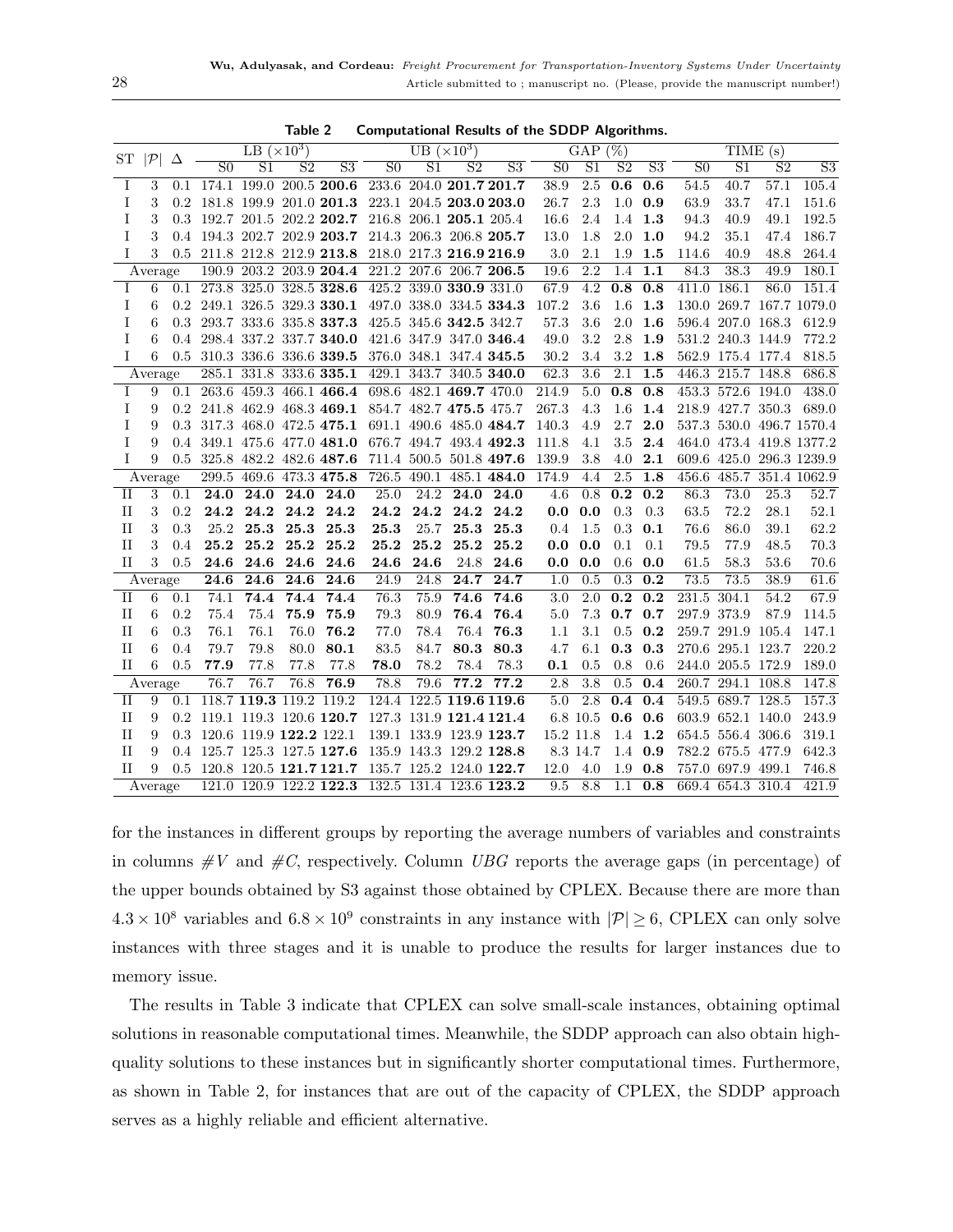| ST | $ \mathcal{P} $ | Δ            |                        | Model Size               | LB $(\times 10^3)$ |             | UB $(\times 10^3)$ |      | GAP          | $(\%)$ | TIME(s)      |                | UBG $(\%)$ |
|----|-----------------|--------------|------------------------|--------------------------|--------------------|-------------|--------------------|------|--------------|--------|--------------|----------------|------------|
|    |                 |              | $\times 10^3$<br>$\#V$ | $(\times 10^3)$<br>$\#C$ |                    | CPLEX S3    | CPLEX S3           |      | <b>CPLEX</b> | S3     | <b>CPLEX</b> | S <sub>3</sub> |            |
|    | 3               | 0.1          | 793.5                  | 10085.8                  |                    | 201.1 200.6 | 201.1 201.7        |      | 0.0          | 0.6    | 1815.7       | 105.4          | 0.3        |
|    | 3               | 0.2          | 795.7                  | 10253.6                  |                    | 201.9 201.3 | 201.9 203.0        |      | 0.0          | 0.9    | 1416.2       | 151.6          | 0.6        |
|    | 3               | 0.3          | 796.1                  | 10146.9                  |                    | 203.7 202.7 | 203.7 205.4        |      | 0.0          | 1.3    | 1932.8       | 192.5          | 0.8        |
|    | 3               | 0.4          | 794.3                  | 10118.1                  |                    | 204.7 203.7 | 204.7 205.7        |      | 0.0          | 1.0    | 1572.0       | 186.7          | 0.5        |
|    |                 | $3\quad 0.5$ | 795.7                  | 10241.9                  |                    | 215.0 213.8 | 215.0 216.9        |      | 0.0          | 1.5    | 1508.8       | 264.4          | 0.9        |
|    | Average         |              | 795.1                  | 10169.3                  |                    | 205.3 204.4 | 205.3 206.5        |      | 0.0          | 1.1    | 1649.1       | 180.1          | $0.6\,$    |
| H  | 3               | 0.1          | 433.5                  | 6971.8                   | 24.0               | 24.0        | 24.0               | 24.0 | 0.0          | 0.2    | 600.3        | 52.7           | 0.1        |
| Н  | 3               | 0.2          | 432.9                  | 6968.5                   | 24.2               | 24.2        | 24.2               | 24.2 | 0.0          | 0.3    | 455.2        | 52.1           | 0.3        |
| H  | 3               | 0.3          | 430.7                  | 6812.4                   | 25.3               | 25.3        | 25.3               | 25.3 | 0.0          | 0.1    | 339.0        | 62.2           | 0.1        |
| Н  | 3               | 0.4          | 432.1                  | 6946.1                   | 25.2               | 25.2        | 25.2               | 25.2 | 0.0          | 0.1    | 370.6        | 70.3           | 0.1        |
| Н  | $\mathbf{3}$    | 0.5          | 432.3                  | 6920.2                   | 24.6               | 24.6        | 24.6               | 24.6 | 0.0          | 0.0    | 328.3        | 70.6           | 0.0        |
|    | Average         |              | 432.3                  | 6923.8                   | 24.6               | 24.6        | 24.6               | 24.7 | 0.0          | 0.2    | 418.7        | 61.6           | 0.1        |

<span id="page-28-0"></span>Table 3 Computational Results of CPLEX and S3.

6.4.2. Comparisons with Other Benchmark Methods We have also compared the performance of the SDDP approach with that of two benchmark solution methods. The first method (BM1) simulates a decision policy ignoring capacity contracts, and the second method (BM2) is a deterministic solution construction approach that simulates a myopic decision policy. In particular, when applying BM1 to solve an instance, we run S3 in which the x variables in problem  $P_0$  are set to zero. Besides, when applying BM2 to solve an instance, we first solve a deterministic version of problem **P** formulated based on the average demands and supplies. Then, in each stage  $p \in \mathcal{P}$ , we solve a problem that is defined solely by the state variables obtained in previous stages and the observed stage scenario (without any cost-to-go functions). Note that to ensure feasibility, the feasibility inequalities (defined in Section [5.1\)](#page-18-3) are incorporated in problems in stages  $p \in \mathcal{P}$ .

For an instance, the upper bound obtained by BM1 or BM2 is derived using a large set of scenarios generated by the method as described in Section [6.1.2.](#page-25-1) To evaluate the savings generated by the SDDP approach, in Table [4](#page-29-0) we report the average gaps of the upper bounds produced by S3 against those produced by BM1 and BM2, respectively, in columns UBG1 and UBG2.

As we can see from Table [4,](#page-29-0) compared to transporting all commodities through the spot market (as in BM1), securing long-term capacities with the carriers helps reduce the total cost for a shipper by 19% to 31%. Besides, unlike the SDDP approach, in BM2, the SFPTMP is solved by overlooking the distributions of uncertain demands and supplies and the interconnection between decision stages. Therefore, the outperformance of S3 against BM2 demonstrates the value of multi-stage stochastic optimization for solving the SFPTMP.

The cost distributions in the solutions generated by the methods are presented in Table [5.](#page-29-1) In this table, we report the distribution of the cost components in the average total cost obtained by each method for solving instances with the same type of generation seeds and  $|\mathcal{P}|$ . Columns Bidding, Spot Market, Inventory, and Backlog report the percentages of the costs associated with procuring capacities from the bids, transporting in the spot market, holding inventories, and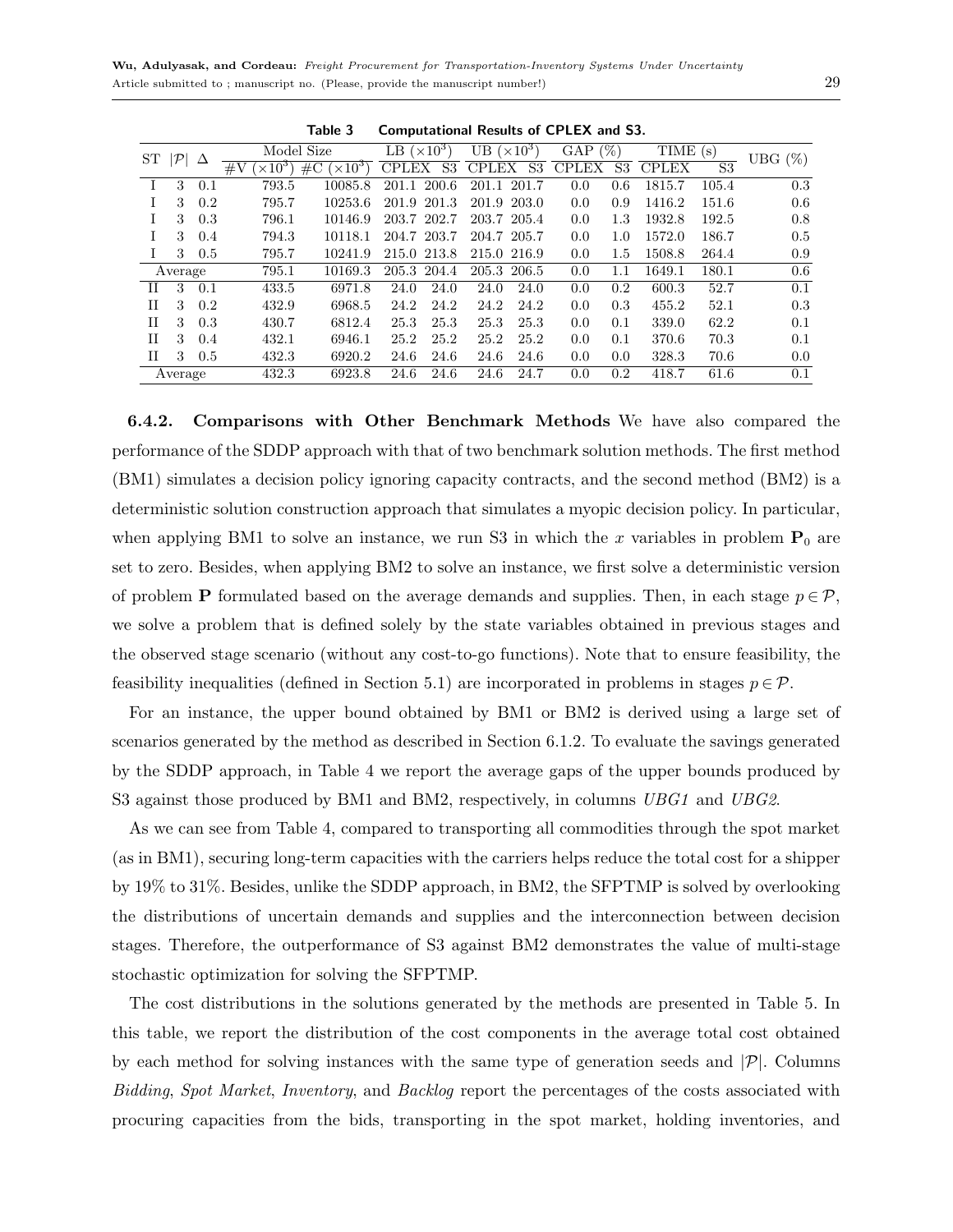<span id="page-29-0"></span>

| ST | ${\cal P}$ | Δ   | $UBG1(\%)$ UBG2(%) |      | <b>ST</b>   | ${\cal P}$ | Δ   | $UBG1(\%)$ UBG2(%) |          |
|----|------------|-----|--------------------|------|-------------|------------|-----|--------------------|----------|
| I  | 3          | 0.1 | 19.8               | 31.9 | $_{\rm II}$ | 3          | 0.1 | 31.2               | 3.9      |
| T  | 3          | 0.2 | 19.1               | 26.7 | H           | 3          | 0.2 | 31.1               | 11.0     |
| T  | 3          | 0.3 | 18.9               | 27.3 | H           | 3          | 0.3 | 29.1               | $15.5\,$ |
| T  | 3          | 0.4 | 18.2               | 25.0 | H           | 3          | 0.4 | 28.9               | 11.5     |
| I  | 3          | 0.5 | 16.7               | 25.5 | $_{\rm II}$ | 3          | 0.5 | 30.4               | 11.6     |
|    | Average    |     | 18.5               | 27.3 |             | Average    |     | 30.1               | 10.7     |
| T  | 6          | 0.1 | 24.3               | 35.3 | $_{II}$     | 6          | 0.1 | 27.8               | 9.6      |
| T  | 6          | 0.2 | 23.6               | 37.4 | $_{II}$     | 6          | 0.2 | 25.7               | 33.6     |
| T  | 6          | 0.3 | 22.4               | 42.6 | $_{\rm II}$ | 6          | 0.3 | 25.7               | $15.6\,$ |
| T  | 6          | 0.4 | $^{21.6}$          | 37.1 | H           | 6          | 0.4 | 23.3               | 30.4     |
| Ī  | 6          | 0.5 | $^{21.5}$          | 39.4 | $_{\rm II}$ | 6          | 0.5 | 24.3               | $25.1\,$ |
|    | Average    |     | 22.7               | 38.3 |             | Average    |     | 25.4               | 22.9     |
| T  | 9          | 0.1 | 26.2               | 45.2 | H           | 9          | 0.1 | 26.5               | 27.9     |
| T  | 9          | 0.2 | 25.6               | 38.3 | H           | 9          | 0.2 | 25.5               | 21.5     |
| T  | 9          | 0.3 | 24.4               | 36.1 | H           | 9          | 0.3 | 24.3               | 31.7     |
| T  | 9          | 0.4 | 23.8               | 41.7 | H           | 9          | 0.4 | 21.3               | 36.9     |
| Ī  | 9          | 0.5 | 23.2               | 39.8 | $_{\rm II}$ | 9          | 0.5 | 24.9               | 23.6     |
|    | Average    |     | 24.7               | 40.2 |             | Average    |     | 24.5               | 28.3     |

Table 4 Improvements Generated by SDDP Against the Benchmark Methods.

managing backlogs, respectively, in the total costs. Note that for instances generated from the first type of seeds, we have zero unit inventory costs at all sites, which explains the zero values in column Inventory for these instances.

| $ \mathcal{P} $<br><b>ST</b> |         | $Bidding(\%)$ |     |      |      | Spot Market $(\%)$ |      |     | Inventory $(\%)$ |     |         | $Backlog(\%)$ |      |  |
|------------------------------|---------|---------------|-----|------|------|--------------------|------|-----|------------------|-----|---------|---------------|------|--|
|                              |         | S3            | BM1 | BM2  | S3   | BM1                | BM2  | S3  | BM1              | BM2 | S3      | BM1           | BM2  |  |
|                              | 3       | 44.3          | 0.0 | 31.0 | 19.9 | 71.9               | 20.0 | 0.0 | 0.0              | 0.0 | 35.8    | 28.1          | 49.0 |  |
| L                            | 6       | 54.1          | 0.0 | 32.5 | 20.1 | 81.1               | 19.4 | 0.0 | 0.0              | 0.0 | 25.8    | 18.9          | 48.1 |  |
|                              | 9       | 59.6          | 0.0 | 35.6 | 18.3 | 84.3               | 16.7 | 0.0 | 0.0              | 0.0 | 22.1    | 15.7          | 47.7 |  |
|                              | Average | 52.7          | 0.0 | 33.1 | 19.4 | 79.1               | 18.7 | 0.0 | 0.0              | 0.0 | 27.9    | 20.9          | 48.3 |  |
| H                            | 3       | 78.0          | 0.0 | 55.6 | 18.2 | 97.8               | 9.9  | 0.7 | 0.3              | 0.5 | $3.1\,$ | 1.8           | 13.0 |  |
| H                            | 6       | 63.4          | 0.0 | 47.3 | 23.6 | 91.0               | 17.8 | 0.4 | 0.1              | 0.4 | 12.6    | 8.8           | 45.4 |  |
| H                            | 9       | 63.7          | 0.0 | 49.1 | 23.2 | 91.0               | 16.8 | 0.3 | 0.1              | 0.5 | 12.7    | 8.8           | 71.4 |  |
|                              | Average | 68.4          | 0.0 | 50.7 | 21.7 | 93.3               | 14.8 | 0.4 | 0.2              | 0.5 | 9.5     | 6.5           | 43.3 |  |

<span id="page-29-1"></span>Table 5 Cost Distributions Generated by the Benchmark Methods and S3.

As is shown in Table [5,](#page-29-1) S3 generates the highest proportions in the total costs for securing capacities from the bids, indicating that it achieves the highest efficiency in freight procurement. Meanwhile, because of the high shipping costs in the spot market, transportation contributes 71.9% to 97.8% of the total costs obtained by BM1. Finally, we can see that BM2, which overlooks interactions between the decision stages, is associated with the highest proportions of inventory and backlogging costs.

We have further analyzed the structures of the solutions generated by the benchmark methods and S3. In particular, given any solution of an instance, we calculate the average per-period aggregate distribution volume in all shipments, that in shipments under capacity contracts, and that in shipments from the spot market. We also calculate the average per-period aggregate inventory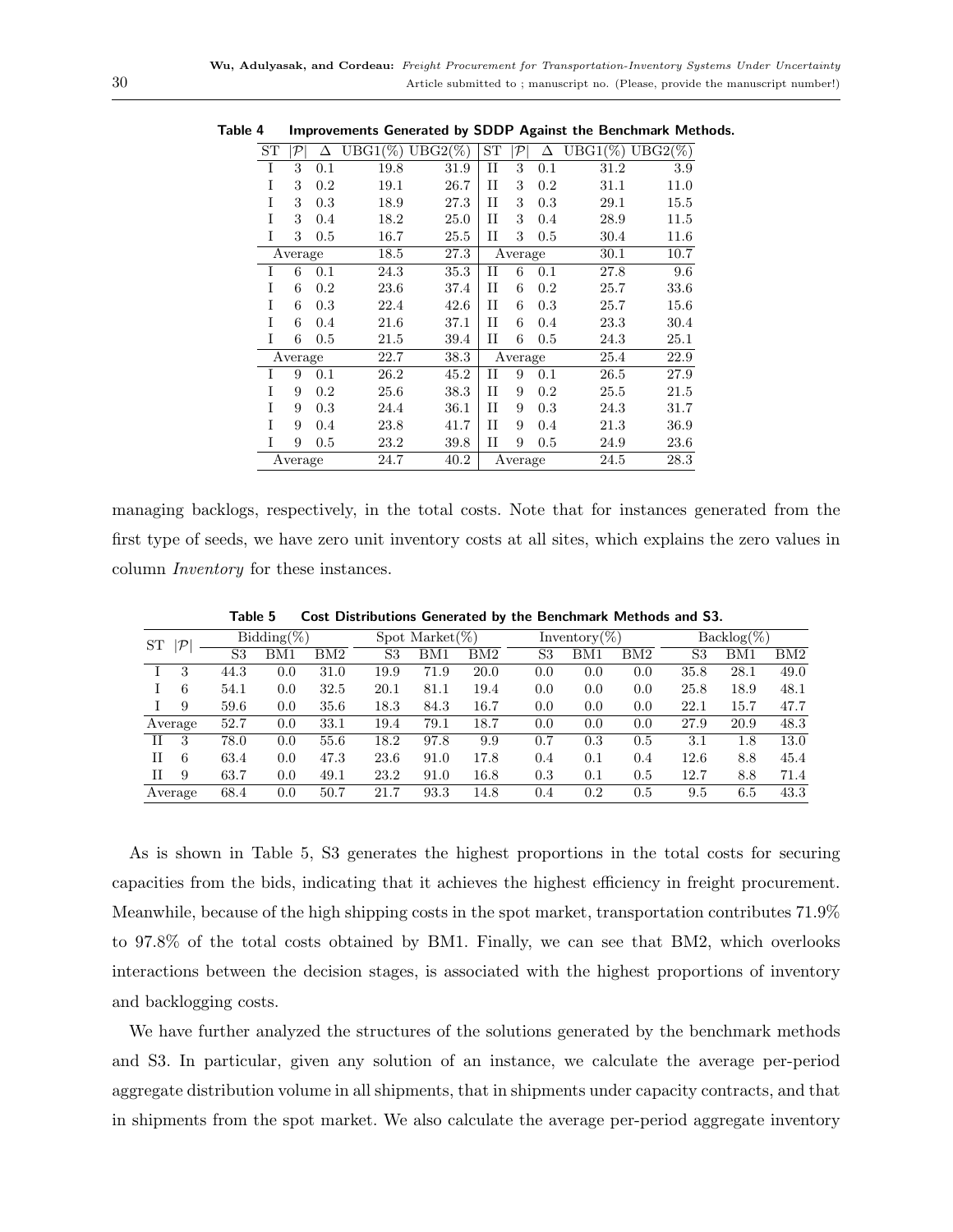level at all supply sites and that at all demand sites as well as the average per-period aggregate backlog at all supply sites and that at all demand sites. In Tables [6](#page-30-0) to [8](#page-30-1) we report the averages of these values derived from the solutions generated by the methods for each set of instances with the same type of generation seeds and  $|\mathcal{P}|$ .

| ST | $\cal P$ |                | Total  |        |                | Capacity Contracts |        |       | Spot Market |       |
|----|----------|----------------|--------|--------|----------------|--------------------|--------|-------|-------------|-------|
|    |          | S <sub>3</sub> | BM1    | BM2    | S <sub>3</sub> | BM1                | BM2    | S3    | BM1         | BM2   |
|    | 3        | 1864.1         | 1828.5 | 1837.2 | 1455.4         | 0.0                | 1321.8 | 408.7 | 1828.5      | 515.4 |
|    | 6        | 1815.6         | 1795.3 | 1800.4 | 1441.0         | 0.0                | 1303.7 | 374.6 | 1795.3      | 496.8 |
|    | 9        | 1830.7         | 1816.3 | 1821.7 | 1483.8         | 0.0                | 1368.5 | 346.9 | 1816.3      | 453.1 |
|    | Average  | 1836.8         | 1813.4 | 1819.8 | 1460.1         | 0.0                | 1331.4 | 376.7 | 1813.4      | 488.4 |
| Н  | 3        | 65.7           | 64.8   | 65.7   | 57.3           | 0.0                | 57.9   | 8.4   | 64.8        | 7.8   |
| H  | 6        | 88.4           | 87.6   | 87.0   | 70.3           | 0.0                | 66.5   | 18.1  | 87.6        | 20.4  |
| H  | 9        | 93.0           | 91.9   | 91.0   | 74.8           | 0.0                | 70.7   | 18.2  | 91.9        | 20.3  |
|    | Average  | 82.4           | 81.4   | 81.2   | 67.5           | 0.0                | 65.1   | 14.9  | 81.4        | 16.2  |

<span id="page-30-0"></span>Table 6 Shipment Volumes Generated by the Benchmark Methods and S3.

Table 7 Inventory Levels Generated by the Benchmark Methods and S3.

<span id="page-30-2"></span>

| ST |         |                | <b>Supply Sites</b> |        |        | Demand Sites |       |
|----|---------|----------------|---------------------|--------|--------|--------------|-------|
|    |         | S <sub>3</sub> | BM1                 | BM2    | S3     | BM1          | BM2   |
|    | 3       | 1762.5         | 1533.4              | 2076.2 | 921.4  | 1820.5       | 699.5 |
| T  | 6       | 1640.0         | 1354.7              | 2080.3 | 1032.6 | 1954.6       | 766.4 |
| Т  | 9       | 1554.6         | 1286.4              | 2030.2 | 1121.6 | 2016.2       | 840.0 |
|    | Average | 1652.4         | 1391.5              | 2062.2 | 1025.2 | 1930.4       | 768.6 |
| TΤ | 3       | 90.0           | 66.8                | 106.4  | 101.7  | 130.9        | 94.5  |
| H  | 6       | 80.8           | 33.0                | 121.1  | 98.0   | 147.2        | 84.7  |
| H  | 9       | 66.6           | 24.2                | 136.5  | 106.0  | 150.1        | 79.5  |
|    | Average | 79.1           | 41.3                | 121.3  | 101.9  | 142.7        | 86.2  |

Table 8 Backlog Levels Generated the Benchmark Methods and S3.

<span id="page-30-1"></span>

|    |               |        | <b>Supply Sites</b> |        |       | Demand Sites |       |
|----|---------------|--------|---------------------|--------|-------|--------------|-------|
| SТ | $\mathcal{P}$ | S3     | BM1                 | BM2    | S3    | BM1          | BM2   |
|    | 3             | 1481.6 | 887.1               | 1828.9 | 559.6 | 535.2        | 878.3 |
| T  | 6             | 1264.4 | 650.5               | 1652.1 | 412.3 | 378.4        | 894.4 |
| T  | 9             | 1204.6 | 598.6               | 1575.2 | 369.9 | 348.2        | 886.4 |
|    | Average       | 1316.9 | 712.1               | 1685.4 | 447.3 | 420.6        | 886.4 |
| H  | 3             | 0.0    | 0.0                 | 0.0    | 0.7   | 0.6          | 4.2   |
| Н  | 6             | 0.0    | 0.0                 | 0.0    | 4.5   | 4.2          | 21.7  |
| H  | 9             | 0.0    | 0.0                 | 0.0    | 4.8   | 4.5          | 36.0  |
|    | Average       | 0.0    | 0.0                 | 0.0    | 3.3   | 3.1          | 20.6  |

We can see from Table [6](#page-30-0) that the total shipment volumes generated by all methods are similar. S3 reports the highest proportions of shipment volumes under capacity contracts, followed by BM2 and then BM1. As shown in Tables [7](#page-30-2) and [8,](#page-30-1) BM1 generates the lowest backlog levels for all groups of instances and it also generates the lowest inventory levels at the supply sites for instances with type-II generation seeds (where inventories at the supply sites incur non-zero costs). This is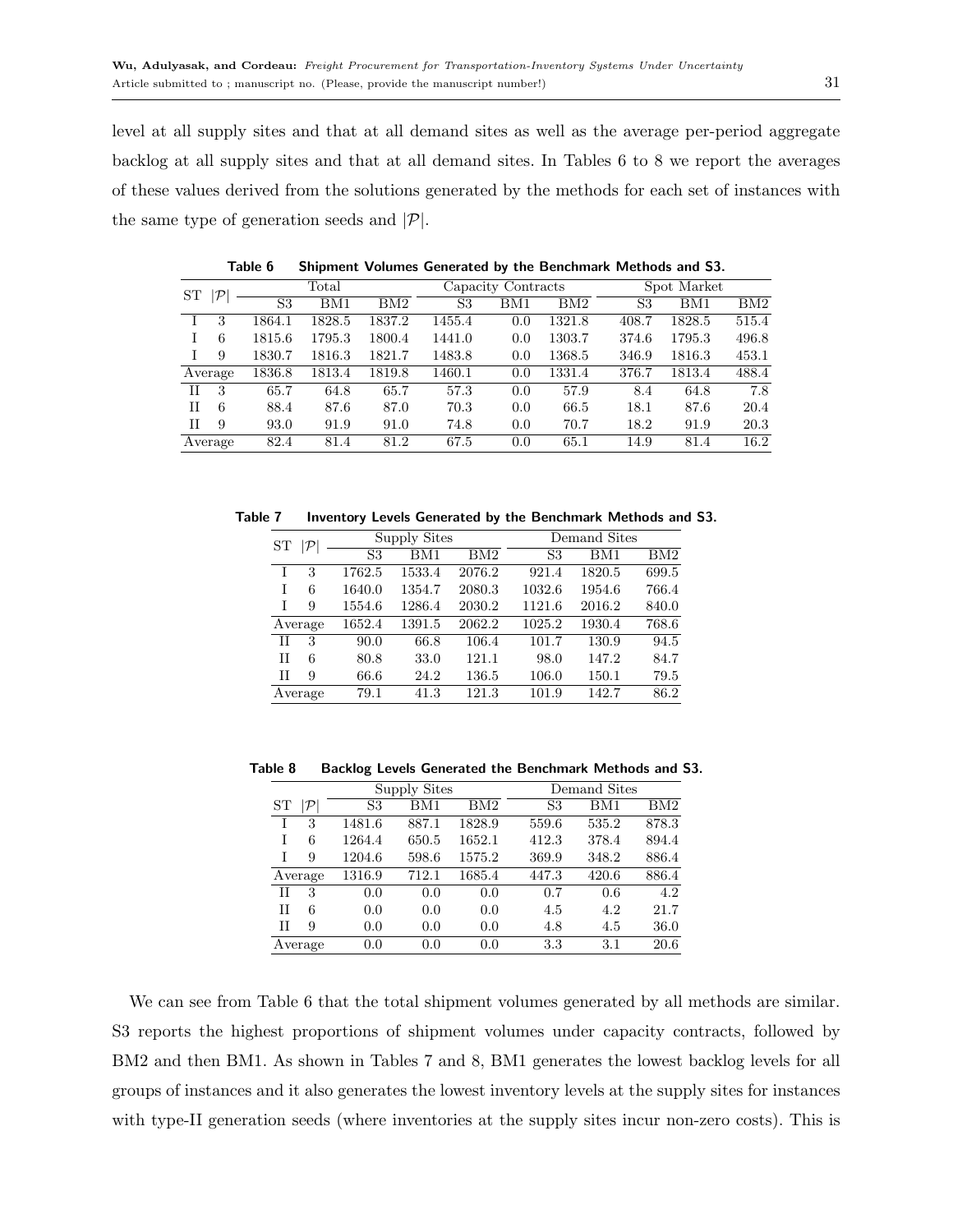because compared to capacity contracts, shipments in the spot market are more flexible. Hence, commodities can be transported from the supply side to the demand side in a more timely manner, avoiding the costly inventories or backlogs on both sides. Finally, we can also find that the myopic solution policy (BM2) leads to the highest backlog levels on both sides.

# <span id="page-31-0"></span>7. Conclusions

In this study, we have introduced an SFPTMP in the supply chain management of a shipper that sources freight services from the 3PL carriers. We have formulated the problem as a multi-stage stochastic programming model and have developed an SDDP approach for solving the model. To improve the performance of the approach, we have derived feasibility inequalities and optimality inequalities for the stage-wise problems and have proposed a primal-dual lifting procedure.

Extensive computational experiments have been performed. The results show that the enhancement strategies can significantly improve the performance of the approach and that the approach can obtain near-optimal solutions to instances of realistic scale. We have also compared the performance of the SDDP approach and other solution methods and the results attest to the greater effectiveness and efficiency of SDDP against its counterparts.

The current study can be extended in several ways. First, while this study assumes that the distribution of the uncertain parameters is given, it can be unknown in practice. Hence, it would be interesting to develop robust optimization methods for solving the FPTMP under uncertainty such that the distribution information of uncertain parameters is not fully available. Second, this study assumes that the commodity can be shipped on a lane at any volume via the spot market under a constant freight rate and with no fixed cost. Future studies may consider the case in which spot-market transportation incurs a fixed cost and has a volume-dependent freight rate.

# Acknowledgments

The authors thank Compute Canada for providing computing facilities for our experiments. Thanks are due to Serge Bisaillon from CIRRELT for his support on the experimental platform. The authors are also thankful to Dong Yang from HKPU for many helpful discussions.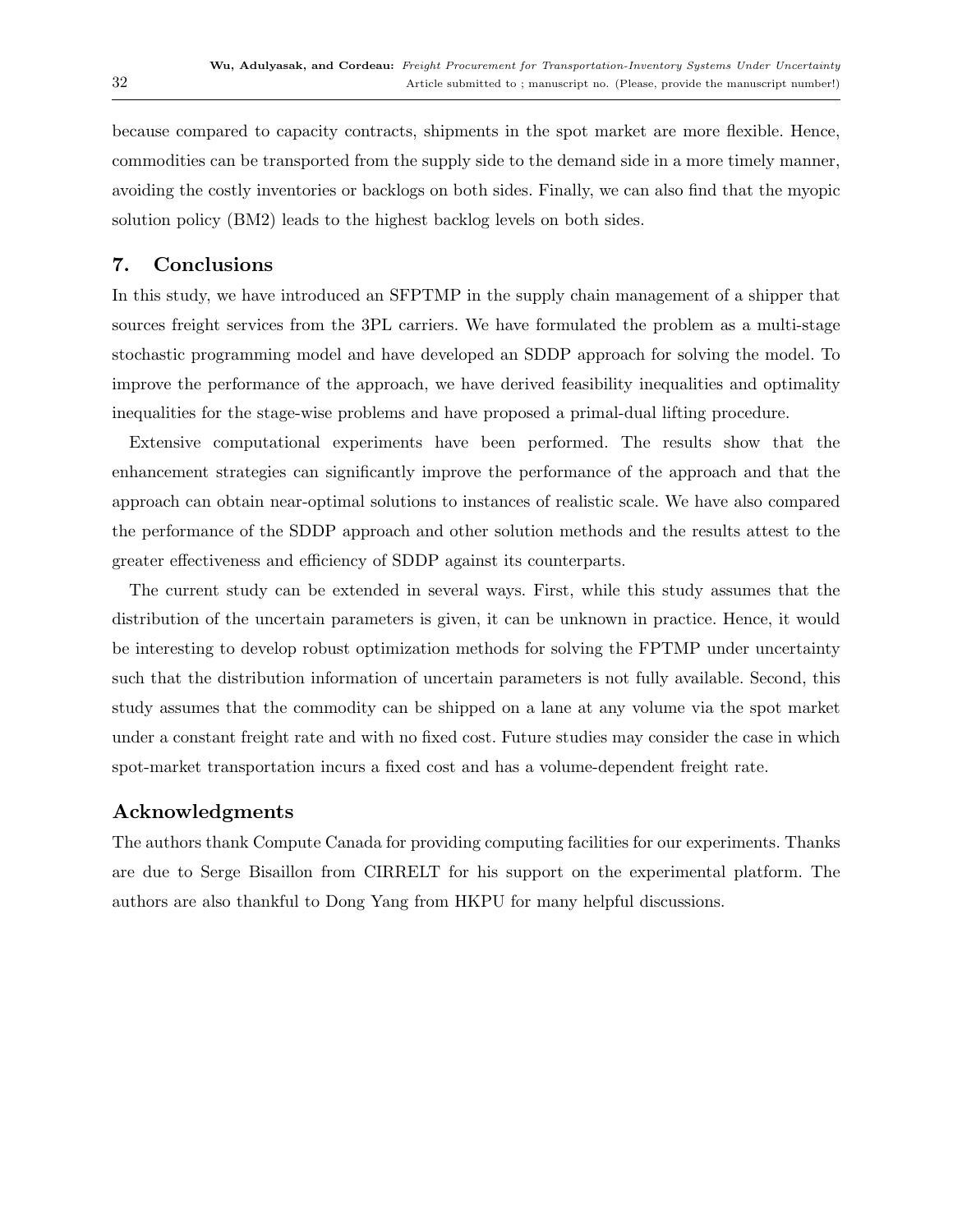### Appendix A: Mathematical Proofs

This section presents the proofs to the lemmas and propositions introduced in the main text.

#### A.1. Proof of Proposition [1](#page-10-7)

Let  $\mathbf{x}^* = (x_0^* | b \in \mathcal{B}), \ \mathbf{y}^* = (y_0^* | b \in \mathcal{B}), \ \mathbf{z}^* = (z_{\xi,a}^* | a \in \mathcal{A}, \xi \in \Xi), \ \mathbf{u}^* = (u_{\xi,n}^* | n \in \mathcal{N}, \xi \in \Xi), \text{ and } \ \mathbf{v}^* = (v_{\xi,n}^* | n \in \mathcal{N}, \xi \in \Xi)$  $\mathcal{N}, \xi \in \Xi$ ) be the vectors for the values of variables  $x_b, y_b, z_{\xi,a}, u_{\xi,n}$ , and  $v_{\xi,n}$  in an *optimal* solution (denoted by  $X^*$ ) of **P**. We have the following lemma.

LEMMA A.1.  $\mathbf{X}^*$  satisfies the following equalities:

<span id="page-32-1"></span><span id="page-32-0"></span>
$$
\min\{v_{\xi,n}^*, \overline{q}_n - u_{\xi,n}^*\} = 0 \ \forall n \in \mathcal{N}^S, \forall \xi \in \Xi,
$$
\n(A.1)

$$
\min\{u_{\xi,n}^*, v_{\xi,n}^*\} = 0 \,\,\forall n \in \mathcal{N}^D, \forall \xi \in \Xi. \tag{A.2}
$$

*Proof of Lemma [A.1.](#page-32-0)* Supposing [\(A.1\)](#page-32-1) do not hold, for some  $n \in \mathcal{N}^S$ , we must have  $u_{\xi,n}^* < \overline{q}_n$  and  $v_{\xi,n}^* > 0$ . Let  $\sigma = \min\{v_{\xi,n}^*, \overline{q}_n - u_{\xi,n}^*\}$ . We have  $\sigma > 0$ .

Consider a solution (denoted by X') for problem **P** in which  $u_{\xi,n} = u_{\xi,n}^* + \sigma$  and  $v_{\xi,n} = v_{\xi,n}^* - \sigma$  and other variables remain the same as in  $X^*$ . It is easy to check that  $X'$  is feasible. Let  $Z'$  and  $Z^*$  denote objective function values associated with X<sup>'</sup> and X<sup>\*</sup>, respectively. We have  $Z'-Z^*=(h_n-e_n)\sigma$ . Because  $h_n < e_n$ ,  $Z'-Z^*<0$ , which is a contradiction of the optimality of  $X^*$ . Therefore, [\(A.1\)](#page-32-1) must hold for any optimal solution of P.

The process to show that  $(A.2)$  must hold for any optimal solution of **P** is similar, and thus we omit it here.  $\square$ 

Proof of Proposition [1.](#page-10-7) From the definition of  $\Lambda_p$ , we have  $(\xi_1, \xi_2) \in \Lambda_p$  if and only if  $(\xi_1, \xi_2) \in \Lambda_{p'}$ ,  $\forall p' \in \{1,...,p\}$ , where  $p \in \mathcal{P}$ . Then, given any  $(\xi_1, \xi_2) \in \Lambda_p$  and  $p \in \mathcal{P}$ , due to constraints [\(10\)](#page-10-3), one must have

$$
z_{\xi_1, a}^* = z_{\xi_2, a}^* \ \forall a \in \mathcal{A}_{p'}, \forall p' \in \{1, ..., p\}.
$$
 (A.3)

It is therefore easy to infer that

$$
\sum_{a \in A^+(n)} z_{\xi_1, a}^* = \sum_{a \in A^+(n)} z_{\xi_2, a}^* \ \forall n \in \mathcal{N}_p, \forall p' \in \{1, ..., p\},\tag{A.4}
$$

$$
\sum_{a \in A^-(n)} z_{\xi_1, a}^* = \sum_{a \in A^-(n)} z_{\xi_2, a}^* \ \forall n \in \mathcal{N}_p, \forall p' \in \{1, ..., p\}.
$$
 (A.5)

Further, combining these two equations with constraints  $(5)-(8)$  $(5)-(8)$  $(5)-(8)$  gives us:

<span id="page-32-2"></span>
$$
u_{\xi_1,n}^* + v_{\xi_1,n}^* = u_{\xi_2,n}^* + v_{\xi_2,n}^* \quad \forall n \in \mathcal{N}_p \cap \mathcal{N}^S, \forall p' \in \{1, ..., p\},\tag{A.6}
$$

$$
u_{\xi_1,n}^* - v_{\xi_1,n}^* = u_{\xi_2,n}^* - v_{\xi_2,n}^* \quad \forall n \in \mathcal{N}_p \cap \mathcal{N}^D, \forall p' \in \{1, ..., p\}.
$$
 (A.7)

Finally, from the results in Lemma [A.1](#page-32-0) and equations  $(A.6)$  and  $(A.7)$ , it is easy to infer that

$$
u_{\xi_1,n}^* = u_{\xi_2,n}^* \ \forall n \in \mathcal{N}_p, \forall p' \in \{1, ..., p\},\tag{A.8}
$$

$$
v_{\xi_1,n}^* = v_{\xi_2,n}^* \ \forall n \in \mathcal{N}_p, \forall p' \in \{1, ..., p\}.
$$
 (A.9)

Therefore, by solving **P** to optimality, we have identical decisions under scenarios  $\xi_1, \xi_2 \in \Lambda_p$  in any stage  $p' \in \{1, ..., p\}$ . This completes the proof.  $\square$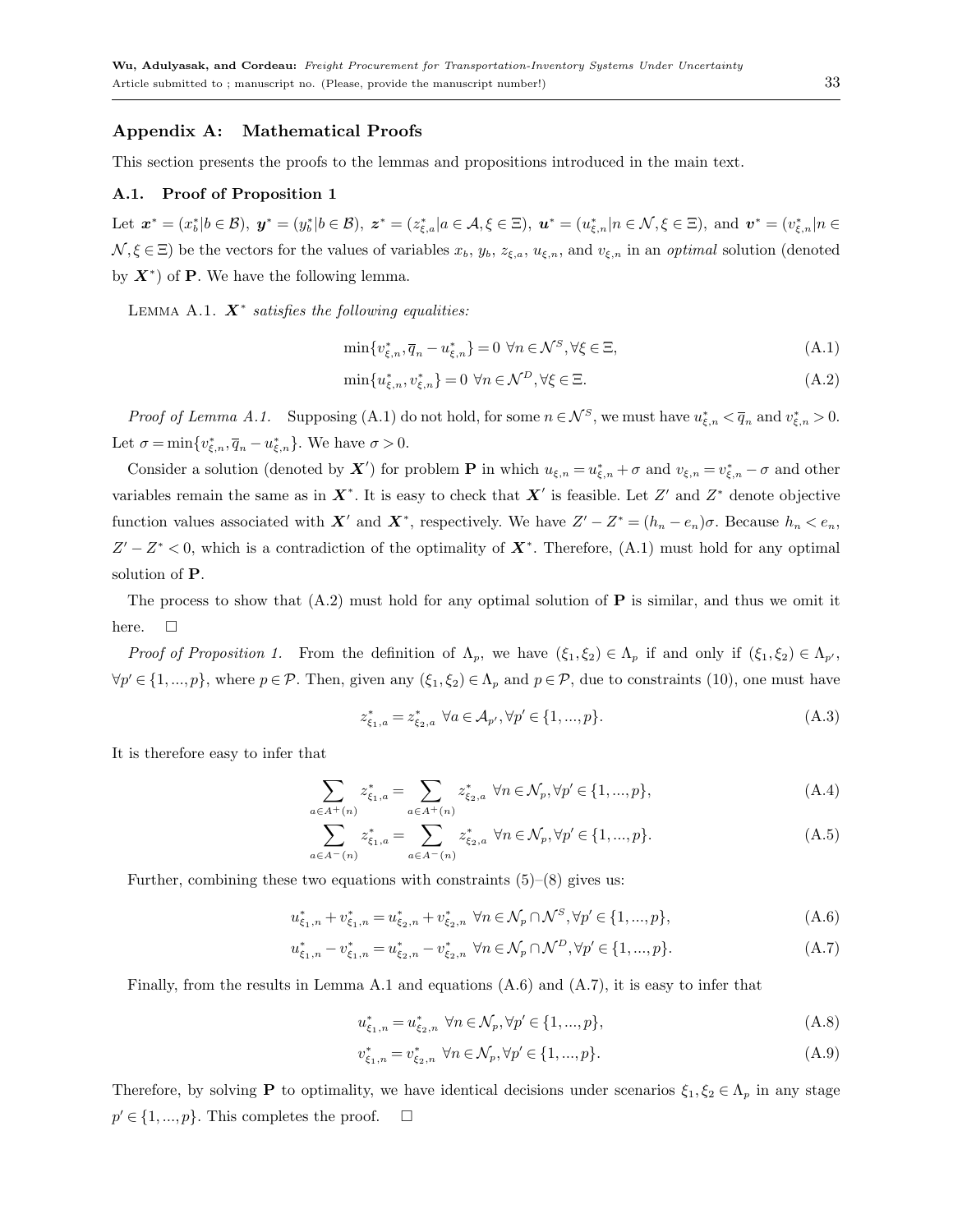## A.2. Proof of Lemma [1](#page-18-2)

Proof of Lemma [1.](#page-18-2) Given any site  $i \in \mathcal{I}^D$ , let  $\bar{\omega}_p^i = \arg \max_{\omega \in \Omega_p} \sum_{t=t_p}^{\bar{t}_p} d_{i,t}^{\omega}$ , and let  $\bar{\omega}_{p,t}^i =$  $\arg \max_{\omega \in \Omega_p} \sum_{t' = t_p}^t d_{i, t'}^{\omega},$  where  $t \in \mathcal{T}_p$  and  $p \in \mathcal{P}$ .

Given any stages  $p_1, p_2 \in \mathcal{P}$  with  $p_2 > p_1$  and a period  $t_2 \in \mathcal{T}_{p_2}$ , for any  $i \in \mathcal{I}^D$ , let  $\Xi^0$  be the set of scenarios such that  $\forall \xi \in \Xi^0$ ,  $\omega_p(\xi) = \bar{\omega}_p^i$ ,  $\forall p \in \{p_1 + 1, ..., p_2 - 1\}$  and  $\omega_{p_2}(\xi) = \bar{\omega}_{p_2, t_2}^i$ . By summing constraints [\(7\)](#page-10-8) for site *i* under any scenario  $\xi^0 \in \Xi^0$  over all periods  $t' \in \{\underline{t}_{p_1+1}, ..., \underline{t}_2\}$  we have

$$
u_{\xi^0,n_2} - v_{\xi^0,n_2} = u_{\xi^0,n_1} - v_{\xi^0,n_1} + \bar{d}_{i,p_1+1,t_2} + \sum_{t'=t_{p_1+1}}^{t_2} \sum_{n=(i,t') \in \mathcal{N}} \sum_{a \in A^-(n)} z_{\xi^0,a} \ \forall \xi^0 \in \Xi^0,
$$
 (A.10)

where  $n_1 = (i, \bar{t}_{p_1})$  and  $n_2 = (i, t_2)$ .

Because  $v_{\xi^0, n_2} \ge 0$  and  $z_{\xi^0, a} \ge 0$ ,  $\forall a \in A^-(n)$  the following inequality holds:

$$
u_{\xi^{0},n_{2}} \geq u_{\xi^{0},n_{1}} - v_{\xi^{0},n_{1}} + \bar{d}_{i,p_{1}+1,t_{2}} + \sum_{t'=t_{p_{1}+1}}^{t_{2}} \sum_{n=(i,t') \in \mathcal{N}} \sum_{p'=1}^{p_{1}} \sum_{a \in A^{-}(n) \cap \mathcal{A}_{p'}} z_{\xi^{0},a} \quad \forall \xi^{0} \in \Xi^{0}.
$$
 (A.11)

Due to constraints [\(9\)](#page-10-2), we have

$$
u_{\xi^{0},n_{1}} - v_{\xi^{0},n_{1}} + \bar{d}_{i,p_{1}+1,t_{2}} + \sum_{t'=t_{p_{1}+1}}^{t} \sum_{n=(i,t') \in \mathcal{N}} \sum_{p'=1}^{p_{1}} \sum_{a \in A^{-}(n) \cap \mathcal{A}_{p'}} z_{\xi^{0},a} \leq \overline{q}_{n_{2}} \ \forall \xi^{0} \in \Xi^{0}.
$$
 (A.12)

Further, given any  $\xi^0 \in \Xi^0$ , let  $\Xi(\xi^0) \subseteq \Xi$  be the set of scenarios such that  $\Xi(\xi^0) = \{\xi \in \Xi | \xi = \xi^0 \vee (\xi, \xi^0) \in \Xi$  $\Lambda_{p_1}$ . From Proposition [1,](#page-10-7) we have

$$
u_{\xi,n_1} - v_{\xi,n_1} + \bar{d}_{i,p_1+1,t_2} + \sum_{t'=t_{p+1}}^t \sum_{n=(i,t') \in \mathcal{N}} \sum_{p'=1}^{p_1} \sum_{a \in A^-(n) \cap \mathcal{A}_{p'}} z_{\xi,a} \le \overline{q}_{n_2} \ \forall \xi \in \Xi(\xi^0), \forall \xi^0 \in \Xi^0. \tag{A.13}
$$

In addition, the structure of the scenario tree implies that  $\bigcup_{\xi^0 \in \Xi^0} \Xi(\xi^0) = \Xi$ , and the final result follows directly.  $\square$ 

## A.3. Proof of Proposition [2](#page-19-2)

Proof of Proposition [2.](#page-19-2) We show that problem  $\mathbf{P}'_{\xi,p}$ , where  $p \in \mathcal{P}$  and  $\xi \in \Xi$ , is feasible by constructing a feasible solution  $(S)$  to the problem as follows.

First, in S, we let  $z_{\xi,a} = 0$ ,  $\forall a \in \mathcal{A}_p$ . In the sequel, for the solution to be feasible, we must have

$$
u_{\xi,n_2} = \bar{u}_{\xi,p-1,n_1} + \bar{v}_{\xi,p-1,n_1} + \sum_{t'=t_p}^{t} \sum_{n=(j,t') \in \mathcal{N}} d_{\xi,n} - v_{\xi,n_2}
$$
  

$$
\forall n_1 = (j, \bar{t}_{p-1}), n_2 = (j,t) \in \mathcal{N}, \forall j \in \mathcal{I}^S, \forall t \in \mathcal{T}_p,
$$
  
(A.14)

$$
u_{\xi,n_2} = \bar{u}_{\xi,p-1,n_1} - \bar{v}_{\xi,p-1,n_1} + \sum_{t'=t_p}^{t} \sum_{n=(j,t') \in \mathcal{N}} (d_{\xi,n} + \sum_{a \in A^-(n) \cap \tilde{A}_{p-1}} \bar{z}_{\xi,p-1,a}) + v_{\xi,n_2}
$$
  

$$
\forall n_1 = (i, \bar{t}_{p-1}), n_2 = (j,t) \in \mathcal{N}, \forall j \in \mathcal{I}^D, \forall t \in \mathcal{T}_p.
$$
 (A.15)

To show that such a feasible S exists, it suffices to show that for any  $n_2 = (j, t) \in \mathcal{N}_p$  there exists a  $v_{\xi,n_2} \ge 0$ such that:

<span id="page-33-0"></span>
$$
\bar{u}_{\xi,p-1,n_1} + \bar{v}_{\xi,p-1,n_1} + \sum_{t'=t_p}^{t} \sum_{n=(j,t') \in \mathcal{N}} d_{\xi,n} - v_{\xi,n_2} \ge 0,
$$
\n(A.16)

$$
\bar{u}_{\xi, p-1, n_1} + \bar{v}_{\xi, p-1, n_1} + \sum_{t'=t_p}^{t} \sum_{n=(j, t') \in \mathcal{N}} d_{\xi, n} - v_{\xi, n_2} \le \bar{q}_{n_2},\tag{A.17}
$$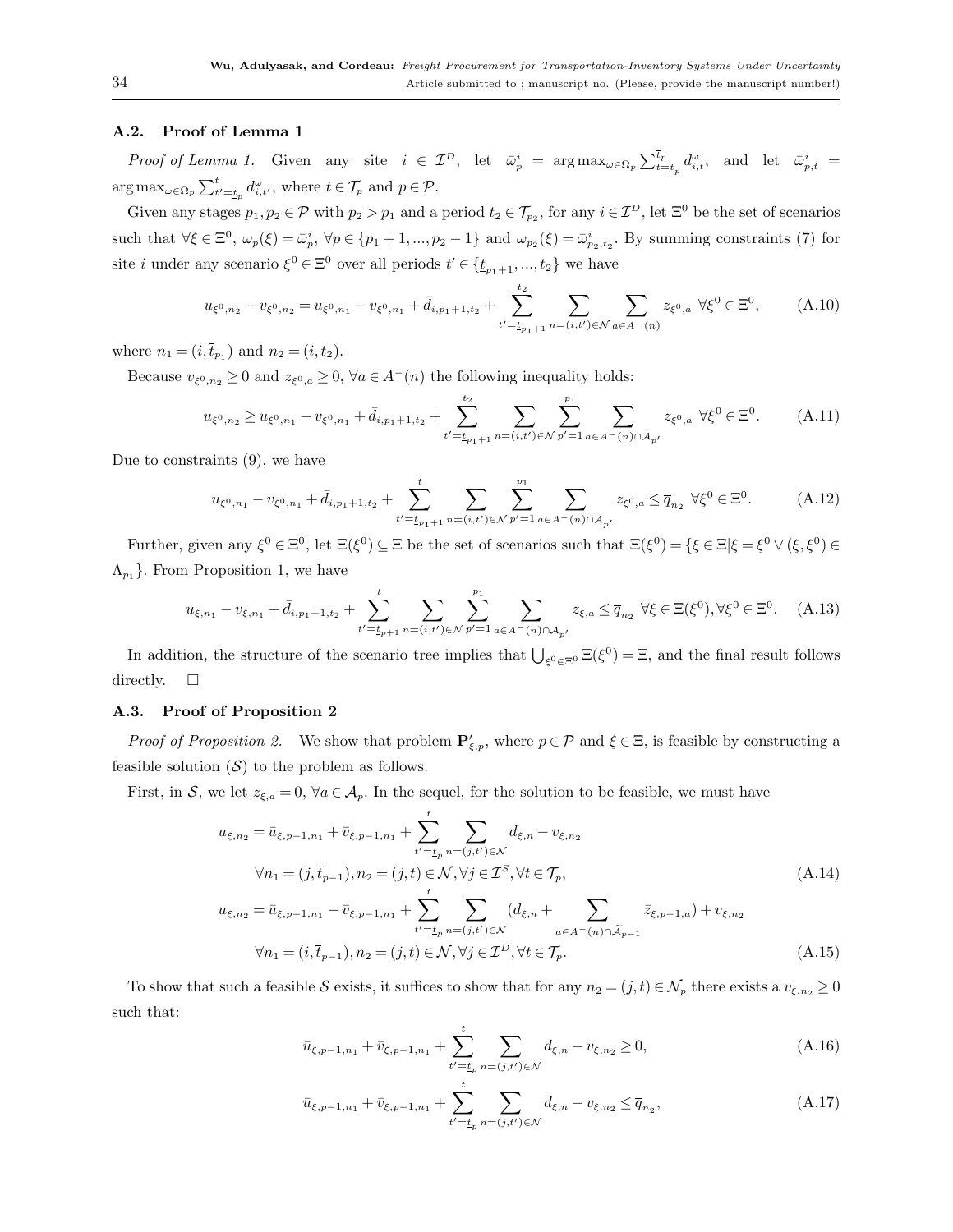if  $j \in \mathcal{I}^S$  and

<span id="page-34-0"></span>
$$
\bar{u}_{\xi,p-1,n_1} - \bar{v}_{\xi,p-1,n_1} + \sum_{t'=t_p}^{t} \sum_{n=(j,t') \in \mathcal{N}} (d_{\xi,n} + \sum_{a \in A^-(n) \cap \tilde{A}_{p-1}} \bar{z}_{\xi,p-1,a}) + v_{\xi,n_2} \ge 0,
$$
\n(A.18)

$$
\bar{u}_{\xi,p-1,n_1} - \bar{v}_{\xi,p-1,n_1} + \sum_{t'=t_p}^{t} \sum_{n=(j,t') \in \mathcal{N}} (d_{\xi,n} + \sum_{a \in A^-(n) \cap \tilde{A}_{p-1}} \bar{z}_{\xi,p-1,a}) + v_{\xi,n_2} \le \bar{q}_{n_2},
$$
\n(A.19)

if  $j \in \mathcal{I}^D$ , where  $n_1 = (j, \bar{t}_{p-1}) \in \mathcal{N}$ .

One can easily verify that inequalities  $(A.16)$ – $(A.19)$  hold as long as we have:

<span id="page-34-1"></span>
$$
\bar{u}_{\xi,p-1,n_1} - \bar{v}_{\xi,p-1,n_1} + \sum_{t'=t_p}^{t} \sum_{n=(j,t') \in \mathcal{N}} (d_{\xi,n} + \sum_{a \in A^-(n) \cap \tilde{A}_{p-1}} \bar{z}_{\xi,p-1,a}) \le \bar{q}_{n_2}
$$
\n(A.20)

for the case  $j \in \mathcal{I}^D$ .

Note that  $d_{\xi,n} \leq 0$ ,  $\forall n \in \mathcal{N}^D$  and  $\overline{q}_{n_2} = \overline{q}_j$ ,  $\forall n_2 = (j,t) \in \mathcal{N}^D$ . Hence, if  $p = 1$ , we have  $\widetilde{\mathcal{A}}_0 = \varnothing$  and  $(A.20)$ holds directly as long as the original problem **P** is feasible. If  $p > 1$ , [\(A.20\)](#page-34-1) holds if we have:

$$
\bar{u}_{\xi,p-1,n_1} - \bar{v}_{\xi,p-1,n_1} + \sum_{t'=t_p}^{t} \sum_{n=(j,t') \in \mathcal{N}} \sum_{a \in A^-(n) \cap \tilde{A}_{p-1}} \bar{z}_{\xi,p-1,a} + \sum_{t'=t_p}^{t} \sum_{n=(j,t') \in \mathcal{N}} d_{\xi,n} \le \bar{q}_{n_2}
$$
\n
$$
\forall n_1 = (i, \bar{t}_{p-1}), n_2 = (j, t_2) \in \mathcal{N}^D, \forall ((i, t_1), (j, t_2)) \in \tilde{\mathcal{A}}_{p-1}.
$$
\n(A.21)

By definition, we have  $\sum_{t'=t_p}^{t}$  $\sum_{n=(j,t')\in\mathcal{N}}d_{\xi,n}\leq \bar{d}_{j,p,t}.$  Therefore, from constraints [\(45\)](#page-19-0), we have that [\(A.20\)](#page-34-1) is valid for  $\mathbf{P}'_{\xi,p}$  with  $p > 1$ . This completes the proof.

 $\Box$ 

## A.4. Proof of Proposition [3](#page-19-3)

The proof is similar to that of Proposition [2](#page-19-2) and is thus omitted here.

## A.5. Proof of Proposition [4](#page-22-1)

*Proof of Proposition [4.](#page-22-1)* Given any feasible solution  $(x, y)$  from stage 0, consider the problems  $R(x, y)$ and  $\mathbf{R}(x,y)$  which are formulated as follows:

$$
\mathbf{R}(\boldsymbol{x}, \boldsymbol{y}) = \min \sum_{\xi \in \Xi} \rho_{\xi} \left( \sum_{n \in \mathcal{N}} (h_n u_{\xi,n} + e_n v_{\xi,n}) + \sum_{a \in \mathcal{A}} c_a z_{\xi,a} \right)
$$
\n
$$
\text{s.t. } (4) - (10), (13) - (15), \tag{A.22}
$$

$$
\widehat{\mathbf{R}}(\boldsymbol{x}, \boldsymbol{y}) = \min \sum_{\widehat{\xi} \in \widehat{\Xi}_0} \widehat{\rho}_{\widehat{\xi}} \left( \sum_{n \in \mathcal{N}} \left( h_n \widehat{u}_{\widehat{\xi}, n} + e_n \widehat{v}_{\widehat{\xi}, n} \right) + \sum_{a \in \mathcal{A}} c_a \widehat{z}_{\widehat{\xi}, a} \right)
$$
\ns.t. (51) – (61).

One can easily verify that these problems are feasible and bounded. Let  $Z_1$  and  $Z_2$  denote the optimal objective function values of **R** and  $\hat{\mathbf{R}}$ , respectively. Then, because of Theorem 1 in Chapter 10 of [Birge and](#page-38-15) [Louveaux](#page-38-15) [\(2011\)](#page-38-15), we have  $Z_2 \leq Z_1$ . The validity of the optimality inequalities [\(50\)](#page-20-0)–[\(61\)](#page-20-0) follows directly from the result.  $\square$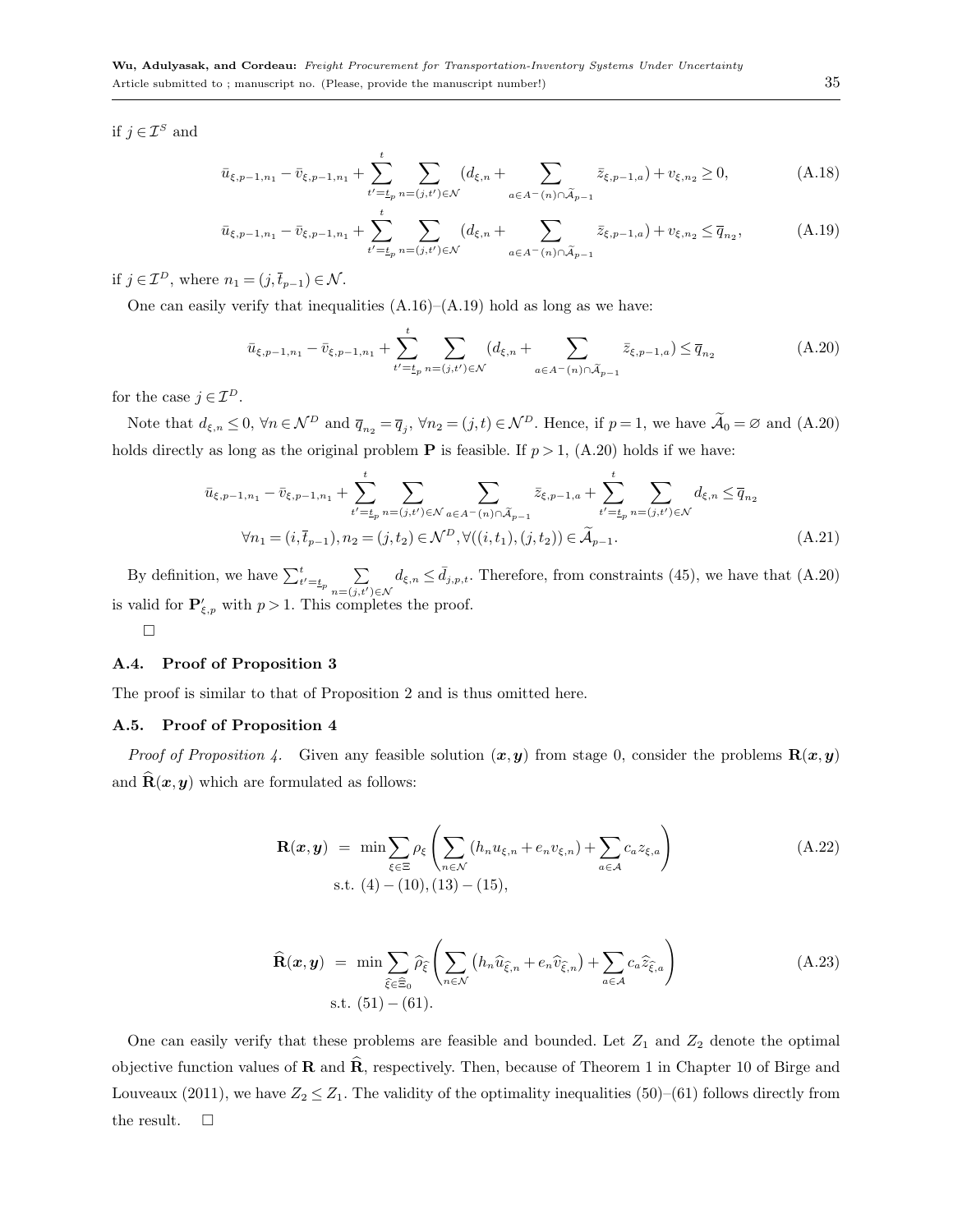## A.6. Proof of Proposition [5](#page-22-2)

The proof is similar to that of Proposition [4](#page-22-1) and is thus omitted here.

#### Appendix B: Details of Instance Generation

In this section, we first introduce the methods for creating the two types of seeds and then explain how the supply data were generated in the instances.

#### <span id="page-35-0"></span>B.1. Generation of Type-I Seeds

The type-I seeds were generated based on five instances selected from the instance set provided by [Papageorgiou et al.](#page-39-9) [\(2014\)](#page-39-9) for the maritime inventory-routing problem (MIRP). In each of the five selected MIRP instances, there are one supply port and eight demand ports. Each instance covers a planning horizon of 360 days and the (deterministic) daily supply or demand generated at each port is provided.

We proceed as follows to convert an MIRP instance into a type-I seed. To begin with, each supply (demand) port in the MIRP instance corresponds to a supply (demand) site in a seed. Second, in each seed, we let a period  $t \in \mathcal{T}$  contain seven consecutive days (a week) and the planning horizon consists of 54 periods (378 days). The nominal demand  $\bar{d}_{it}$  at site  $i \in \mathcal{I}^D$  in period  $t \in \mathcal{T}$  is set equal to the sum of the daily demands of the corresponding port that are associated with period  $t$  in the MIRP instance (we set the daily demands of the days later than the 360th day equal to those of the 360th day in the MIRP instance).

Other parameters in a seed were generated as follows. We set the initial inventory  $(q_i^0)$  and the maximum inventory level  $(\bar{q}_i)$  at each site  $i \in \mathcal{I}$  to the same values as those of the corresponding port in the associated MIRP instance. We let the unit inventory cost  $h_i = 0$ ,  $\forall i \in \mathcal{I}$ , which is consistent with the setting in the MIRP instances. For any site  $i \in \mathcal{I}$ , its unit backlogging cost is set as  $e_i = 0.05$ , if  $i \in \mathcal{I}^S$  and  $e_i = 1.1(\max_{j \in \mathcal{I}^S} c_{j,i}),$ if  $i \in \mathcal{I}^D$ , where  $c_{j,i}$  is the unit spot-market transportation cost on lane  $(j,i) \in \mathcal{L}$ .

The commodity can be shipped on the lane between any supply site and any demand site. We let the shipping time  $o_{i,j} = \lceil \bar{o}_{i,j}/7 \rceil$  for all  $(i,j) \in \mathcal{L}$ , where  $\bar{o}_{i,j}$  (in days) is the travel time between the corresponding ports in the associated MIRP instance. The unit spot-market transportation cost on each lane  $(i, j) \in \mathcal{L}$  is set as  $c_{i,j} = 0.0005DIS_{i,j}$ , where  $DIS_{i,j}$  represents the distance (km) between the corresponding ports in the original MIRP instance.

The bids were created as follows. Each bid is characterized by a shipment capacity range and a shipment frequency. Let  $\overline{C}$  be the maximum of the vessel capacities in the original MIRP instance, and let  $Q_j =$  $\min{\{\overline{C}, \overline{q}_j\}}$ ,  $\forall j \in \mathcal{I}$ . For generating the bids on a lane  $(i, j) \in \mathcal{L}$ , three shipment capacity ranges were used, which are  $[[0.25\overline{Q}_j], [0.5\overline{Q}_j]], [[0.5\overline{Q}_j]+1, [0.75\overline{Q}_j]],$  and  $[[0.75\overline{Q}_j]+1, [\overline{Q}_j]].$  We also used three shipping frequencies, where the intervals between two consecutive shipments in a bid are set to two, four, and six periods. There are thus nine combinations of capacity ranges and shipping frequencies, and for each combination, we generate a bid. Hence, we have  $|\mathcal{B}_{i,j}| = 9$ ,  $\forall (i,j) \in \mathcal{L}$ . The freight rate  $f_b$  of a bid  $b \in \mathcal{B}_{i,j}$ was set as follows:

$$
f_b = \begin{cases} 0.8c_{i,j}, \text{ if } [\underline{m}_b, \overline{m}_b] = [[0.25\overline{Q}_j], [0.5\overline{Q}_j]], \\ 0.7c_{i,j}, \text{ if } [\underline{m}_b, \overline{m}_b] = [[0.5\overline{Q}_j] + 1, [0.75\overline{Q}_j]], \\ 0.6c_{i,j}, \text{ if } [\underline{m}_b, \overline{m}_b] = [[0.75\overline{Q}_j] + 1, [\overline{Q}_j]]. \end{cases}
$$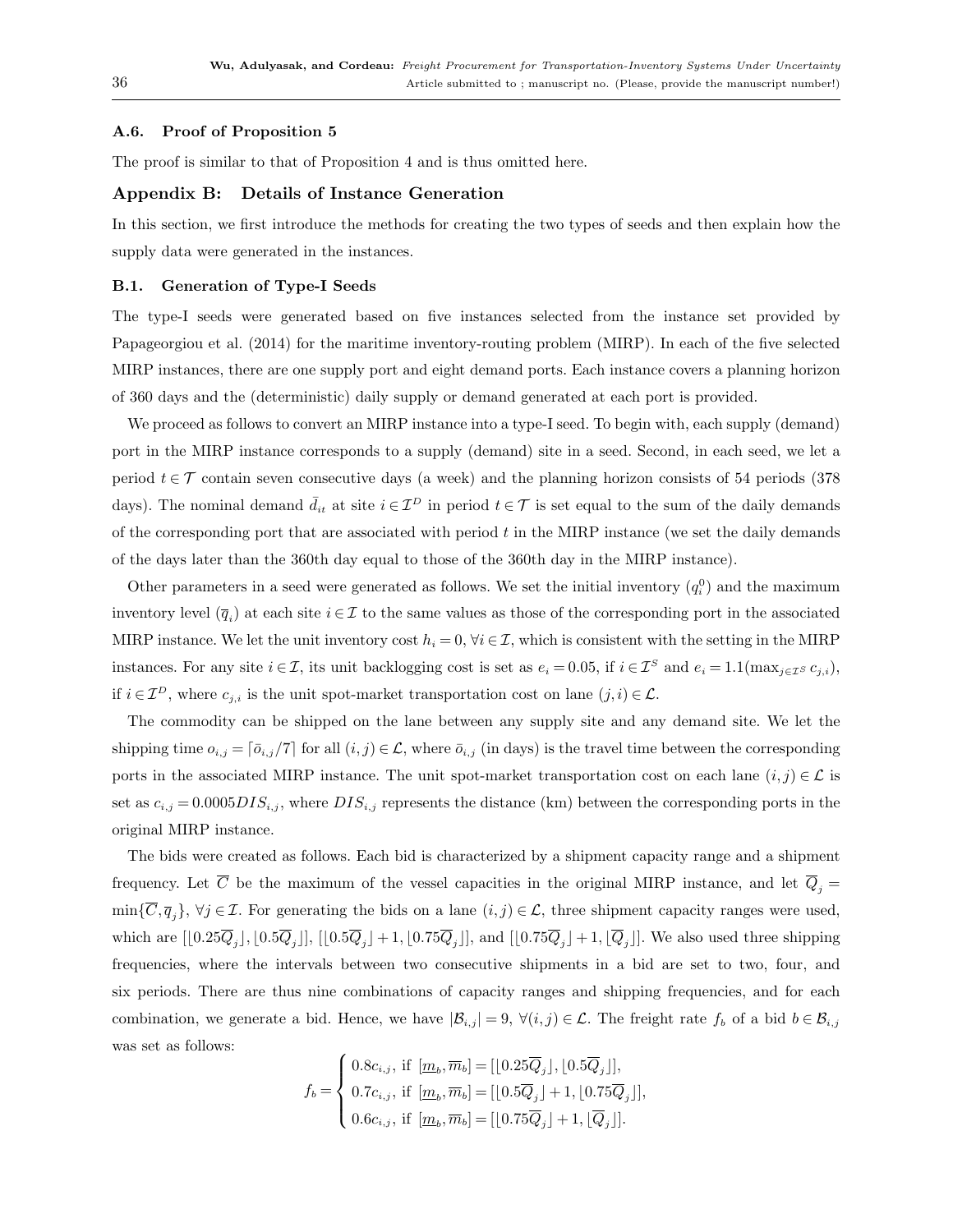Further, the variable transportation cost in each bid  $b \in \mathcal{B}$  was set as  $g_b = 0$ . Moreover, as for the shipment schedules, given any bid b, the start time of its first shipment was randomly selected from the set of periods  $\{1, 2, 3\}$  and the start times of subsequent shipments were set according to the shipping frequency. The number of shipments in the bid was set to the maximum number of shipments that can be completed within the planning horizon, which was determined by the start time of the first shipment, the shipping frequency, and the transportation time of a shipment in the bid.

#### B.2. Generation of Type-II Seeds

We use the manufacturing and iron ore transportation data from a large steel manufacturer in China and synthetic data to generate the five type-II seeds.

The studied steel manufacturer has two plants (plants  $j_1$  and  $j_2$ ) in China. From 2015 to 2019, the manufacturer consumed some 4,700 to 5,300 thousand tonnes of iron ore each year. Iron ore is obtained from the suppliers (mines) in Australia (supplier  $i_1$ ) and Brazil (supplier  $i_2$ ). Iron ore from suppliers  $i_1$  and  $i_2$  is loaded at the Port of Port Hedland in Australia and the Port of Tubarao in Brazil, respectively, and iron ore for plants  $j_1$  and  $j_2$  is unloaded at the Port of Tianjin and the Port of Tangshan in China, respectively. We thus have four lanes for shipping the iron ore. The shipping times and spot market transportation costs for these lanes were set as in Table [B.1.](#page-36-0)

<span id="page-36-0"></span>Table B.1 Shipping Times and Spot-Market Transportation Costs.

| Lane Supplier Plant |    | $o_{i,j}$ (days) | $c_{i,j}$ (USD per tonne) |
|---------------------|----|------------------|---------------------------|
|                     |    |                  | 25                        |
|                     | 72 |                  | 25                        |
| $\imath_2$          |    |                  | 55                        |
| lЭ                  | פו |                  | 55                        |

Iron ore can be stored at the yards of both the suppliers and the plants. Considering the large capacities of yards of the mines, we assume that there are infinite capacities for holding the iron ore at the supply sites. We also assume that the initial inventories of the iron ore supplies in the suppliers are zero. As for the capacities of the yards at plants  $j_1$  and  $j_2$ , we have  $\overline{q}_{j_1} = 200$  and  $\overline{q}_{j_2} = 150$  thousand tonnes, respectively. We assume that the initial inventories in plants  $j_1$  and  $j_2$  are 100 and 75 thousand tonnes, respectively.

To promote fast delivery, the inventory holding costs at suppliers were set to be 0.1 USD per tonne per week. Since the yards in the plants are owned by the manufacturer, we set zero inventory holding costs at the plants. The backlogging costs were set as 0.2 and 60 USD per tonne per period at the suppliers and the plants, respectively.

Accordingly, each type-II seed has the same distribution network as in the real case. Further, to generate the bids for the capacity contracts on the lanes in a seed, we used four shipment capacity ranges  $([\underline{m}_b, \overline{m}_b]),$ including  $[40, 65]$ ,  $[66, 100]$ ,  $[101, 150]$ , and  $[151, 200]$  thousand tonnes, which are in accordance with the capacities of Handymax bulk carriers, Panamax bulk carriers, and small and large Capesize bulk carriers, respectively. We also used four shipment frequencies, where the intervals between two consecutive shipments on a lane were two, four, six, and eight periods respectively. For each lane, we generated 16 bids, each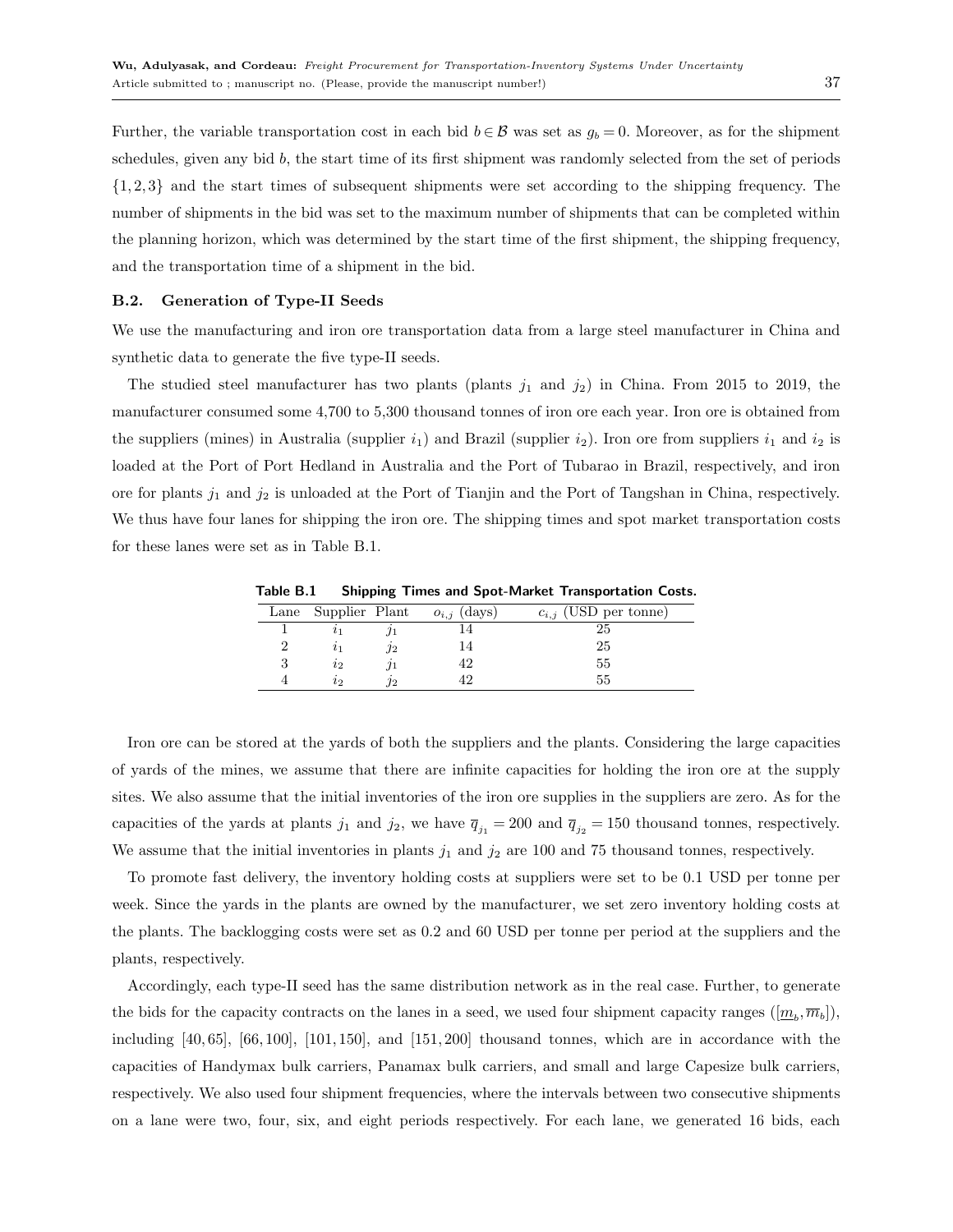corresponding to a combination of a capacity range and a frequency. The freight rate  $f_b$  of a bid  $b \in \mathcal{B}_{i,j}$  was set as follows:

$$
f_b = \begin{cases} 0.8c_{i,j}, \text{ if } [\underline{m}_b, \overline{m}_b] = [40, 65], \\ 0.7c_{i,j}, \text{ if } [\underline{m}_b, \overline{m}_b] = [66, 100], \\ 0.6c_{i,j}, \text{ if } [\underline{m}_b, \overline{m}_b] = [101, 150], \\ 0.5c_{i,j}, \text{ if } [\underline{m}_b, \overline{m}_b] = [151, 200]. \end{cases}
$$

Other parameters regarding the bids were generated in the same way described in Appendix [B.1.](#page-35-0)

In each seed, the planning horizon contains 54 periods and each period represents a week. The nominal demands in each period in each seed were generated by referring to the historical weekly iron ore consumption data of the manufacturer in a unique one-year period from 2015 to 2019.

#### B.3. Settings of Supplies in the Instances

In any SFPTMP instance, supplies are generated only in the first period  $(\underline{t}_p)$  in any stage  $p \in \mathcal{P}$ . That is, we let  $d_{i,t}^{\omega} = 0, \forall t \in \mathcal{T}_p \setminus \{t_p\}, \forall p \in \mathcal{P}, \forall i \in \mathcal{I}^S.$ 

For SFPTMP instances generated from type-I seeds, we assume that supplies and demands are balanced in each stage. In particular, in any of these instances, given a stage  $p \in \mathcal{P}$  and a stage scenario  $\omega \in \Omega_p$ , the supply produced in the (sole) supply site in period  $\underline{t}_p$  under this scenario was set equal to  $-\sum_{i\in\mathcal{I}^D}\sum_{t\in\mathcal{T}_p}d_{i,t}^{\omega}$ .

Supplies in the instances generated from type-II seeds were set to mimic the iron ore procurement strategy of the manufacturer. In particular, supplies of iron ore come from two sources: long-term purchase contracts (LPCs) and short-term agreements (SAs). The manufacturer imports approximately 1,200 and 900 thousand tonnes of iron ore through LPCs per year from suppliers  $i_1$  and  $i_2$ , respectively. The volume in an LPC is evenly produced by the mine within the contractual period and SAs are used only when supplies from the LPCs cannot meet the demand in a certain period. While the manufacturer has LPCs with both suppliers, all SAs come from supplier  $i_1$ .

In this context, for an instance, we let  $d_{i_1,p}^{lpc}$  and  $d_{i_2,p}^{lpc}$  denote the supplies provided by the suppliers in stage  $p \in \mathcal{P}$  for the LPCs and let  $d_p^{sa,\omega}$  be the supplies from SAs under stage scenario  $\omega \in \Omega_p$  in this stage. Then, we let  $d_{i_1, t_p}^{\omega} = d_{i_1, p}^{lpc} + d_p^{sa, \omega}$ , where  $d_p^{sa, \omega} = \max\{0, -\sum_{t \in \mathcal{T}_p} (d_{j_1, t}^{\omega} + d_{j_2, t}^{\omega}) - d_{i_1, p}^{lpc} - d_{i_2, p}^{lpc}\}$ , and  $d_{i_2, t_p}^{\omega} = d_{i_2, p}^{lpc}$ , where  $\omega \in \Omega_n$  and  $p \in \mathcal{P}$ .

# <span id="page-37-1"></span>References

- Akarca O (2018) An Overview of 3PL Logistics. [https://www.morethanshipping.com/](https://www.morethanshipping.com/an-overview-of-3pl-logistics/) [an-overview-of-3pl-logistics/](https://www.morethanshipping.com/an-overview-of-3pl-logistics/), Accessed March 1, 2022.
- <span id="page-37-0"></span>Allied Market Research (2019) Third-party logistics (3PL) market. [https://www.alliedmarketresearch.](https://www.alliedmarketresearch.com/3PL-market) [com/3PL-market](https://www.alliedmarketresearch.com/3PL-market), Accessed March 1, 2022.
- <span id="page-37-3"></span>Benders JF (1962) Partitioning procedures for solving mixed-variables programming problems. Numerische Mathematik 4:238–252.
- <span id="page-37-2"></span>Bertazzi L, Bosco A, Laganà D (2015) Managing stochastic demand in an inventory routing problem with transportation procurement. Omega 56:112–121.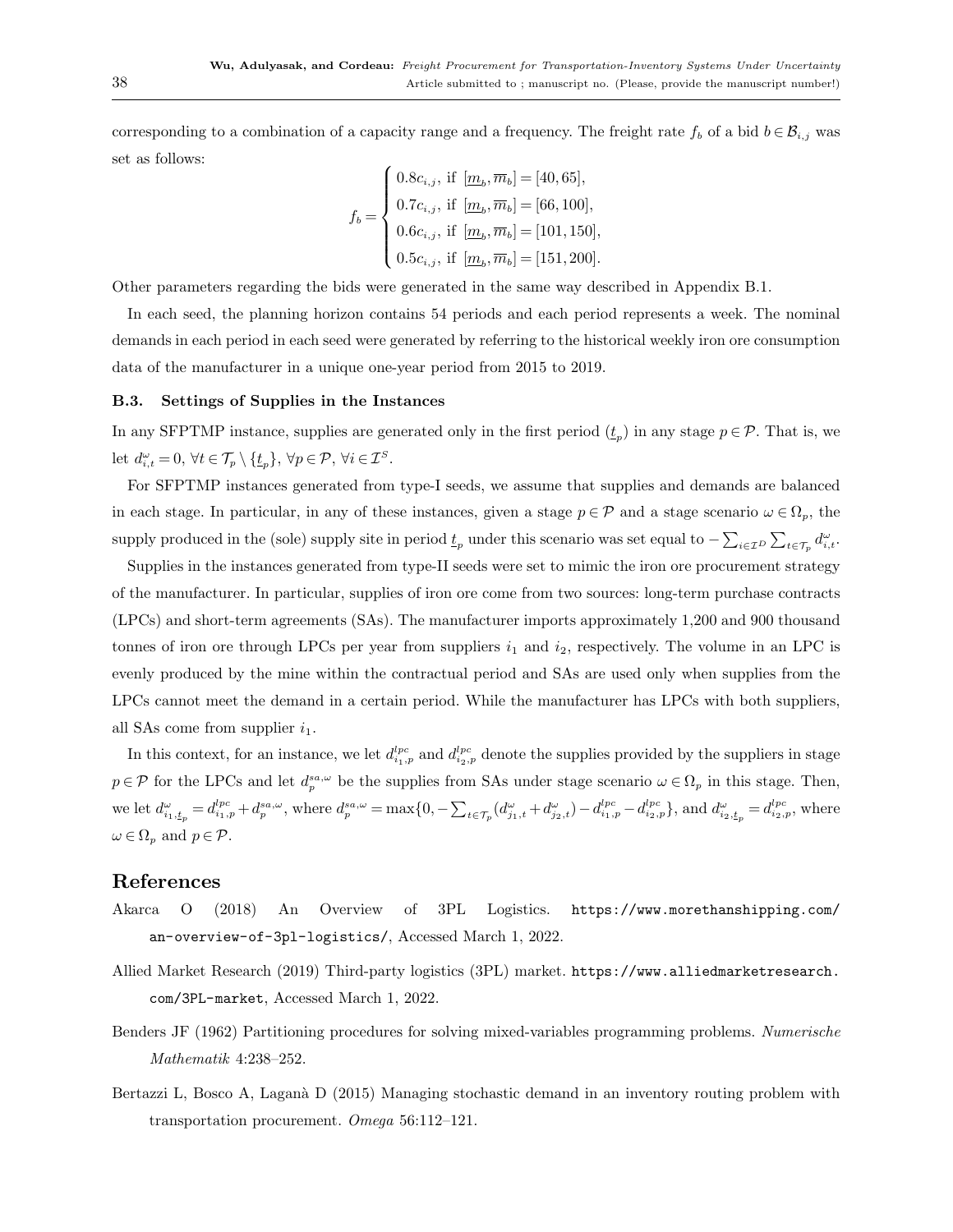- <span id="page-38-12"></span>Bertazzi L, Speranza MG, Ukovich W (2000) Exact and heuristic solutions for a shipment problem with given frequencies. Management Science 46(7):973–988.
- <span id="page-38-4"></span>BIMCO (2022) BIMCO Contracts. <https://www.bimco.org/contracts-and-clauses/bimco-contracts>, Accessed March 1, 2022.
- <span id="page-38-14"></span>Birge JR (1985) Decomposition and partitioning methods for multistage stochastic linear programs. Operations Research 33(5):989–1007.
- <span id="page-38-15"></span>Birge JR, Louveaux F (2011) Introduction to Stochastic Programming, Springer, New York.
- <span id="page-38-1"></span>Caplice C, Sheffi Y (2003) Optimization-based procurement for transportation services. Journal of Business Logistics 24(2):109–128.
- <span id="page-38-5"></span>Caplice C, Sheffi Y, et al. (2005) Combinatorial auctions for truckload transportation. Cramton P, Shoham Y, Steinberg R, eds., *Combinatorial Auctions*, chapter 21, 539–571, MIT Press, Cambridge.
- <span id="page-38-3"></span>Comtois C, Slack B (2016) Dynamic determinants in global iron ore supply chain. Technical Report CIRRELT-2016-06, Université de Montréal, Canada.
- <span id="page-38-8"></span>Hu Q, Zhang Z, Lim A (2016) Transportation service procurement problem with transit time. Transportation Research Part B: Methodological 86:19–36.
- <span id="page-38-11"></span>Lee CY, Shu S, Xu Z (2021) Optimal global liner service procurement by utilizing liner service schedules. Production and Operations Management 30(3):703–714.
- <span id="page-38-7"></span>Lim A, Qin H, Xu Z (2012) The freight allocation problem with lane cost balancing constraint. European Journal of Operational Research 217(1):26–35.
- <span id="page-38-2"></span>Lim A, Rodrigues B, Xu Z (2008) Transportation procurement with seasonally varying shipper demand and volume guarantees. Operations Research 56(3):758–771.
- <span id="page-38-6"></span>Lim A, Wang F, Xu Z (2006) A transportation problem with minimum quantity commitment. Transportation Science 40(1):117–129.
- <span id="page-38-13"></span>Lu T, Fransoo JC, Lee CY (2017) Carrier portfolio management for shipping seasonal products. Operations Research 65(5):1250–1266.
- <span id="page-38-9"></span>Ma Z, Kwon RH, Lee CG (2010) A stochastic programming winner determination model for truckload procurement under shipment uncertainty. Transportation Research Part E: Logistics and Transportation Review 46(1):49–60.
- <span id="page-38-10"></span>Meng Q, Hei X, Wang S, Mao H (2015) Carrying capacity procurement of rail and shipping services for automobile delivery with uncertain demand. Transportation Research Part E: Logistics and Transportation Review 82:38–54.
- <span id="page-38-0"></span>Page P (2021) Container shipping prices skyrocket as rush to move goods picks up. [https://www.wsj.com/](https://www.wsj.com/articles/container-ship-prices-skyrocket-as-rush-to-move-goods-picks-up-11625482800) [articles/container-ship-prices-skyrocket-as-rush-to-move-goods-picks-up-11625482800](https://www.wsj.com/articles/container-ship-prices-skyrocket-as-rush-to-move-goods-picks-up-11625482800), Accessed March 1, 2022.